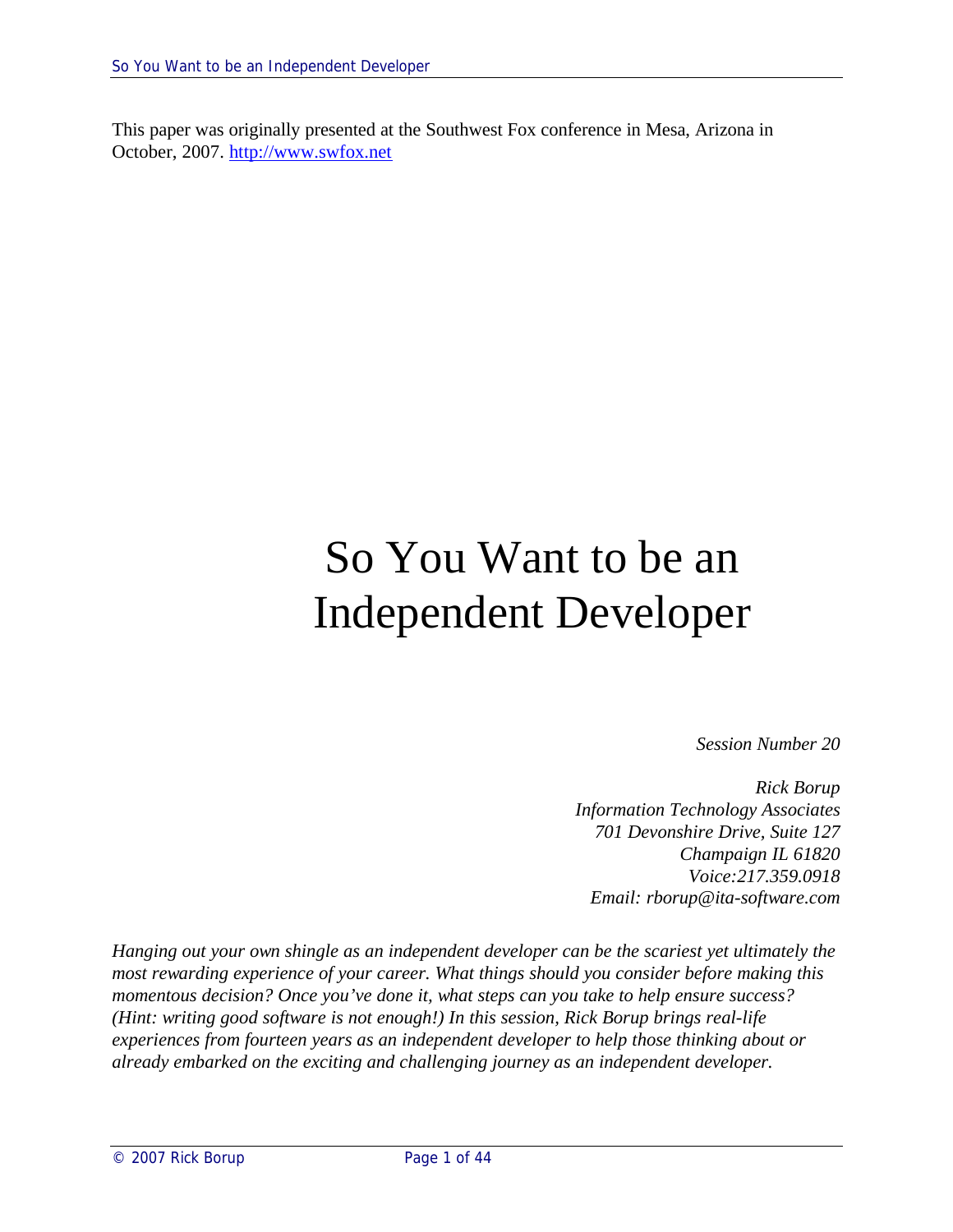# **What is an independent developer**

The term *independent developer* probably means different things to different people. For this session, however, I have a very specific definition in mind. An independent software developer is a software developer who:

- is independently employed
- develops software as his or her primary source of income
- typically develops software for a variety of different clients, and
- personally performs or directly supervises all aspects of the software development process.

By way of analogy, the independent software developer is to a software development project as the architect and general contractor together are to a construction project. In other words, the independent software developer is responsible for the entire scope of activities involved in the software development process, from conceptualization of the design through realization of the end-product.

### *Independent software developer*

Being independently employed simply means not being employed by someone else. Independent software developers might be self-employed owner/operators of a sole proprietorship, or they might be an owner and principal employee of a one- or two-person company. In the latter case, the independent developer may technically be an employee of the business, but because they are also a business owner they are effectively self-employed. Either way, being independently employed means not being an employee of a business you don't own.

Independent software developers do software development work as their primary line of business and as their primary source of income. Contrast this with the owner of a small business engaged primarily in a non-software related activity, say a lumber yard or hardware store, who might write some software for their business on the side. Even if that person sells a copy or two of their software to others, they are not really independent developers because software development is not their primary business or their primary source of income. People like this are a potential source of business for real independent software developers, though!

Part of what keeps an independent developer independent is that they're not dependent on one source of income. Successful independent developers therefore typically do work for more than one client. It's possible to be an independent developer who works for a single client, but that scenario fits the definition of a contract employee more than an independent developer.

Finally, an independent developer performs or directly supervises all aspects of the software development process. This encompasses everything from the initial consultation and requirements analysis through the actual design, development, and deployment of the software, and often continues with ongoing support and enhancements after initial deployment. The independent developer may perform all of these activities personally, or, depending on the scope of the project, may directly supervise others who perform some of these functions. Either way, the independent developer acts as the general contractor for the entire project. Contrast this with the contract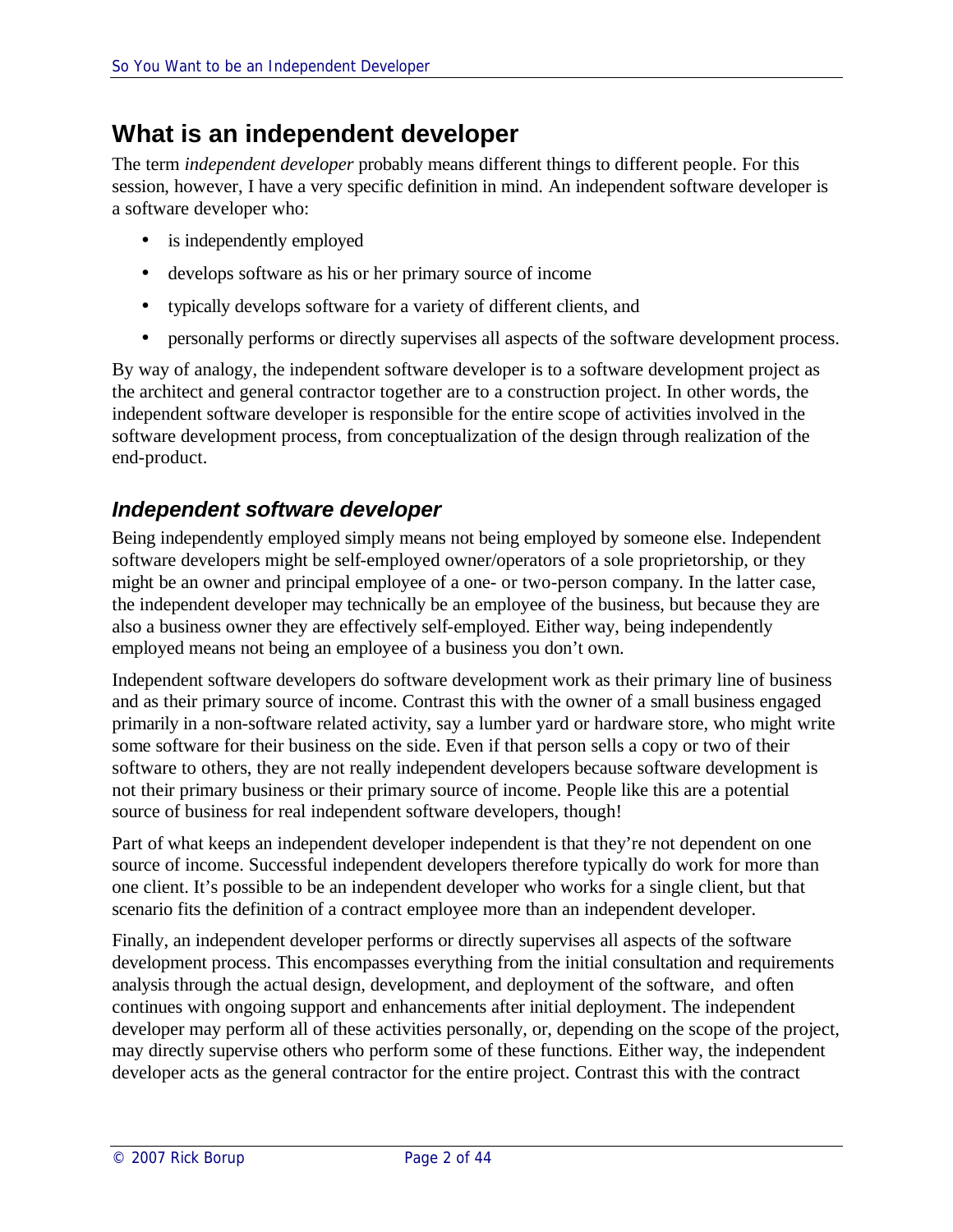programmer, who, while possibly self-employed, performs only a limited subset of a software project's activities and who likely works only for a single client at a time.

### *Micro-ISV*

You may have heard the term Micro-ISV, which was coined by Eric Sink in 2004 to refer to a one-person software company.<sup>1</sup> A Micro-ISV, or independent software vendor, is similar to an independent software developer, but from my perspective they're not quite the same thing. While both are small or even just one-person software shops, the key difference is that a Micro-ISV develops a specific product with the intention of offering it for sale on spec—that is, on the speculation someone will want to buy it once it's completed. By Eric's definition, if you don't have a product you are not an ISV.

An independent software developer, on the other hand, may as likely be engaged in developing and supporting unique, custom software for a each of several individual clients as to be engaged in developing a product for sale to a broader market. The term independent software developer is therefore broader and more encompassing than the term Micro-ISV. In other words, a Micro-ISV is an independent software developer, but not all independent software developers are Micro-ISVs.

In his chapter on *Best Practices for Vertical Application Development<sup>2</sup>* , Doug Hennig explains the difference between vertical, horizontal, and custom software applications. A Micro-ISV would typically develop and market a vertical application, which is software targeted for a specific niche or industry. An independent software developer might develop and market a vertical application, but he or she might also develop and support custom applications, which a Micro-ISV would not do.

The term Micro-ISV has also been used to mean small *Internet* software vendor, meaning a small software business that sells its product over the Internet. Bob Walsh uses this definition in his book Micro-ISV: From Vision to Reality. While this session is not specifically about Micro-ISVs, Walsh's book is on my recommended reading list for aspiring independent software developers. See the Resources section at the end of this paper for the complete list.

# **Independent pros and cons**

Being independent certainly has its advantages, but it's not all peaches and cream. If you're considering becoming independent, it's helpful to acquire an informed perspective about both sides of the equation before making the commitment. The following is not a comprehensive list, but it should help to get you thinking in the right direction.

<sup>&</sup>lt;sup>1</sup> *Exploring Micro-ISVs*, Eric Sink, MSDN, September 2004, http://msdn2.microsoft.com/enus/library/ms995817.aspx

<sup>&</sup>lt;sup>2</sup> Best Practices for Vertical Application Development, a chapter in Visual FoxPro Best Practices for the Next Ten Years, multiple authors, Hentzenwerke Publishing, 2006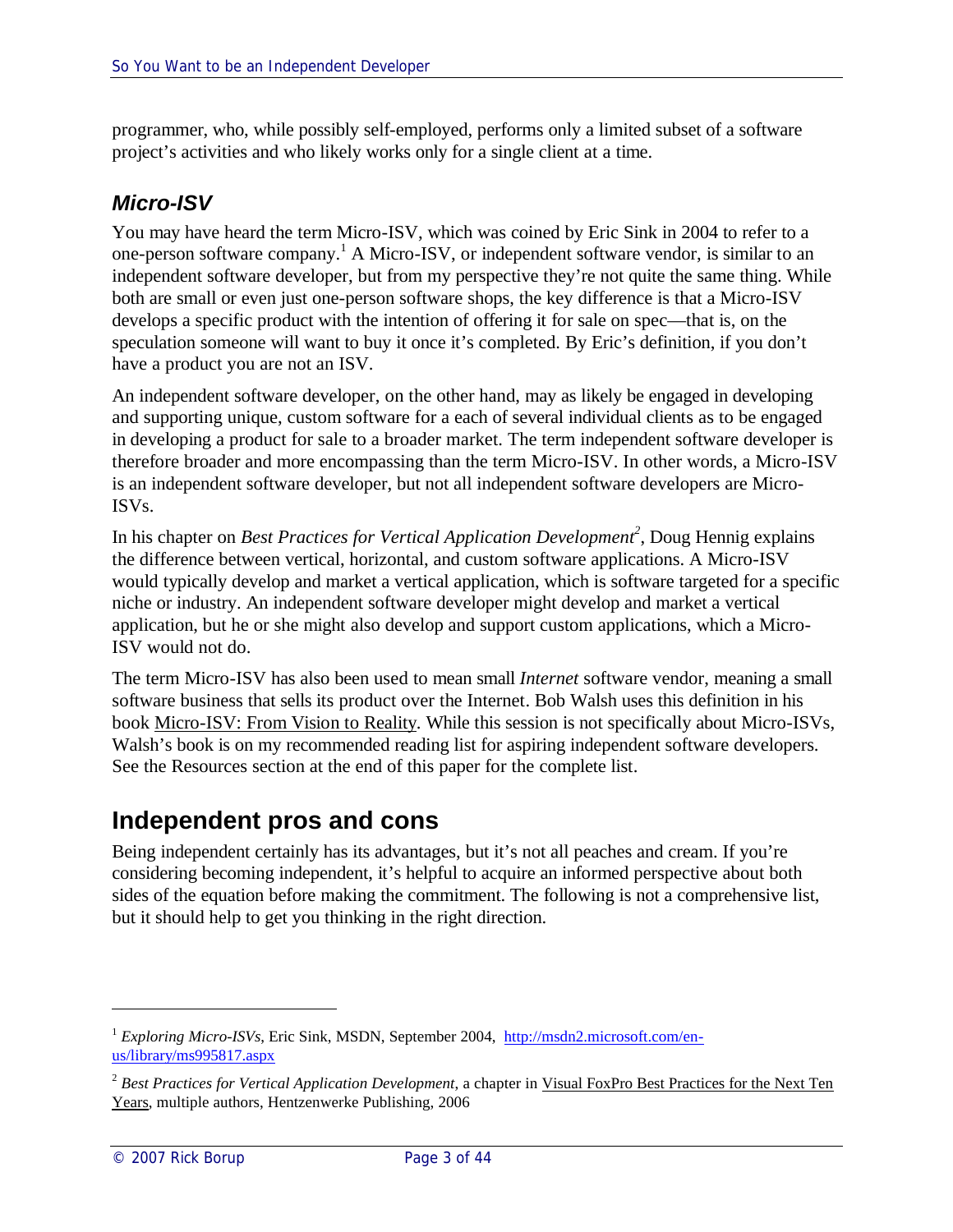### *Benefits of being independent*

When you're an independent software developer, there's nobody but yourself to tell you what to do every day. Sure, you have clients with specific deadlines and requirements, but in the larger sense you get to decide how to manage your workload, which projects to work on first and which to defer, how much time to spend on billable hours versus how much to spend on administrative tasks and business development activities, and even which projects you want to accept and which you may want to decline.

Being independent offers an incredible degree of freedom as compared to being a corporate employee. For better or worse, you are your own boss. You get to set your own schedule. You get to decide where and when you're going to work. If you're a one-person shop, you don't have to attend any company meetings, deal with a pointy-haired boss (unless you are one), or sit in a cubicle (unless you want to).

As an independent developer, you don't have to worry about navigating the treacherous waters of corporate politics or spend time thinking about how to advance your position within the organization. You *are* your business, in every and all respects.

When you're a one-person shop your business exists for the sole purpose of generating income for yourself. You don't have to worry about meeting a payroll other than your own. Perhaps best of all, you're never going to be fired, laid off, downsized, outsourced, off-shored, or otherwise unpleasantly blind-sided by an employer.

For better or worse, it's all up to you.

#### *Downside of being independent*

At the risk of sounding preachy, with great freedom comes great responsibility. The fact there's nobody to tell you what to do every day cuts both ways: it's entirely up to you to figure out what to do to ensure the success of your business. When you have a boss you may not like what he or she tells you to do, but it may in fact be in the best interest of the business even if it's difficult for you to see it that way. When you are your own boss, you make all the decisions and effectively end up telling yourself what to do. Nobody's going to second guess you but neither is anybody going to advise you, and the only indication you've made a bad decision may be the loss of a client or an unprofitable business.

To be successful as an independent developer you have to make a mental shift and get rid of the concept of "they". As in, "they" are making me work too hard; "they" aren't paying me enough; "they" don't appreciate my true talents or my real worth; it's not my fault because "they" told me to do it this way. When you're independent, there is no more "they". *You* are they. You get to take the credit and reap the financial rewards for all success, but you must also be accountable for and bear the financial penalty for all failure. It's called accepting responsibility, and it's not always easy to be honest with yourself about it.

When you're a corporate employee you get a steady paycheck. This is probably not going to be true when you're an independent developer, particularly at first. You can make a lot of money as an independent developer, quite possibly more than you could make as a corporate employee, but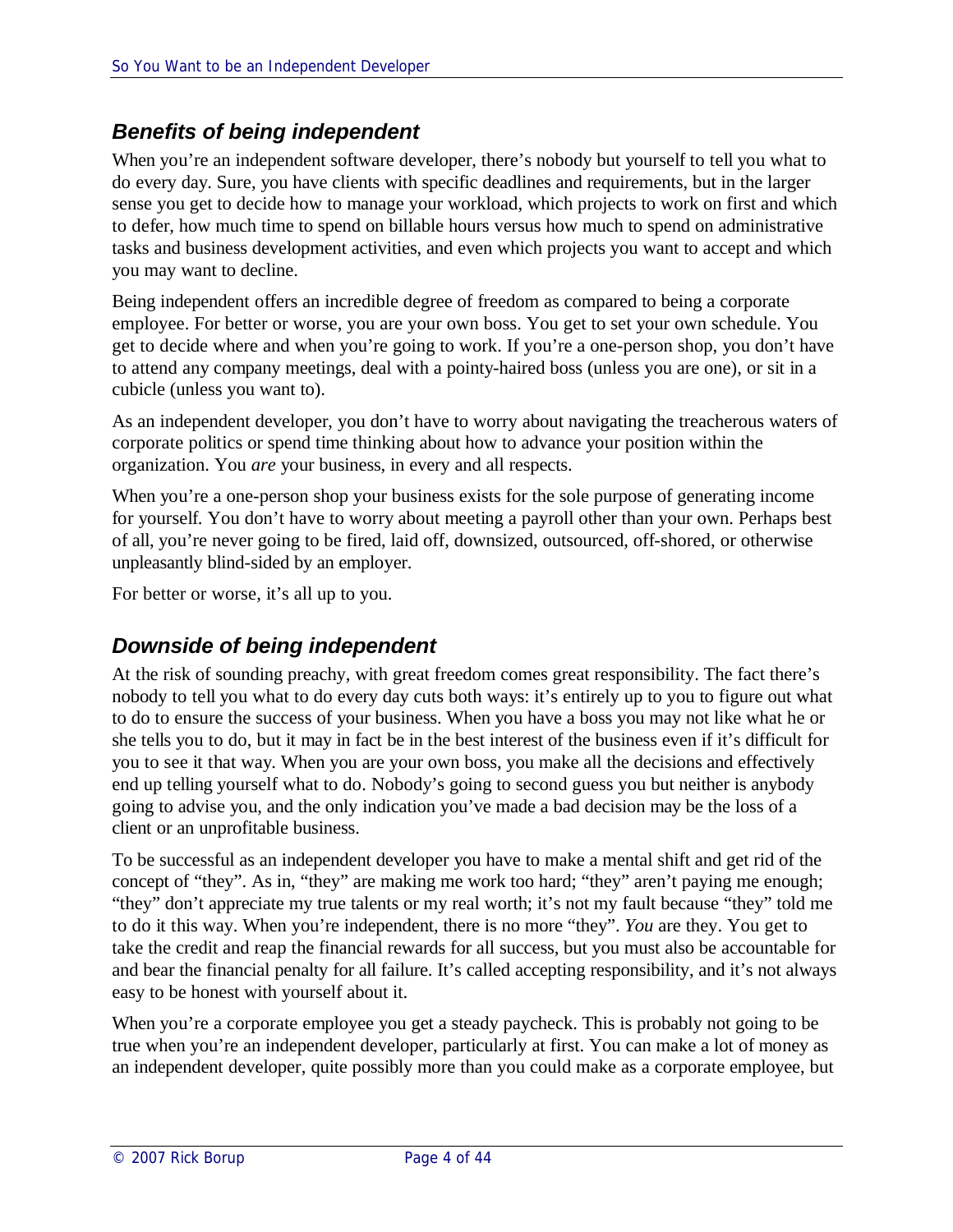there's risk involved and the income stream is not going to be as steady as you may have been used to.

On top of that, there's a certain amount of financial overhead involved in running your own business. You're going to be paying for your own computers, your own software tools, your own education and training, your own business insurance, and your own office expenses, as well as paying other professionals for services such as accounting and legal from time to time. You will also quite probably be footing the bill for your own health insurance and funding your own retirement. These are not insubstantial amounts, and they're a big part of what you need to take into consideration as you think about launching your own business.

# **The big decision**

You've looked at the pros and cons. You're pretty sure you're ready to go independent. How to you actually make the big decision? How do you answer the question, "Am I really ready to do this?" The answer to that question has several dimensions, which this section should help you explore.

# *Financial readiness*

In the last section, I discussed some of the financial considerations involved in running your own business. As you prepare to make the leap to independent developer, take the time to put pencil to paper and write down your best estimates of what your startup costs are going to be, what your initial ongoing expenses are going to be, and what your initial income stream is going to look like.

Take into consideration your personal and family financial situation. Are you the sole source of income for your family, or does your spouse have a steady income that can meet your family's non-discretionary expenses while you build up revenue flow from your business? Do you have substantial savings you can draw on if necessary for business needs or even for ordinary family expenses until the business is standing on its own?

It's not difficult to estimate your business and family or personal expenses, but you're also going to have to make some best-guess projections about how much money your business will take in during its first few months of operation. It's dangerous, maybe even fatal, to be overly optimistic here, but don't be too pessimistic, either. The obvious worst case scenario is there will be no income at all, but this is not realistic. Neither is it realistic to plan on the best case scenario in which you'll start making money hand over fist starting in the first month. Pick a number you think you can reach and a time frame you think you can reach it in. If necessary, do some research to support this estimate.

Put your estimates of business net income together with your estimates of personal and family expenses and you should be able to calculate your MTBU, or maximum time to belly up. Your MTBU, as I'm using the term here, is the longest period of time you can survive financially under the worst case scenario. If your MTBU is less than six months, you may want to think twice about whether you're financially ready to launch your own business.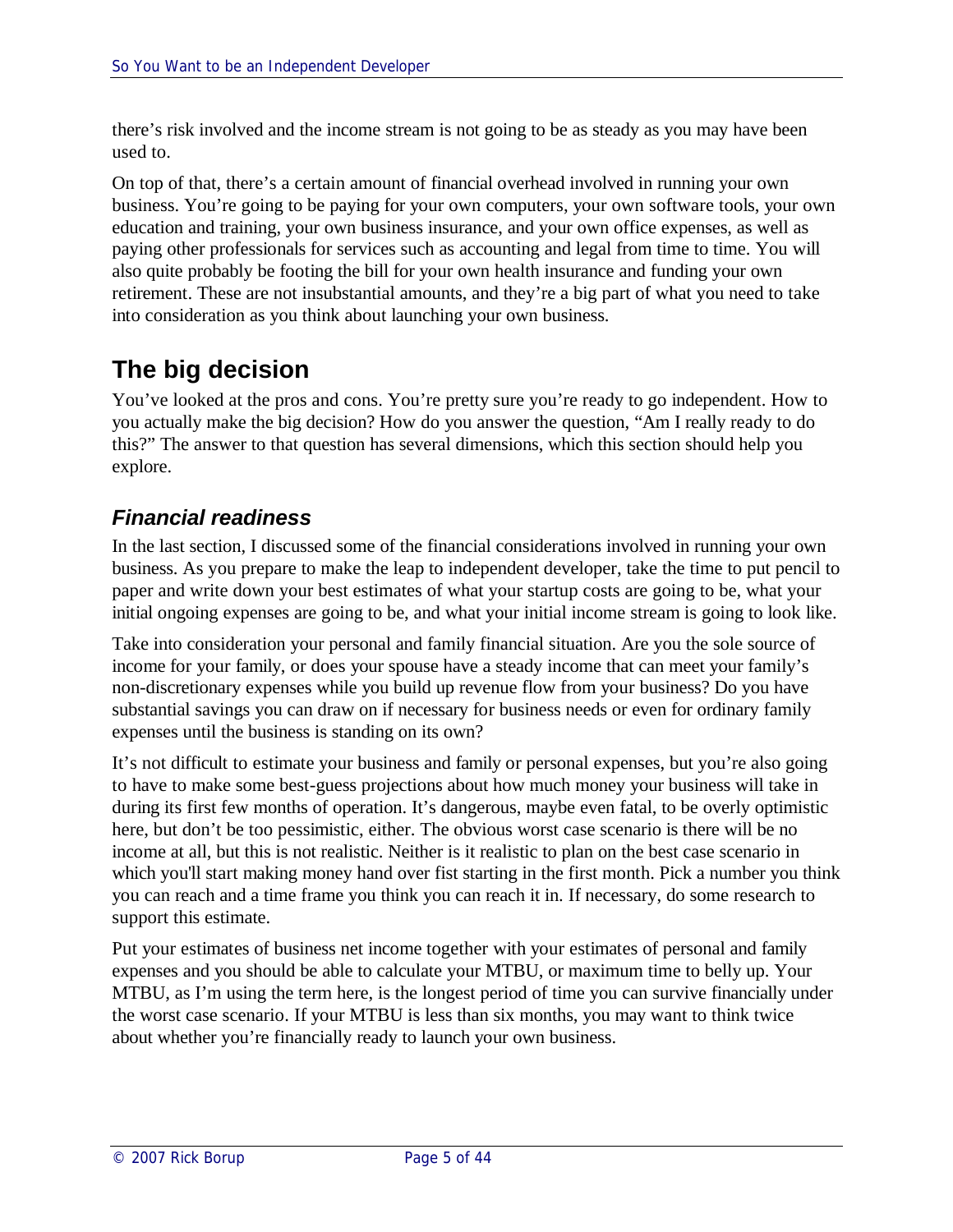Admittedly, six months is an arbitrary number. If your tolerance for risk is greater, or your circumstances are compelling you to go independent regardless, then go for it. In any case, knowing what to expect will help you make better decisions and avoid unpleasant surprises.

### *Personal self assessment*

Being an independent developer can place demands on you that you may not have anticipated. As with the financial considerations, being aware of these demands before you begin will help you make a better decision and increase your chances of success.

One of the main considerations here is, do you genuinely like working alone? As a one-person business you're going to spend a lot of time doing things by yourself. If this is not appealing to you—for example, if you know you'd miss the casual, inter-personal interaction with other people during a typical office workday—then being independent may not be for you. If, on the other hand, you would relish the opportunity for sustained concentration on the task at hand without interruptions for unrelated activities, then you will probably find this aspect of being an independent developer quite rewarding.

Are you comfortable making decisions by yourself? As an independent you're going to have to rely almost exclusively on your own judgment. Certainly you can seek advice and input from others—friends, family, other developers, even customers—but there's not going to be a management committee, a board of directors, a technology steering committee, or any other group to discuss and vote on it. In the end, all the decisions are going to be up to you. Some people may find this ideal while others may find it stressful; think about where you are on this scale.

Do you think you have the self-discipline to work successfully as an independent? After all, nobody's going to *make* you get up in the morning. Nobody's going to *make* you spend x number of hours a day engaged in revenue-producing activities. Nobody's going to *make* you stay in front of the computer when it's a beautiful summer afternoon and you'd really rather be outside golfing (or whatever). So, take a minute to think about your ability to stick with a task, your ability to resist the temptation to sleep late or do fun things instead of working. When you're an independent, you have to rely solely on your own self-discipline.

Finally, do a quick assessment of your self-confidence. If you lose an important bid to a competitor, or if the software product you worked so hard to develop for the last six months doesn't do very well in the market place, can you put it behind you and move on to the next project with a positive outlook? In other words, how resilient are you? All jobs have their challenges, but being an independent developer will likely test your resilience more than a conventional job.

# *What am I going to sell*

Knowing what you're going to sell is fundamental to your business plan. Are you primarily going to sell software, services, or some combination of these?

Some of the questions to ask yourself here include: Do I intend to create a vertical market app and sell it over the Internet? Do I have contacts with one or two large businesses to whom I think I can sell my services as an independent developer? Do I know someone who's launching a startup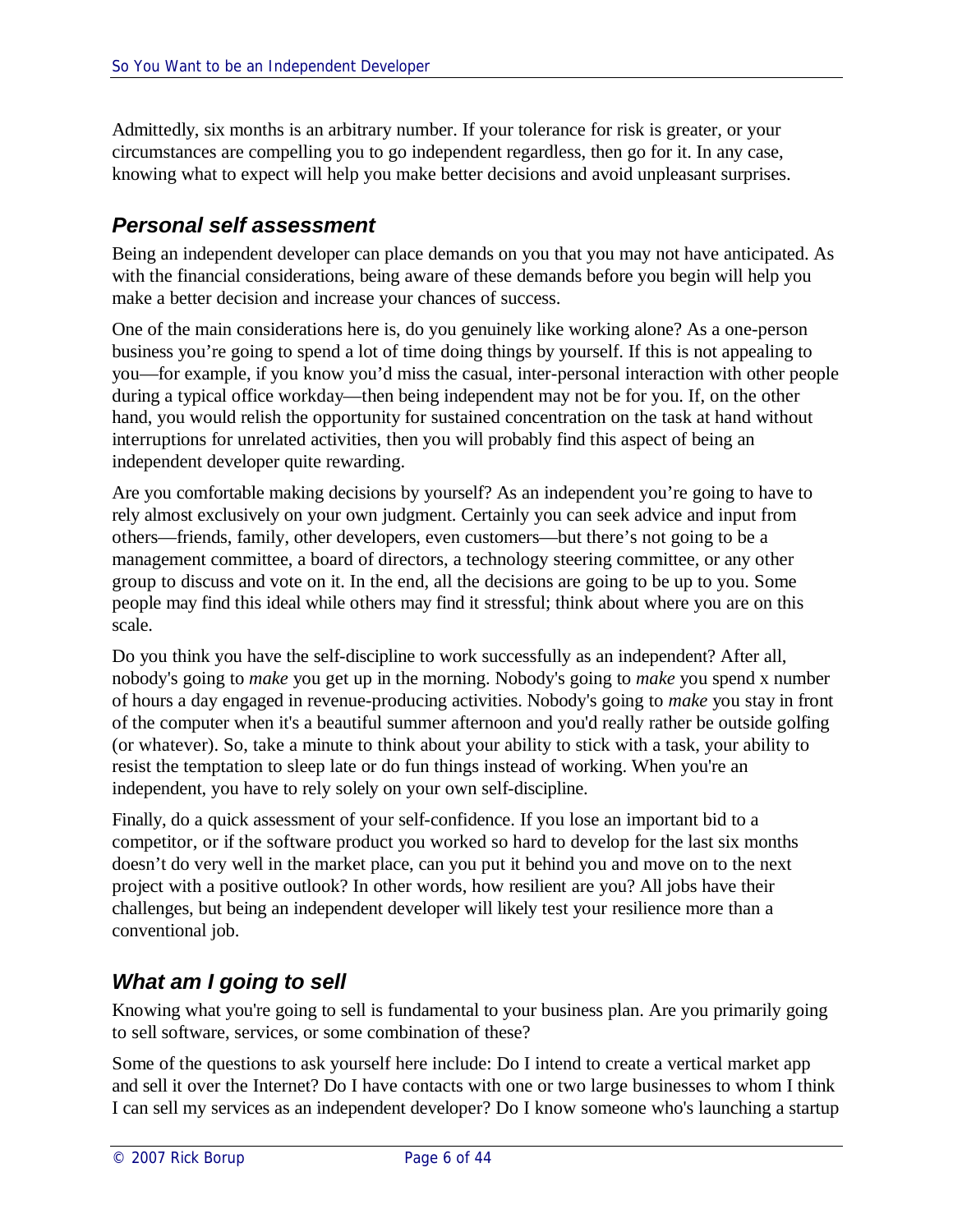of their own and who needs a good software partner? Am I only going to sell software, or will I also provide hardware and network support services? In addition to software, can I provide management consulting services to a client's IT department or even to the business owner(s) themselves? Developing a set of answers to these questions should help you decide what direction your independent software development business is going to take, at least initially.

One of the great things about being independent is you have the freedom to take advantage of new opportunities as they arise. While it's important to know what you're aiming for from the start, don't get hung up on making exactly the "right" decision right away. One opportunity frequently leads to another. Start somewhere, make it work the best you can, and keep your eyes open for new possibilities. They will come to you – I can almost guarantee it.

# *What market am I aiming for*

Hand in hand with the question of what you're going to sell is the question of who you're going to sell it to. In other words, who or what is your target market? For example, some independent developers have been very successful building and selling software tools to other developers. Others market their services to IT departments that want to bring in outside expertise over the long term on particular projects. Still other independent developers market their software directly to end users, such as building and supporting software applications for small businesses or even selling general purpose software directly to individuals.

### *Who will be my first customer*

Before you launch your software development business you should develop some idea of who your first customer is going to be. Let me qualify that: who your first *paying* customer is going to be! This might be someone you know, like a business that needs some custom software and with whom you have a good contact, or it might be a more abstract customer such as "all Visual FoxPro developers who are frustrated with the VFP Project Manager."

Regardless of how specific or how abstract, developing a good sense of who your first paying customer is going to be provides you with a meaningful target to aim for. As you develop your first software application, ask yourself what you can do to keep that first customer happy even if you don't know specifically who that first customer is yet.

# *Who is the competition*

Take time to try and find out who you're going to be competing against. There are a lot of people developing software these days. It doesn't take a large investment to get started, and it's very possible that someone else has ideas similar to yours. You may never meet in face to face competition, but unless you occupy a very unique market niche you can be sure there are others out there doing pretty much the same thing you're doing and quite possibly talking to the same prospective clients.

If you're marketing a vertical app that's specific to a particular industry, it should be fairly easy to find out who else is selling similar software, what their software does, and how much they charge for it. It may be more difficult to find out who's using their software, but the Internet is a wonderful thing: a quick search can turn up a treasure trove of information. A great source of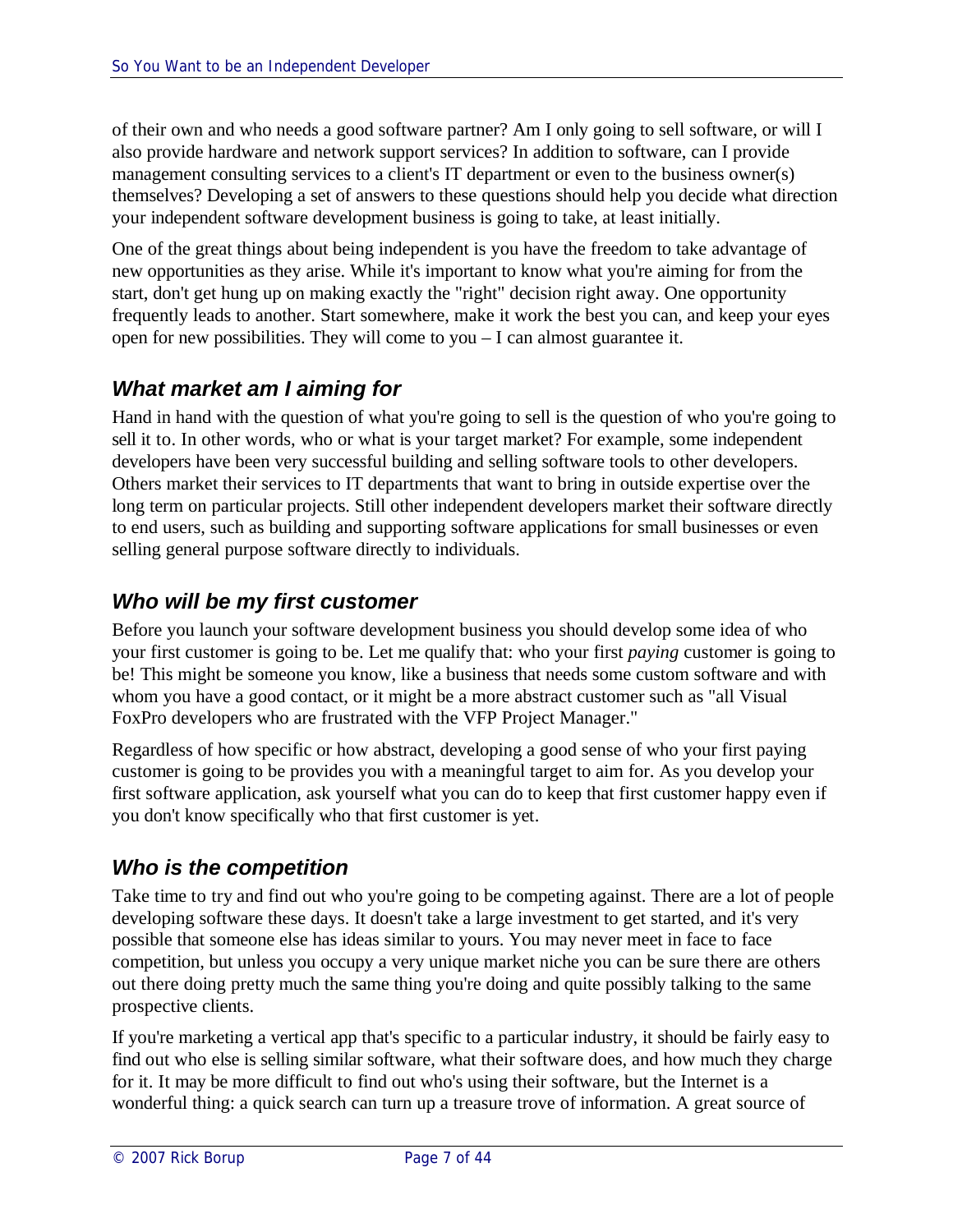information in competitors' support forums, especially peer to peer forums. These are a great way to find out what users like and don't like about software they're using. Both the positive and the negative comments should provide ideas for things you can do—and ideally do better—in your own software.

If you're not selling a vertical market app but are instead focusing on custom software that's unique to each business, it's probably going to be more difficult to find out who the competition is. Again, an Internet search is good place to start, as is a search of industry association publications and trade shows in your target market. On a more local basis, check the yellow pages: Who else is listed under the heading where your business fits? Find out all you can about who these competitors are and what products and services they offer.

Knowing who you're up against will help you assess the market potential for your software or services. This knowledge will give you a basis for determining how best you may be able to compete. For example, does it look like it's going to be better for you to compete on the basis of price, or service, or features in your software that others lack? Making a well-informed decision here can go a long way toward ensuring success.

# *SWOT analysis*

On way to approach the decision making process for your new business is to frame it in terms of strengths, weaknesses, opportunities, and threats. This type of analysis is referred to as a SWOT analysis, a technique Wikipedia says came out of Stanford University in the 60's and 70's. I was first exposed to SWOT analysis in graduate business school in the 80's, and have found it be a very useful way of looking at many types of decision making processes.

In a SWOT analysis, strengths and weaknesses are internal factors. To the independent software developer, it's quite personal: these are things about *you*. Opportunities and threats, on the other hand, are external factors. These are things about the business environment, the economy, your competitors, and so on.

To apply a SWOT analysis to the decision of whether or not to become an independent software vendor, consider it in these terms.

- **Strengths** are the things you are good at, the things that will help you succeed. Ideally, these are areas where you can be better than your competition. This includes the obvious things such as technical skills—how well and how quickly can you write good software but also less obvious things such as how hard are you willing to work, how effective are you at communicating and selling solutions to clients, how good are you at building and maintaining strong working relationships with clients over time, etc. Knowing your strengths can help you determine how to compete most effectively.
- **Weaknesses** are of course the things you are not so good at, the things that may hinder your success. Here again it can include technical skills; for example, you may realize you don't know as much about Web technologies as you think you should or as you think your competitors do. Weaknesses can also include less tangible aspects such as poor communications skills outside of a technical environment. This is a common problem among technical people that can hinder their ability to communicate effectively with important people in non-technical roles within a client's business, such as marketing people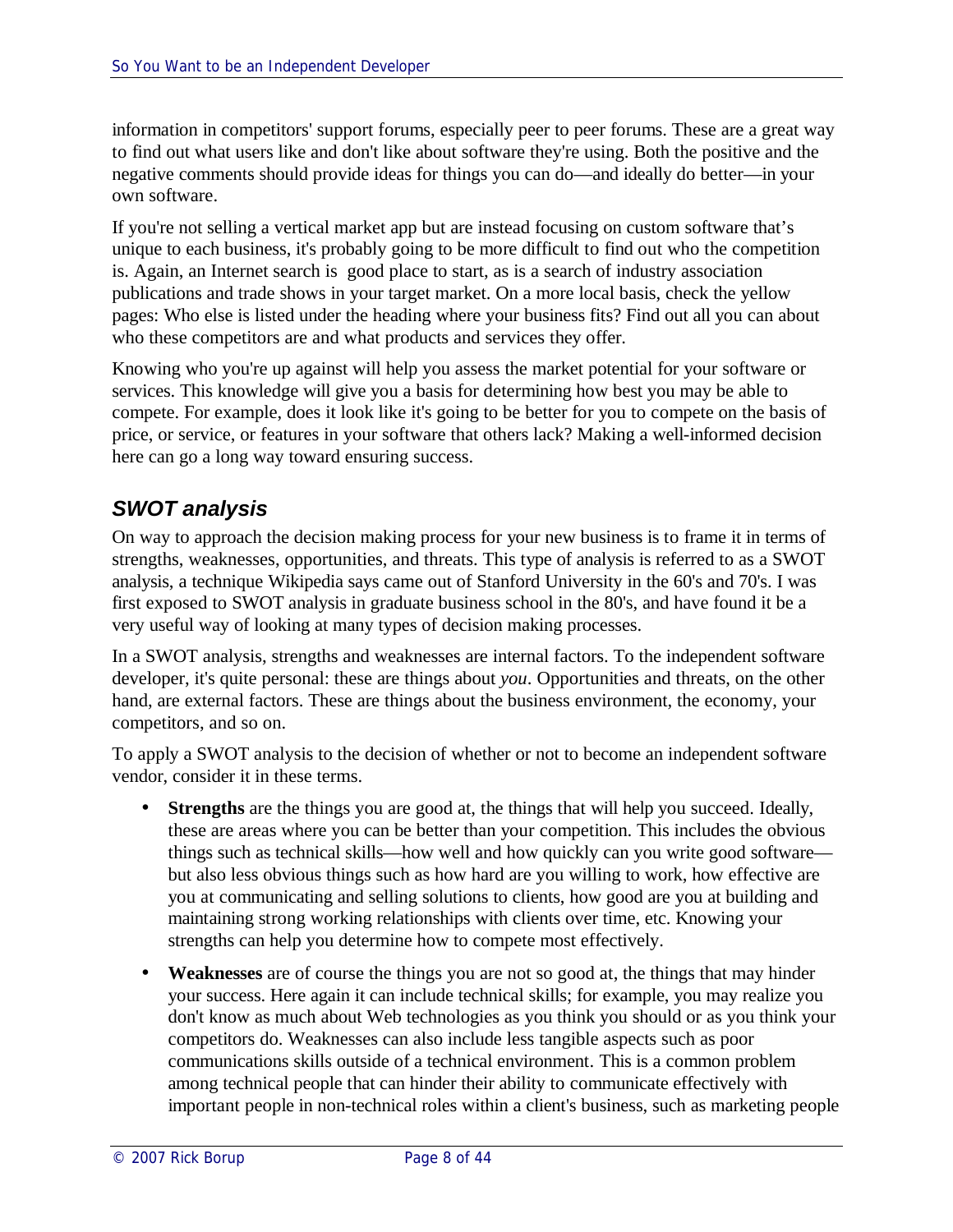and senior executives. You might also identify in yourself a tendency to avoid confrontations even when such avoidance is to your disadvantage. And so on. Be honest with yourself here: Knowing your weaknesses is as important as knowing your strengths.

- **Opportunities** are external factors that can help your business grow and prosper. Identifying opportunities helps lead you to market areas where you can compete effectively and grow your business. An example of an opportunity might be spotting the lack of and the corresponding demand for suitable software for a particular market niche, or the arrival of a new technology others are slow to adopt. Coupled with the appropriate strength, an opportunity defines an area in which you can invest resources with a reasonable expectation of making a profit.
- **Threats** represent factors that can be harmful to your success. This includes not only direct competition from others doing business in the same market segment, but also underlying changes such as shifts in technology or ways of getting things done that may adversely affect your business. Examples of the latter, in today's context, could include Microsoft's decision not to continue ongoing development of core VFP, as well as the apparent beginnings of a shift away from desktop applications and towards software as a service. By their nature, threats are outside of your direct control, but they are not outside of your ability to react and respond accordingly.

I believe it's worthwhile to perform a SWOT analysis on your business at start-up time and again on a fairly regular basis. You probably do this anyway, in an informal way and without even thinking about it in exactly these terms. But now that you know about the SWOT framework, you can use it as a guide in your ongoing decision making processes to help ensure long-term success.

# **Creating the business entity**

Once you decide to launch your own business, you'll need to establish a business entity. There are four major types of business organization in the United States: the sole proprietorship, the partnership, the corporation, and the limited liability company or LLC. Which one you should choose depends on many factors including how many owners there are, what degree of legal separation you want between yourself and the business, whether or not you are going to seek outside funding, and in general what your long-term plans for the business are.

Regulations and requirements for establishing a business entity of any type vary from state to state. There are many resources, both online and in print, that explain in detail the differences between the various forms of organization and what's required to set up the one you choose in your state. A trip to the business section of your favorite bookstore will almost certainly turn up one you like. In addition, it's a good idea to consult with your accountant and your attorney before making the decision as to which form of business organization is right for you.

Following is a brief summary of the relative advantages and disadvantages of the various forms of business organization. Disclaimer: I am not an attorney, and what follows should not be construed as nor used as a substitute for professional legal advice.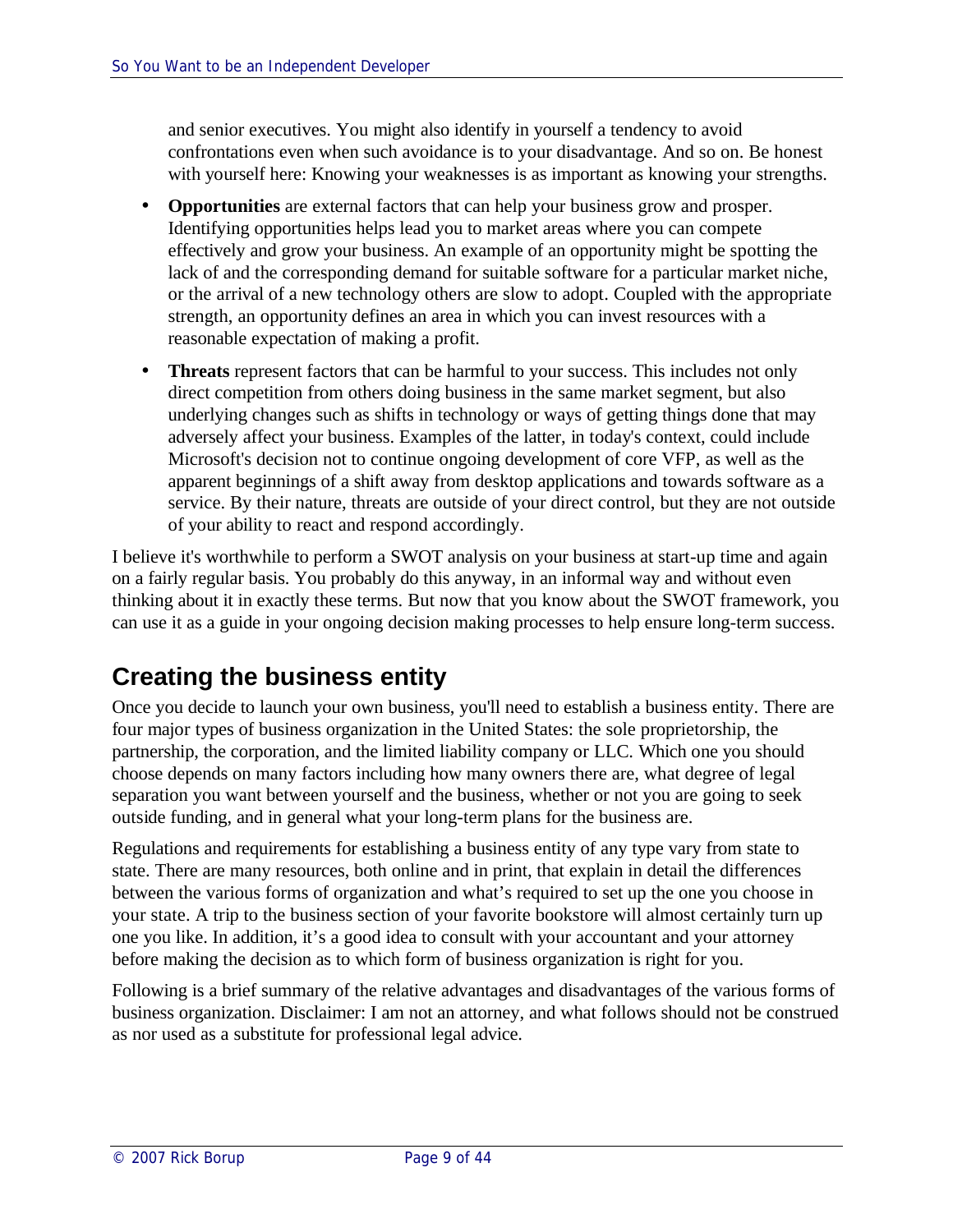# *Sole proprietorship*

The sole proprietorship is by far the simplest form of business organization and the easiest to organize. For this reason, the sole proprietorship is probably the most popular form of small business organization when there is only one owner. If you're doing business as a sole proprietor under your own name—for example, if your name is Bob Tucker and you're going to be doing business as Bob Tucker Software—you usually don't have to do a thing except to start operating the business. If you're doing business as a sole proprietor under an assumed name—for example, Pretty Good Software Company—you generally have to publish a notification of assumed name in a local newspaper. Either way, you and your business are one and the same.

All profits and losses of a sole proprietorship flow through to the owner's personal income tax return. The owner takes his or her salary in the form of draws, which are simply a transfer of funds from the business to the owner. Owner's draws are not an expense of the business and do not create a taxable event for either the business or the owner, because the business and the owner are the same legal entity.

The primary disadvantage of the sole proprietorship is exposure to legal liability. Because you and the business are one and the same, debts incurred by the business are debts owed by you personally, and any legal liability, such as for errors and omissions, to which the business may become exposed in the course of operations exposes you and your personal assets as well.

# *Partnership*

A partnership by definition involves two or more people who jointly own and in most cases jointly operate the business. General partners own a portion of the business, usually participate actively in its operation, and are responsible for its debts and liabilities. Limited partners also have an ownership position in the business, but do not actively participate in its operation and have limited liability. The profits and losses of a partnership flow through to the partners in whatever proportions are specified in the partnership agreement.

While many professionals such as attorneys commonly form partnerships, it is not a common form of business organization for independent software developers.

# *Limited liability company (LLC)*

The LLC is by far the newest of these four forms of business organization. Because it offers many of the protections of a corporation without some of the restrictions and complexities, it has become an increasingly popular form of organization for businesses both small and large.

The owners of an LLC are called members. An LLC can have as few as one member, making it a suitable form of organization for a business owned by a single individual. Like sole proprietorships and partnerships, profits and losses from an LLC flow through to the members. Unlike a sole proprietorship or partnership, however, an LLC provides the members with legal protection against debts and liabilities incurred by the business.

An LLC is generally easier and less expensive to set up than a corporation, and typically requires less formal paperwork to operate. However, an LLC cannot use the suffix "Inc." in its name. Instead, it must use the suffix LLC, as in *Pretty Good Software, LLC*. If it's important to you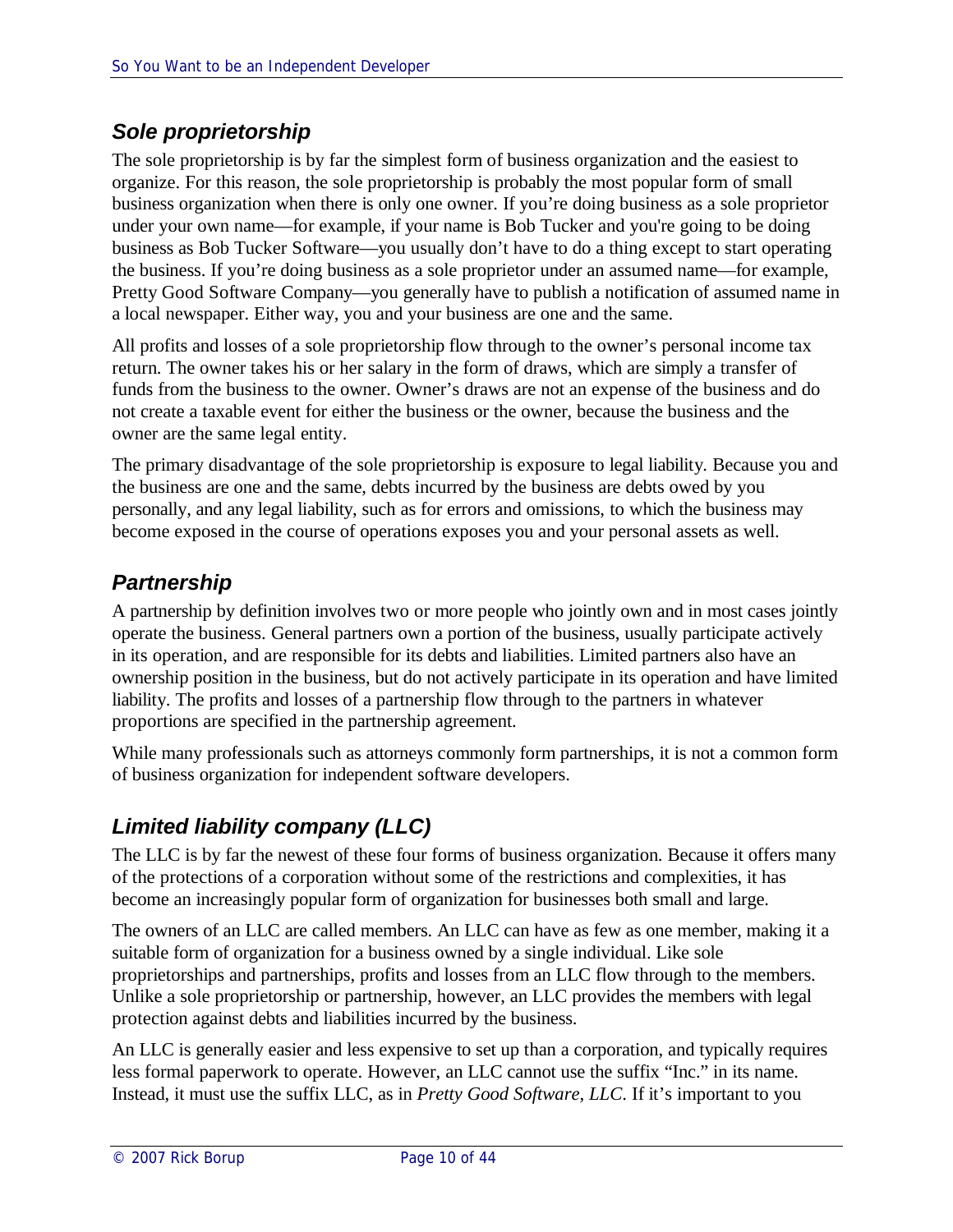have "Inc." in your business name—and that's a perfectly legitimate desire, even for a one-person business—then you'll need to form a corporation.

### *Corporation*

A corporation is a legal entity created by the state. As a legal entity, it is separate from its owner or owners. Before LLCs, many small businesses, particularly those with only one or two owners, incorporated as an subchapter S corporation (or S-corp, for short). A subchapter S corporation is a special form of corporate entity under which the corporation's profits flow through to the owners. Larger businesses and those with multiple owners usually incorporate as a subchapter C corporation (C-corp), in which the corporation's tax return is entirely separate from that of any of its owners.

Forming a corporation in not particularly difficult, but running a corporation—even a very small one—requires additional record keeping and a greater degree of formality than running a sole proprietorship or LLC. For this reason, an LLC is often the preferred choice for many small businesses. However, if you really want or need to form a corporation, don't be put off by the expense or the paperwork. Just find out all you can about it first, then talk to your accountant and your attorney to make sure you know what to expect under this form of business organization.

# **Legal and financial protection**

Regardless of the form of business organization you choose, when you are an independent software developer you, personally, *are* your business in the eyes of your clients. While an LLC or corporation offers a degree of legal protection from liability for things the business does or fails to do, it is unwise to rely on that protection alone. If there's a serious problem with software you've developed for a client, and your client feels they've suffered a financial loss because of it, they may very well sue you personally as well as suing the business, irrespective of the type of business organization you've chosen.

To protect yourself, you should first and foremost have a written agreement with every client. For software development work, the agreement should spell out the work you propose to do, how much you are going to charge for it, when you will deliver it, when you will be paid, and exactly what the software is designed to do (the specifications). In addition, the agreement should explicitly limit or if possible even eliminate your liability for any direct or consequential damages the client may later allege to have been caused by errors or omissions in your software or by delays in its delivery.

There are a number of print and online references to help you construct a good software development agreement and/or license agreement. One of my personal favorites over the years has been *Web and Software Development: A Legal Guide* by Stephen Fishman, now in its 4<sup>th</sup> edition. This book contains a wealth of discussion and explanation on issues with which every independent software developer should become familiar, as well as providing several boilerplate agreements you can adapt to your own needs.

Print and online resources, regardless of how good they may be, are not a substitute for professional legal advice. If you're in business, you need an attorney. Find a good one and use his or her services whenever you feel you need them. When it comes to drafting an agreement, it can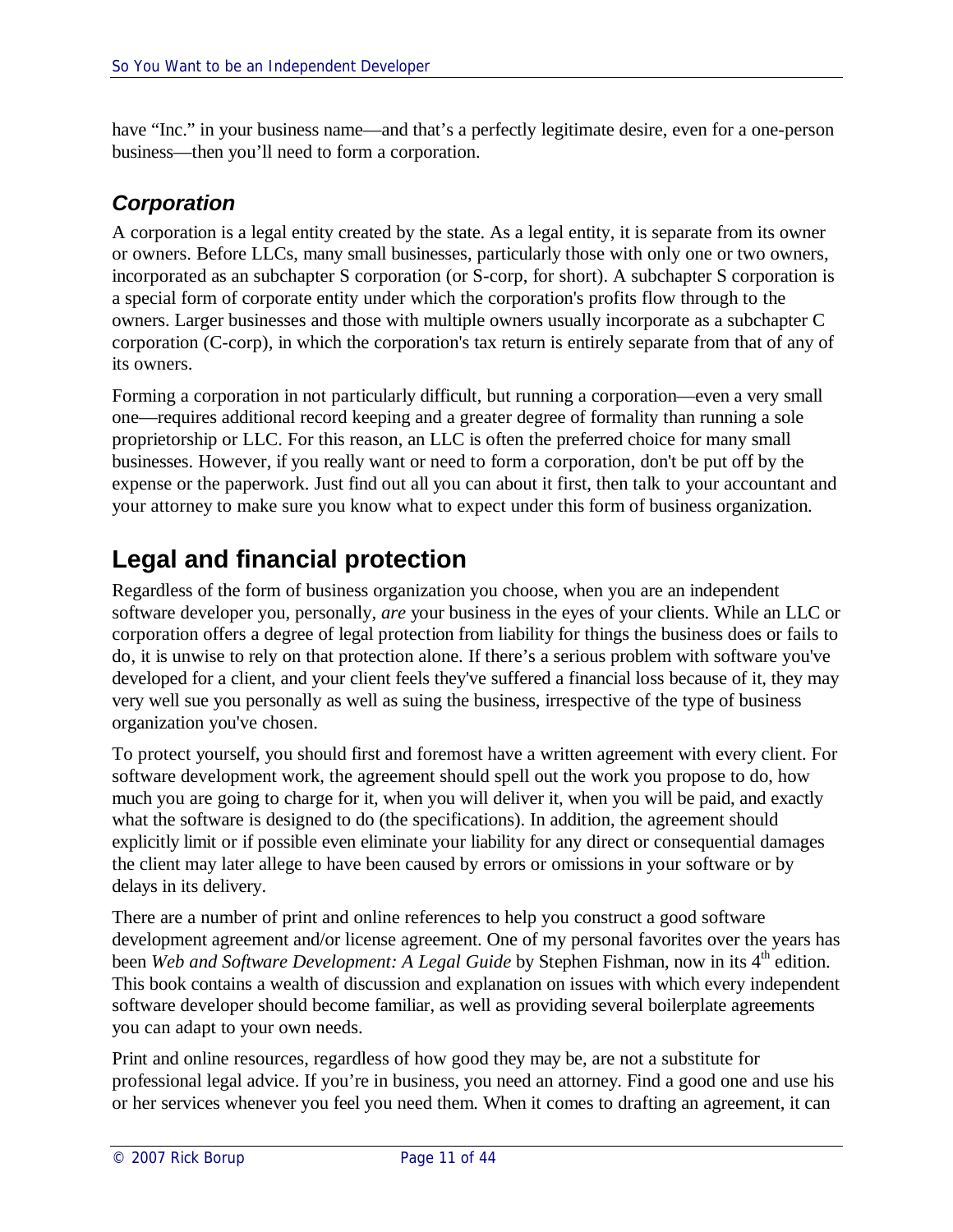often be effective to start with a boilerplate agreement you've put together yourself and then have your attorney review and revise it to be sure it accomplishes what you want.

Even if you have legally and contractually limited your liability, you can still be sued by an unhappy client for alleged damages due to errors or omissions in your software. Insurance against this kind of exposure is available, although it's sometimes not readily available—not all insurance agencies offer it—and it's almost always expensive, with the premiums being based on your business history as well as the desired coverage limits. Only you yourself can decide whether or not to acquire this type of insurance for your business, but it's well worth your time to find out what's available and how much it would cost you.

You will almost certainly want to insure your business against is the physical loss of your equipment and software. It's certainly not inconceivable that your office, your computers, your software tools, and quite possibly your work in progress could be damaged or destroyed by a fire, flood, storm, earthquake, or other disaster. You can protect the physical assets with insurance, and protect your work in progress with regular off-site backups.

Even if insurance does help replace your business's physical assets in the event of loss, you may still be unable to operate your business at full capacity for some extended period of time after the loss. To protect against that risk, you may also want to acquire business interruption insurance to help replace your income stream until you are back to 100%.

# **Where am I now that I need me**

One important decision you'll need to make is whether to operate your business from home or to lease office space in a commercial building. There are of course advantages and disadvantages to each.

### **Home office**

One obvious advantage of a operating as a home-based business is that you don't have to pay rent for your office space. Not only that, but if certain requirements are met the IRS may allow you to take a tax deduction for the space you use for your home office. Check with your accountant or tax attorney to be sure.

Many independent developers operate quite effectively from their home, but it takes a certain amount of self-discipline and of course your home must provide you a suitable space to work in. At a minimum, your home work space should be clean, well lit, and quiet. An area such as a den, a spare bedroom, a loft, or a portion of the basement may be quite suitable for this purpose.

Most importantly, and regardless of what part of the house your home work space physically occupies, you need to be able to separate your work space from the rest of the house. This is particularly important if there are other family members or roommates who are frequently at home when you're working. Ideally, your home office should have a door you can close and maybe even lock, but even without a door you need some way to keep your office space out the flow and away from the noise of normal household traffic.

Software development work often requires periods of sustained concentration. If you're operating out of your home, it's important for others in the household to understand that when you're at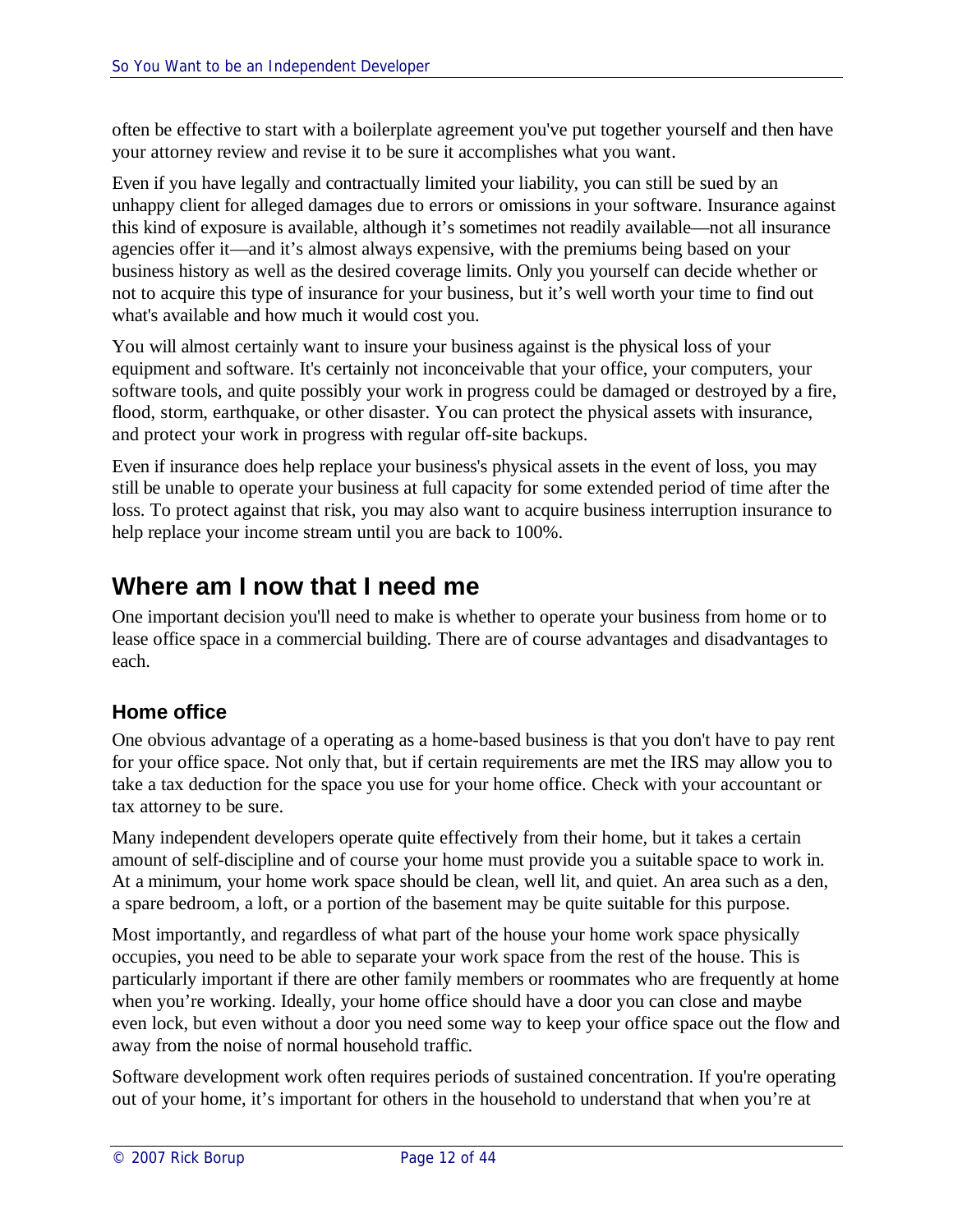work, you're at work and not available to attend to ordinary household interruptions, even if you're only ten feet away.

These days, high speed Internet access is a must for any software development business. Fortunately, acquiring high speed access at home is not a problem in most areas of the country, so this is usually a non-issue. However, in addition to high-speed access you may need to acquire a static Internet IP address, particularly if you're running a server or frequently need to access your home office network via a remote desktop connection from the field. If your ISP can't or won't provide a static Internet IP address for your home office, there are solutions such as No-IP.com that can help.

It's also advisable to have a separate phone number for the home-based business, not only so incoming business calls don't ring busy if someone else is using the home phone, but also to help support your image as a professional by letting clients know your business is not the same as your home even if they're co-located. You don't necessarily need a land line; a cell phone or voice over IP (VOIP) service can be an ideal solution here.

#### **Commercial office space**

As I see it, there are two primary advantages to leasing commercial space for your software development business. The first is that you automatically solve the problem of keeping your work space separate from your home. The other advantage is that having office space in a commercial building establishes a certain legitimacy for your business in the eyes of prospective clients.

Whether or not the second point is of any importance depends on the nature of your business and how you interact with your clients. If you're a Micro-ISV who sells software over the Internet, or a contract programmer who works for and interacts with others only by telephone and e-mail, it may make no difference at all where your office is located because nobody but you will ever see it. But if your business involves face-to-face meetings with clients at your office, for example for sales presentations or project review meetings, being home-based can be a real disadvantage. "Never mind the diapers, let's just go down to the basement and discuss your \$1 million dollar software project" doesn't position you very well to close the deal.

Signing a lease for commercial office space and committing to the associated expense over an extended period of time can be a very sobering experience, particularly when you're first starting out. But if you can find a suitable space with financial obligations that aren't overwhelming, I think you'll find the benefits of locating your business in a commercial building to be worth the risk.

The reason I titled this section "Where am I now that I need me" is that regardless of where you choose to locate your office, there will very likely be times when you'll feel like you need to be both at home and in the office at the same time, especially if you have a family. This need can be psychological as well as physical, so having a home-based office doesn't automatically solve this problem. Finding office space within easy commuting distance of home may be an ideal solution.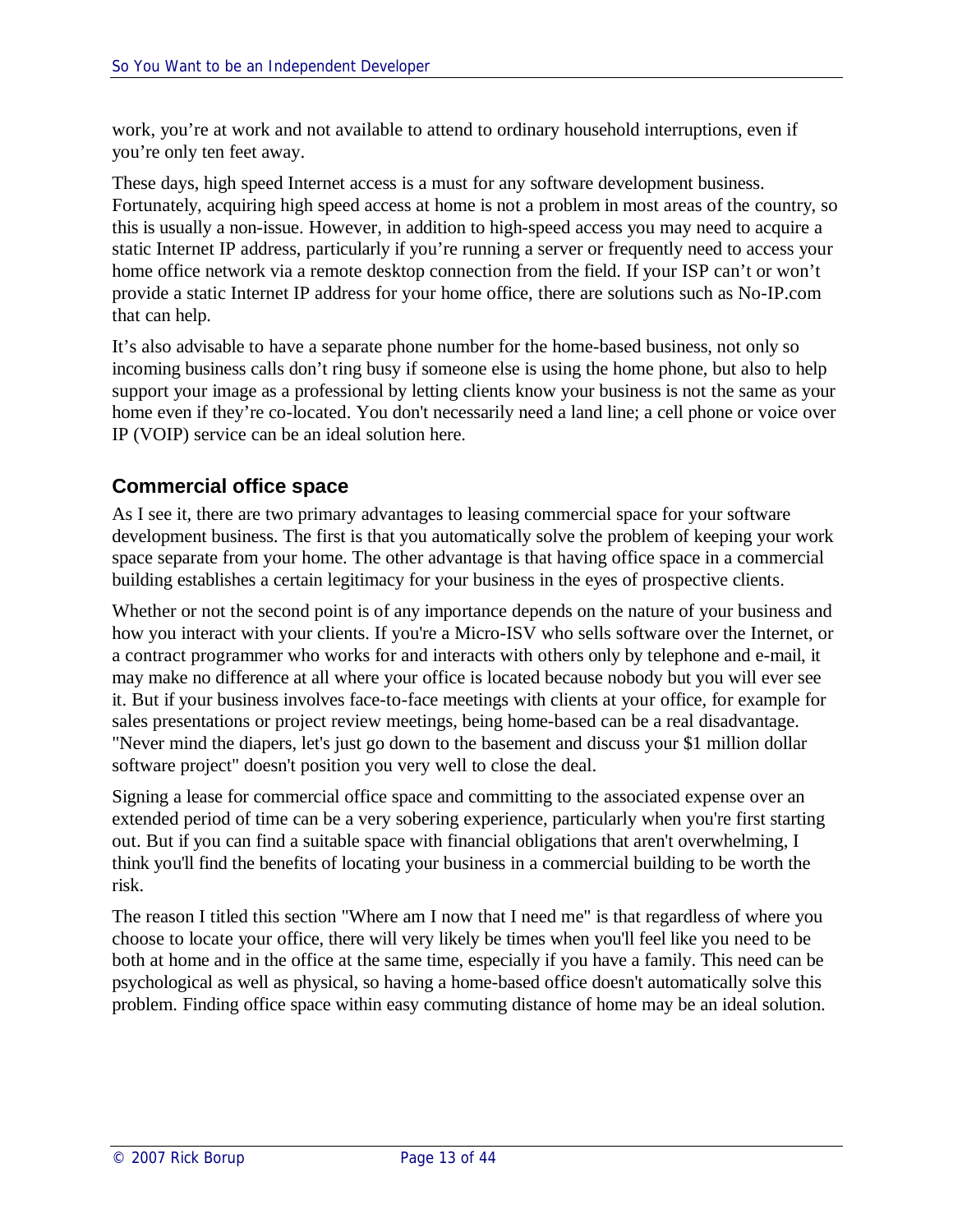# **Gearing up**

It's a truism that "You have to spend money to make money." It's also true that you can spend money and *not* make money! The moral here is, invest wisely in the resources you need to start and run your software development business.

The barriers to entry into the independent software business are quite low. Indeed, this is one reason why it's so attractive to many people. Given that you have the requisite technical skills and are reasonably able to sell your services to people, about all you need to launch a software development business is a computer, some software, and a dry place to sit.

Okay, that's being a bit flippant, but the point is that it's easy to get carried away and buy stuff you don't need. Sometimes it's difficult to distinguish between what you do need and what you don't. Learning how to tell the difference is an important skill for any business owner.

I've had the opportunity to sit on a few boards of directors over the years, and in the process I've worked with and learned from some very smart people. One person in particular whom I always remember is a highly successful businesswoman in her own right, a person whose advice was frequently sought by others. She had a no-nonsense approach to business that was both refreshing and useful.

We served on the same board of directors for a few years. The board frequently wrestled with budget issues of a "should we or shouldn't we spend money on something" nature. There were often strong opinions on both sides, and the discussion among the board members could become quite intense and sometimes even emotionally heated. At these times, this person could often defuse the situation by asking a simple question: Is the expenditure in question a "gotta have" or a "wanna have"?

This simple technique usually brought the discussion back down to earth and helped the board avoid spending money on things that may have looked necessary at first—things that group-think or peer pressure may have been made to look like "gotta haves"—but which when considered more carefully and without emotion turned out to be only "wanna haves".

This technique is kind of an Occam's razor for making decisions about business expenditures. Learning to apply the technique effectively will help you buy the \$2000 computer you need instead of the \$3000 one you want, the \$200 chair that's quite suitable instead of the \$1200 one you saw in your Fortune 500 client's office, and the few software tools you really need instead of all the cool ones you merely want.



*Let me admit to a weakness of my own here: I'm a sucker for a good computer book. Frankly, my office looks like the computer section of Barnes & Noble exploded. I'll go in for a mocha latté and come out with a book. In my defense, I'll claim I have in fact gotten something useful out of each and every book I've purchased. But did I really need all of them? Probably not. Fifty bucks here and there does add up over time. By now, I could've had a better chair instead.*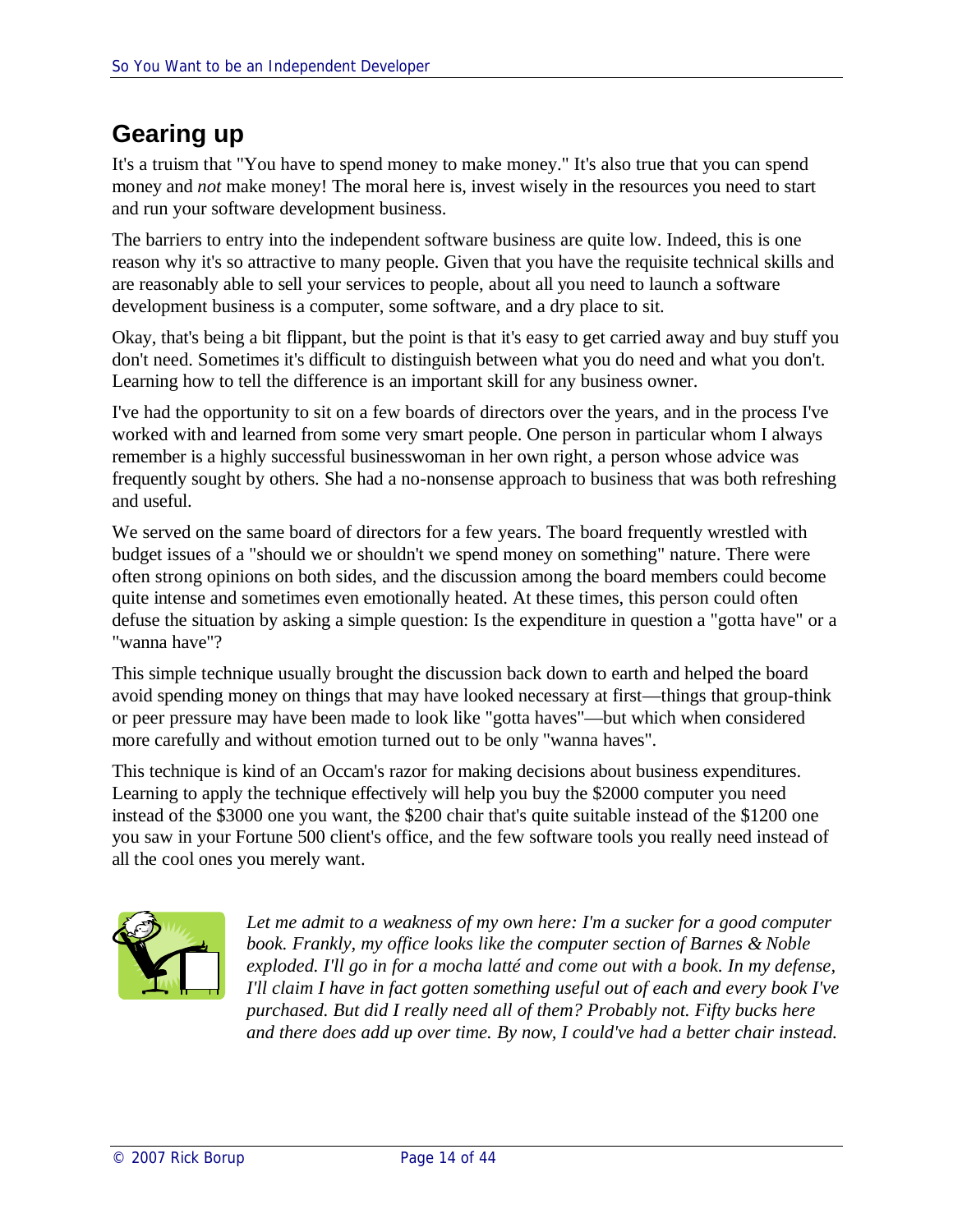Naturally, in real life you'll need to invest in more than just a computer and some software. Gearing up to start and run a software development business also involves planning for ongoing expenditures for such things as office space, heating and air conditioning, electrical power, telephone and Internet connectivity, education and training, marketing and advertising, and your own self improvement both personally and professionally. Learn to spend money wisely and you'll reap the rewards of a profitable business.

# **How will I attract customers**

I'm willing to bet most software developers would rather debug a hexadecimal stack dump than engage in the "S" word. Yes, I'm talking about selling. In many ways, the skill set needed to be an effective sales person are diametrically opposed to those needed to be an effective software developer. But you're going to have to face the fact that in order to succeed as an independent developer, you need to know how to sell what you create.

I'm not talking about cold calling here. Personally, nothing annoys me more in the course of a business day than being interrupted by an unsolicited phone call from someone who promises they're not selling anything and then tries to sell me credit card services, health insurance, offshore "business partnering", or whatever other crap du jour they're being paid to push. I detest that sales approach so much I made a promise to myself never to do it in the course of my own business. I've kept that promise for 14 years and I'm still in business, so the good news is you don't have to go door to door with a shrink-wrapped copy of *My Pretty Good Software 4U* or call people you don't know on the phone in order to make a living.

However, you *do* need to be able to convince people to buy what you're selling. How do you do that? How do you attract customers?

There are both formal and informal ways to approach this. Formal approaches include conventional advertising programs such as the yellow pages, radio, television (don't overlook local cable TV), newspapers, and of course a business website. When you're first starting out you're trying to build awareness that your business exists, and therefore you may want to try a scattershot approach to find out what works best for you. Later on, a more targeted approach probably makes more sense.

Personally, although I've always had an ad in the yellow pages, I've only closed one piece of business I know resulted from that ad. All the rest has come from personal contacts, word of mouth, or Internet contacts via my website or blog. That's just me, though. What works for me may not work for you, and vice versa.

Informal approaches to attracting customers include business development efforts you can make via personal contact with people at almost any kind of business function. One good way to get to know other business people in your community is to join the Chamber of Commerce and/or one of the service organizations such as Rotary, Kiwanis, or American Business Clubs (AMBUCS). Membership in service organizations has been in decline for decades and doesn't provide as much benefit as it once did, but these organizations still offer a good way to meet other business and professional people in the community. In other words, find ways to get involved, to meet people, and to let people meet you. You never know when a casual contact may lead to a business prospect.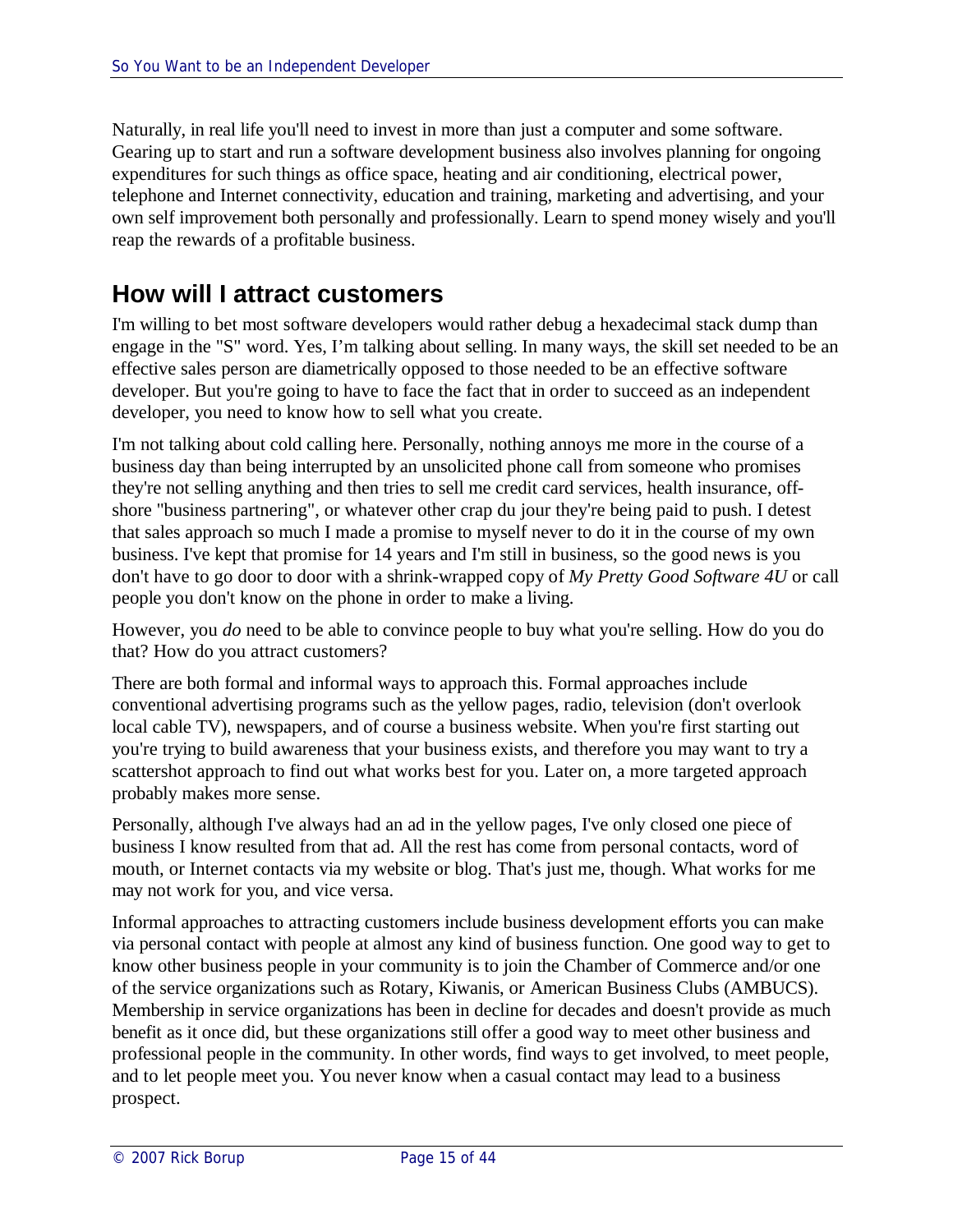Of all methods of attracting customers, word of mouth is probably the most powerful. A positive word from a trusted acquaintance to someone you don't even know may be all it takes for that person to pick up the phone and call your business with a favorable impression of you before you even answer the call.

Family and friends can also be good sources of information and referrals for your fledgling business. This doesn't mean trying to sell insurance to everybody at your family Christmas gathering. It simply means letting everybody know what you do and that you're open for business.

# *The value of certification*

What's the value of certification for the independent software developer? I think that's a good question. I'm talking about professional certification here, which for developers using Visual FoxPro and other Microsoft tools means MCP, MSCD, MCPD, MCSE, MCDBA, etc.<sup>3</sup>

Taking a page from my own experiences, I operated my own software development business for years without certification. I think I was a pretty competent developer, and believe my clients would agree. By not having certification, I never felt I lacked anything either I nor my clients thought I needed. However, when the certification exams for Visual FoxPro came along I jumped at the chance. I acquired both the MCP and shortly thereafter the MCSD certifications.

Did these certifications automatically make me a better developer, or add value to the services I provide to my clients? Not directly, but yes, I believe they did. For one thing, studying for and passing the certification exams teaches you what Microsoft thinks is important. Knowing this helps you better understand the tools you're using and the environment you're deploying them in. Also, studying for and passing the certification exams exposes you to aspects of the software development profession you might not need to know about for everyday practice, but which help you to see the big picture more clearly.

One tangible benefit of certification is the ability to display your accomplishment on your website, business cards, and other marketing and advertising materials. Whether or not this has led directly to any additional business for me, I can't say. To my knowledge it has not, but I do believe it adds to my up-front credibility when first meeting with or talking to prospective clients. In that way, having certification does open doors and increases my marketability as a professional.

Certainly, certification does not automatically make one a better developer, and by no means are all certified developers better than their uncertified colleagues. Nonetheless, I think certification does add real value both for the developer and for the client.

# **How will I retain customers**

When you're in business, a loyal customer is gold. If you've succeeded in earning a customer's loyalty, strive to do everything you can to retain their business. In my experience as an independent developer who primarily creates custom software for individual clients, a great deal of your ongoing revenue stream is going to come from repeat business with existing customers.

<sup>&</sup>lt;sup>3</sup> See http://www.microsoft.com/learning/mcp/certifications.mspx for a current list of available Microsoft certifications.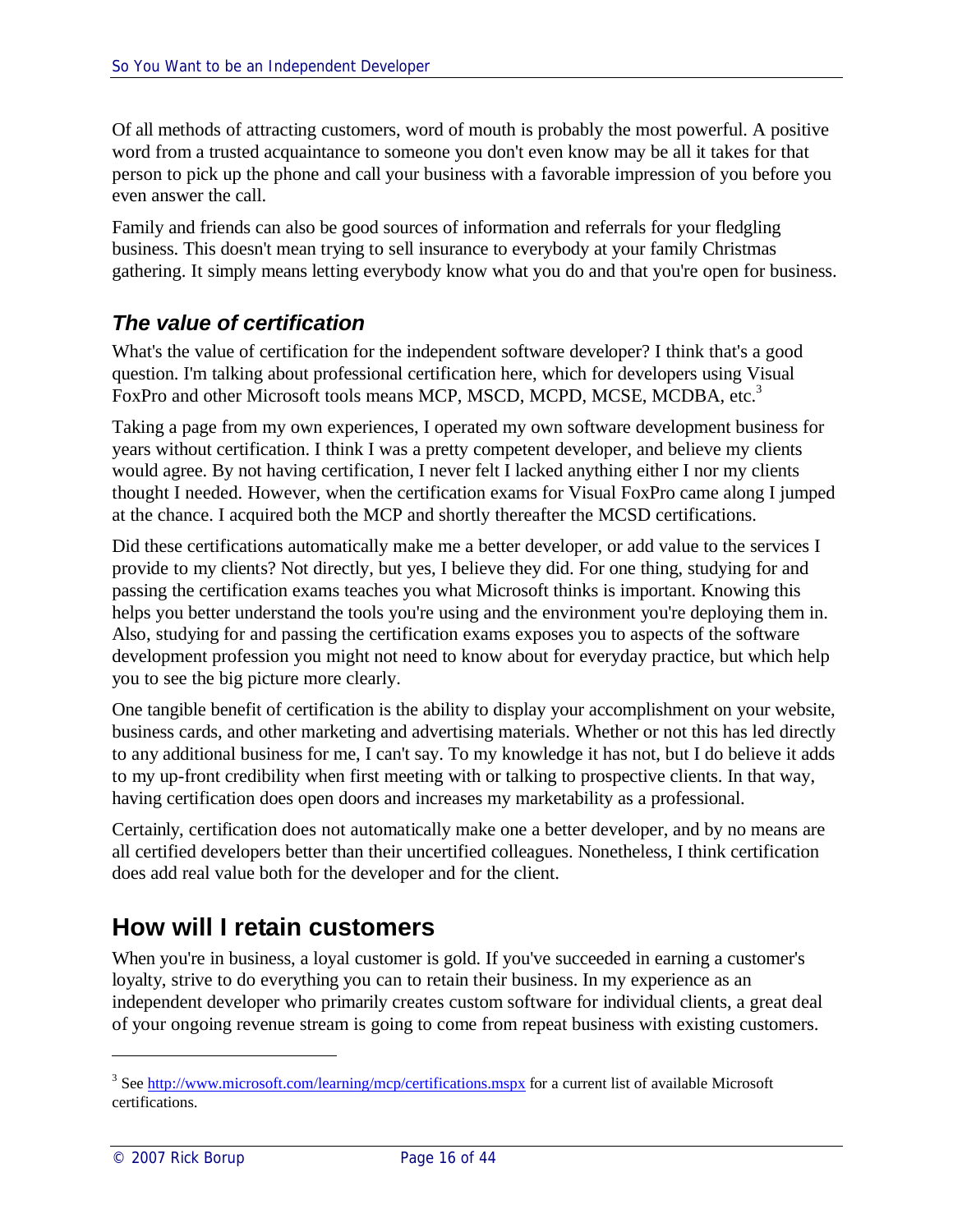Much of what you can do to retain a customer's business is the same as whatever you did to win their loyalty and appreciation in the first place: treat them right, create great software, deliver it on time, follow up with support—whatever it takes. The next section in this paper discusses way to meet and exceed customer expectations. The ideas in that section should go a long way toward helping you win and retain customers.

# **Meet and exceed expectations**

The best way I know of to win and retain clients is not only to meet but also to exceed their expectations. Meeting expectations is fairly easy. It's also kind of dry and unexciting. Exceeding expectations is more challenging but at the same time more fun and more rewarding, both for you and for your clients. Do to either, however, you must first learn to *manage* expectations.

Managing expectations is built on a foundation of open and honest communication between you and your client. While it's okay and even necessary at times to move outside your comfort zone when agreeing to a client's requests, promising more than you know you can deliver is not being honest. On the other side, clients need to recognize you need clear objectives and reasonable time frames to operate in. The foundation of managing expectations, then, is for both sides to be realistic and reasonable with one another.

In my experience, clients sometimes have little if any idea how difficult a particular request might be to implement, or how long it might take to deliver. On the other hand, they usually do know pretty clearly what they want. Your job as the developer is to find a way to give them what they want without overextending yourself. In other words, you need to manage your client's expectations.

Promising to "have it ready by next week" when you know in your heart of hearts there's almost no way you can do so is a disservice both to you and to your client. It's much better to say "It looks like this will take three weeks" and then deliver in two, than to say "I'll do my best to have it ready by next week" and then deliver it in two weeks anyway. In both cases the client gets what they wanted in two weeks, but in the first case it's a week early while in the second case it's a week late. In the first case, you've managed expectations so you could meet and even exceed them, while in the second case you've let expectations get out of control resulting in disappointment and frustration on the part of your client.

I don't mean to suggest you should be disingenuous about this sort of thing. Remember the part about open and honest communications. Saying you can deliver something next week when you know it'll take two or three is not being honest with your client or with yourself. Saying it'll take three weeks because you know it'll take at least two and you're also allowing for unforeseen delays is being both honest and reasonable. In the long run, clients will appreciate that.

It's been said that if you show up for a job interview on time and with your shoes shined, you're already ahead of 90% of the other candidates. This may sound trivial, but there's a good deal of truth in it. In my view, one of the most important things you can do to meet and exceed expectations is to strive to maintain your professional image at all times.

Striving to maintain professionalism applies to what you do, what you say, how you act, and how you dress for business. The old saying "You only get one chance to make a first impression" is trite but also true. Keep it in mind whenever you answer the telephone at your office, whenever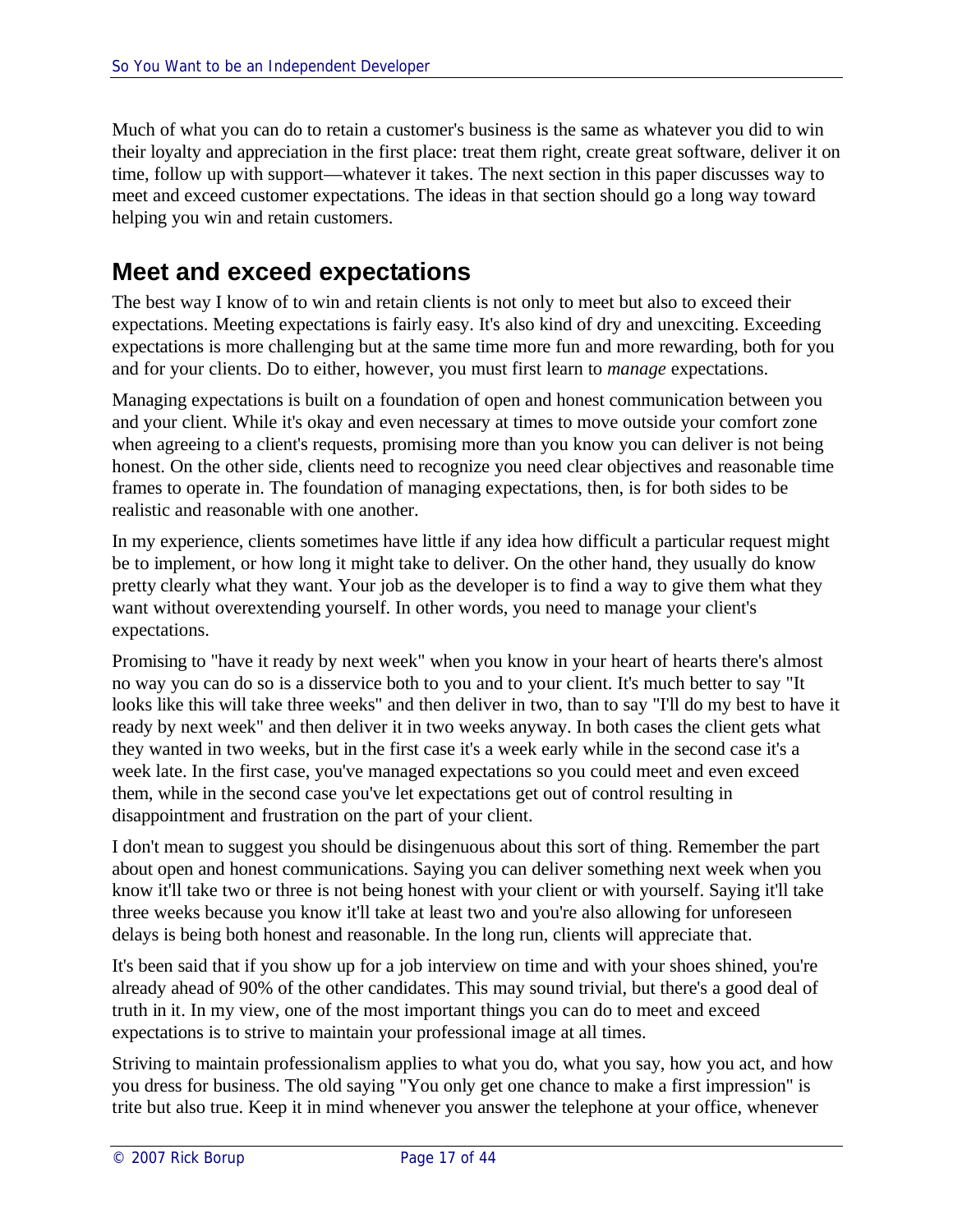you meet someone in the elevator (because they could turn out to be your next appointment), and whenever you're writing an e-mail or a blog entry (because a current or prospective client might be reading it). A careless word, a sloppy appearance, or poor follow-up on a commitment can damage your professional image, and it takes a good deal more effort to recover from this than to avoid it in the first place.

If you have a long term relationship with a client, there are other ways you can exceed expectations. Don't hesitate to go the extra mile for a client when doing so would really be helpful to them. In fact, look for opportunities to do this.<sup>4</sup> Give an discount now and then, or even do something for free once in a while. Everybody likes to be treated as if they're special. Giving a client an hour of free support when they're in a bind, or delivering that little "Gee, it would be nice if we had this" project for free now and then goes a long way toward letting your clients know how much you value their business. The relatively small investment you make in exceeding their expectations will be richly rewarded over the course of your continuing relationship.

Finally, make a real effort to learn and understand your client's business. One of the things I find so interesting about being an independent developer is the wide variety of business people I get to work with. Because I specialize in developing and supporting what I call mission-critical software applications—applications that support my clients' core business processes—I can do a much better job and create a much more effective software solution if I understand *their* business as well as I understand my own. Take time to understand the nature of your clients' business, the challenges and competitive pressures they face, and the problems they deal with on a daily basis. Only then will you have a real perspective on how your software fits into their business model, and from that perspective you can see new ways your software can help their business succeed.

# **Who owns the software**

The question of who owns the software you create is a legal question, the answer to which depends on many factors. Again, I must issue the standard disclaimer: I am not an attorney, and what follows should not be construed as nor used as a substitute for professional legal advice. For much of the material in this section I am indebted to the book *Web and Software Development: A Legal Guide* by Stephen Fishman, which I cited earlier.

# *Copyright protection*

In general, software is covered by the laws governing intellectual property. Of the several bodies of law that protect intellectual property, copyright law is probably the most important for the independent developer. This is because software is considered a work of authorship, which copyright law is designed to protect.

When you create an original work of authorship—for example, when you create an original software application—you automatically own the copyright. In the United States, you do not need to publish a copyright notice in order to own it, although it is customary to do so. The standard

<sup>&</sup>lt;sup>4</sup> Eric Sink, Source Gear's founder and a frequent blogger who also lives here in Champaign, Illinois, recently blogged about just such an experience. Read about the effect it had on Eric's opinion of this business in *Absurd Customer Service* at http://software.ericsink.com/entries/Absurd\_Customer\_Service.html.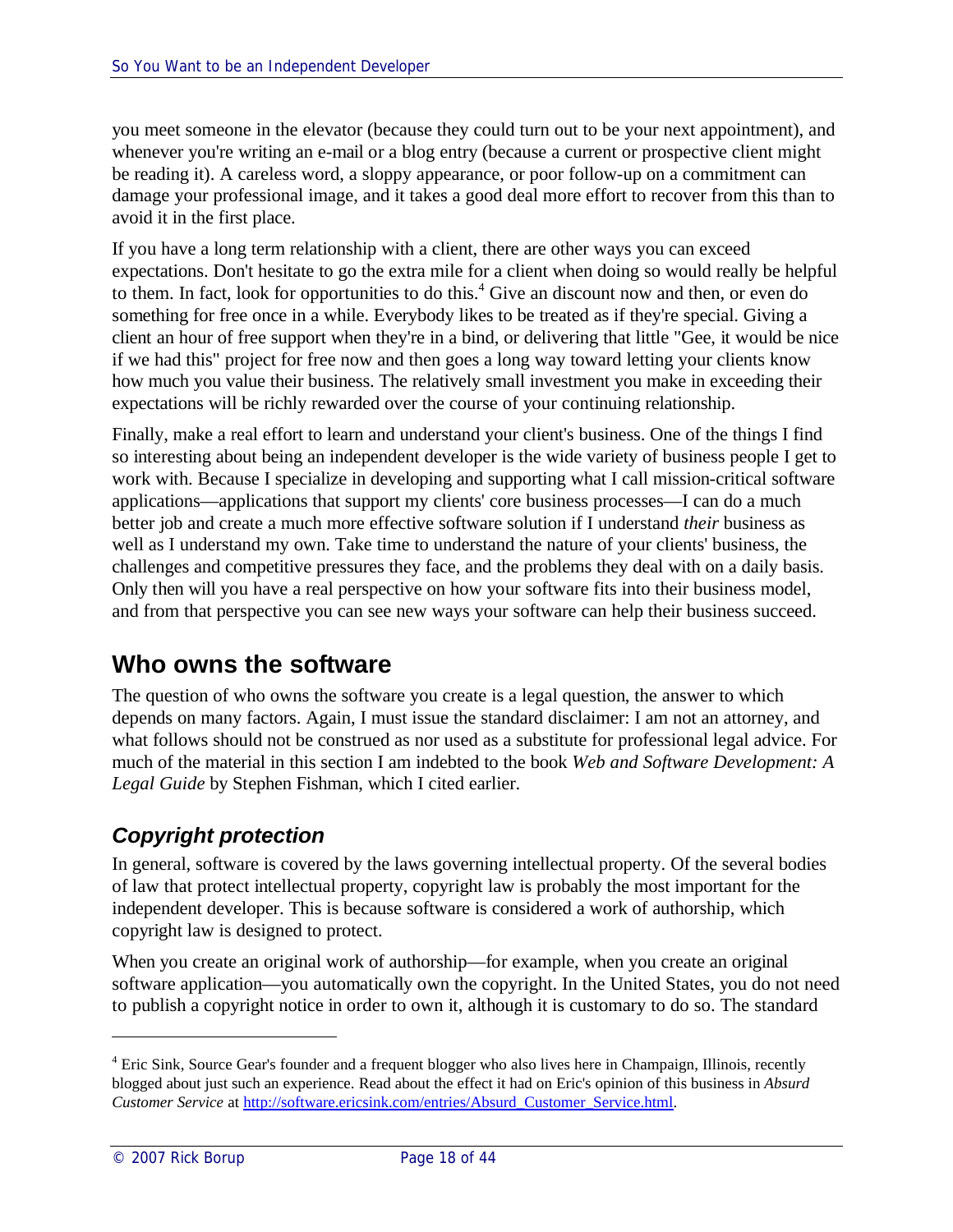form of a copyright notice is the word "Copyright" and/or the copyright symbol © (Alt+0169 on your keyboard), followed by the year of publication, followed by the name of the copyright owner. For example, a copyright notice might appear as Copyright © 2007 Pretty Good Software, Inc. Some foreign countries may *require* a copyright notice in order to establish copyright protection. If you market your software outside the United States, check with your attorney to find out what's required to protect your software in those countries.

Copyright protection for software you create gives you the exclusive right to copy and distribute that software, as well as to modify it and to create derivative works from it. If someone else does so without your permission, you can sue them for copyright infringement. Your legal standing in a copyright infringement suit will be stronger if the software contains a copyright notice. This is one reason the standard Visual FoxPro program header (generated by IntelliSense when you type the word 'header' followed by a space) includes a copyright notice. Mine looks like this:

```
*=============================================================================
* Program: FOO.PRG
* Author: Rick Borup
* Date Written: 08/28/2007
* Copyright: (c) 2007 Information Technology Associates
                All rights reserved.
* Compiler: Visual FoxPro 09.00.0000.3504 for Windows
* Abstract:
* Environment in:
* Environment out:
* Parameters:
* Returns:
* Changes:
*=============================================================================
```
You can use the IntelliSense Manager to edit the script for 'header' to make your program header appear the way you want it. In addition to placing a copyright notice on each individual program within an application, you should also include the notice in the application's license agreement and on its package and distribution media, if applicable.

# *Source code*

Beyond the question of who owns the right to copy and distribute the software, an issue of paramount importance to independent developers is who owns the source code. This question is not as relevant if you are a Micro-ISV selling the same application to the hundreds or thousands of customers, but it if you develop custom software for individual clients this can become a very contentious issue.

In the United States, the general answer to this question is that the creator of the work owns the rights to the source code just as they own the copyright. This means that unless you are working as someone's employee (which the independent developer typically does not do), or you explicitly give your client ownership rights to the source code via written agreement, you as the developer own the source code.

Before beginning any work for a client, I strongly advise you to put a written agreement in place that includes a provision making it clear who owns the copyright and who owns the source code. To some clients it may not matter whether or not they own the source code, as long as they have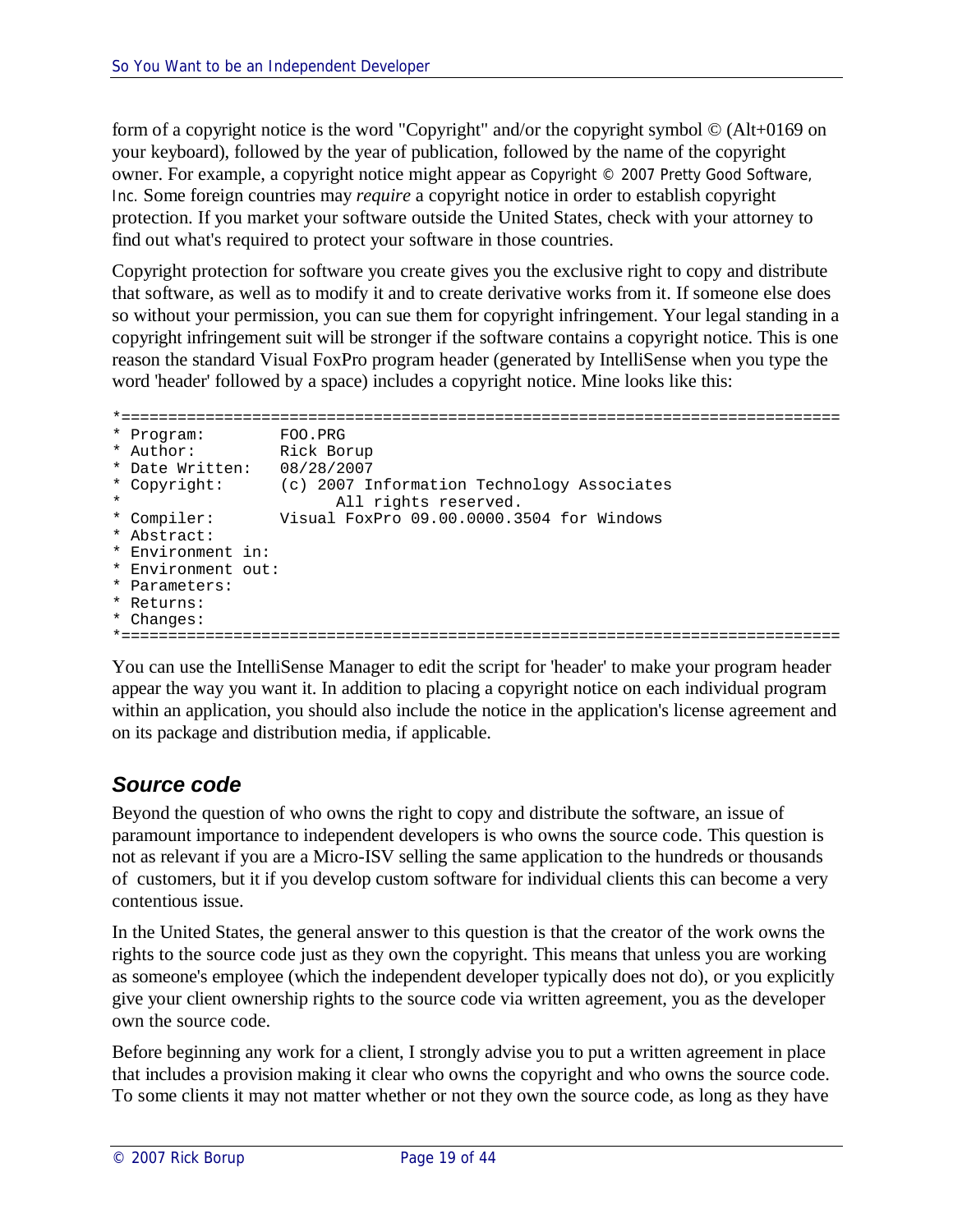exclusive rights to use the software you create for them. In other cases, the client may have legitimate business reasons why they need to own the source code, such as in cases where the code you write for them is going to be integrated into an existing application for which they own the copyright. In still other cases, the client may simply insist they must own the source code for their own protection. As an independent developer you'll need to deal with each situation individually, but remember that unless you are working as an employee or contractually agree to hand over your rights, you own the source code you create.

If you do agree to let your client own the source code for the software you create for them, you need to be careful to exclude source code you yourself do not own. It's frequently the case that a software application is constructed from original code you write yourself in combination with methods, routines, or procedures you've licensed from a third party. While you may receive the source code for these  $3<sup>rd</sup>$  party methods, routines, or procedures in order to better enable you to work with them, your license to use them typically does not allow you to redistribute that source code, much less to convey ownership rights in it to someone else. Therefore be careful when drafting your software development agreement to explicitly identify the pieces of the application that are licensed to you from a  $3<sup>rd</sup>$  party, and make it clear in the agreement that you cannot give your client the source code for such  $3<sup>rd</sup>$  party software, nor any rights to it other than the right to use it as part of your application.

# **Estimating projects**

Does your first meeting with a prospective client often go something like this? "I need a [insert vague description of software application here]. How much will it cost?" In this situation you may be hard pressed to keep a straight face, much less to give a straight answer. The answer, of course, is "it depends." It depends on things that haven't been specified yet.

You can't answer this question in the first meeting, and you shouldn't even try. If you do give a number, you create an expectation that's most likely entirely out of whack one way or the other. Too high and you discourage the client from even talking to you any more. Too low and you'll be expected to deliver "it" (whatever "it" turns out to really be) at that price. Either way, you lose.

# *The three meeting rule*

Avoid getting pinned down to quoting a price or even a price range in the first meeting. Instead, realize that it's probably going take two or three meetings for you and the prospective client to come to a common understanding of what the client wants and what the scope of the project is going to be.

I've operated on the "three meeting rule" for a long time and have found it to be surprisingly valid in a wide range of situations. In the first meeting, you and your prospective client get to know one another a little bit and you form a general sense of what the client wants. In the second meeting you begin to draw out some of the details, which the client often hasn't even considered yet. By the end of the third meeting, your client has a more refined and complete picture of what they need, and you have a fairly good sense of what the general scope of the project is going to be. Only then can you even begin to talk about estimates.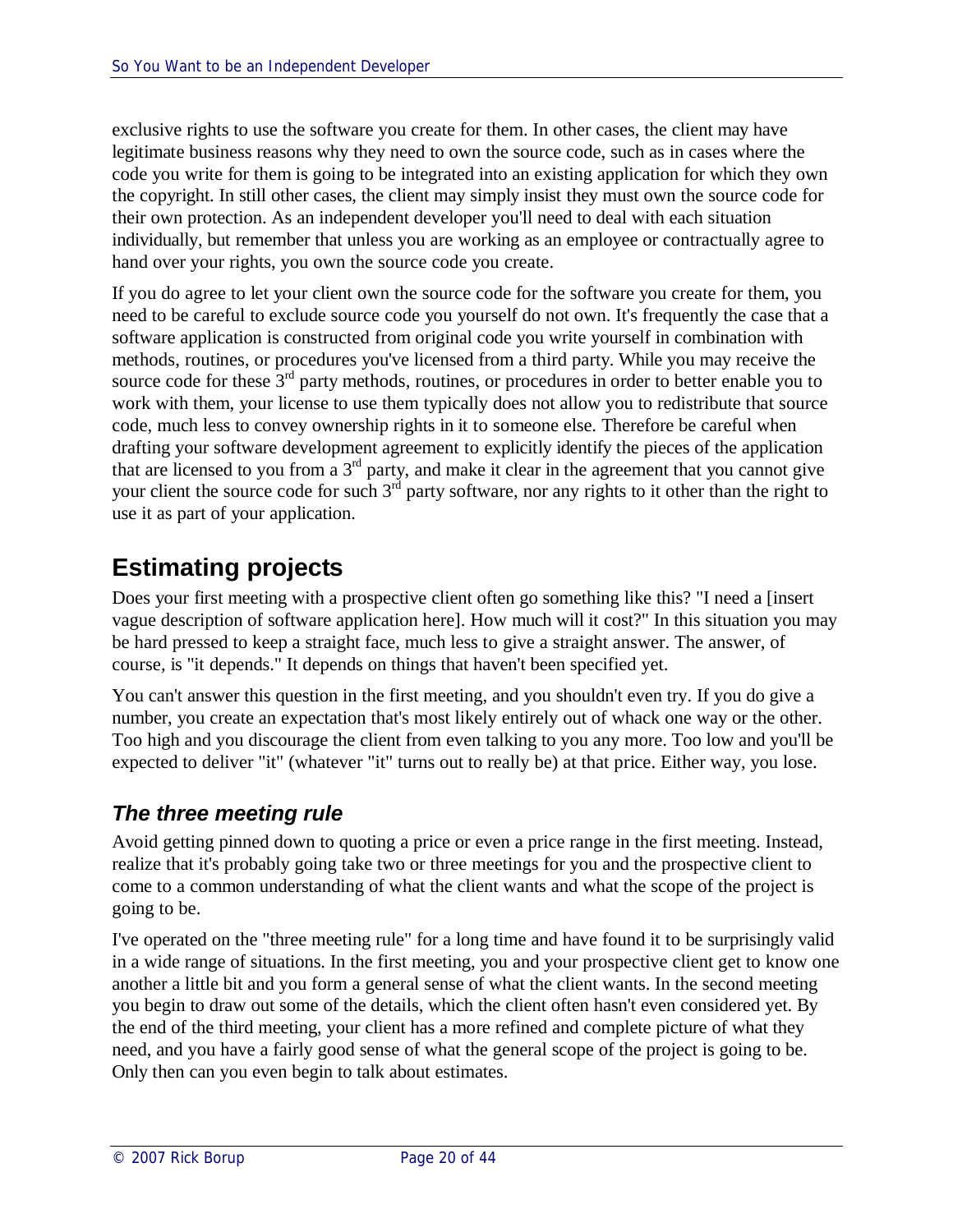### *Software estimation techniques*

I don't think it's much of an exaggeration to say software estimation is a black art. Volumes have been written on the subject, much of it dense and indecipherable. For software development projects involving dozens or hundreds of developers, formal software estimation methods and project management techniques are essential to success. On the other hand, an independent developer usually does the work solo or with a small group, and the scope of the project is generally smaller and therefore more manageable. This makes it possible for the independent developer to use less formal software estimation methods and project management techniques than are required for larger team projects.

The reason for doing software estimation at all is because clients want to know what to expect and developers want to know what's expected. To put it another way, clients want an answer to the standard question "How long is it going to take and how much is it going to cost?", while developers want to protect themselves against committing to deliver on vague ideas for a fixed price or within a fixed time frame. Any valid software estimation, therefore, must be based on a complete and comprehensive set of specifications for the software to be developed.

Given a good set of clear specifications for the project, how does the independent developer arrive at an estimate of time and cost? Do you invest the time in takes to apply formal and often intricate methods such as function point analysis? Do you do some preliminary design work and then take a count of the number of database tables, stored procedures, remote views, forms, reports, and custom methods that will be required? Or do you simply "get a feeling" for the project and come up with an estimate based on your experience with other projects of a similar nature? All of these are probably valid at one time or another.

You can, and should, realistically expect to be paid for developing the specifications for a software development project. But it's difficult to convince a client to pay you for the time it takes to develop an estimate from those specifications. Therefore you are probably going to want to minimize the amount of time you spend developing estimates, particularly when there's significant uncertainty an estimate will be approved. If creating estimates translates into un-billable hours, you're going to want to do create estimates as quickly as possible.

How formally or how informally you decide to approach the software estimation process for a given project depends on your comfort level with the client and the project, how similar it may be to other projects you've completed in the past, how closely the client will hold you to the estimate, whether is really just an estimate or is in fact a fixed cost bid, and how much uncertainty you and your client are willing to tolerate. In my experience there's little room for uncertainty in a relationship with a new client: You do not want to go over an estimate on that first project or you may damage your credibility for future projects. On the other hand, once you've established creditability with a client over time, and have brought most projects to completion at or near their estimates, clients may be more forgiving of an occasional estimate overrun. This gives you the freedom to be a little less formal in estimating projects for long term customers, assuming they're also willing to accept that informality.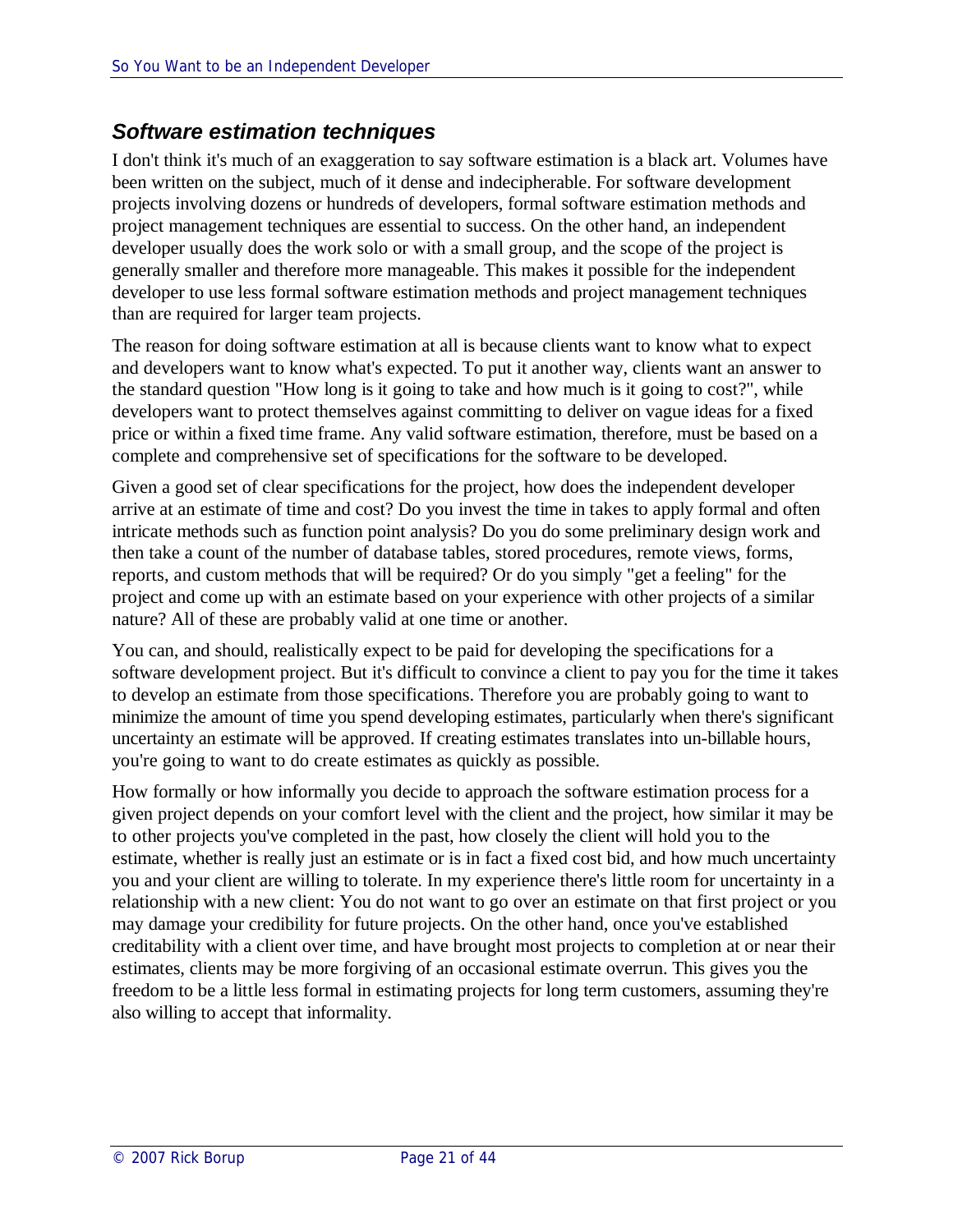In his book *The Software Developer's Guide*<sup>5</sup>, Whil Hentzen describes (in addition to six humorous estimation techniques, presented in Whil's inimitable style) an alternative to function point analysis that he calls action point counting. If you're looking for a somewhat formal method for software estimation that's suitable for independent developers, I suggest you read about action point counting in chapter 17 of Whil's book. If you do, don't stop with chapter 17; the entire book is a worthwhile read.

Regardless of what software estimation technique you use, it's my belief that most developers (including myself) seem to have a tendency to overestimate their ability while underestimating the amount of work involved in a project. Part of it is just ego: we like to think we're pretty good at what we do. Another part of it is that it's easy to overlook the intangibles and the extra or unplanned work that inevitably seems to creep into the finished product. Knowing these things to be true, it would be nice if there were a technique to help avoid making estimates that turn out to be consistently too low. In my own work, I've come up the 80-80 rule.

# *The 80-80 rule*

There is a general principle known as the 80-20 rule, which says that 80% of the effect often come from 20% of the causes. This rule is amazing applicable to a wide range of situations: 80% of the profit comes from 20% of the customers, 80% of the resources are consumed by 20% of the activities, and so on.

Paraphrasing this rule, albeit somewhat humorously, it's been said that the first 80% of a project takes 80% of the time, and the last 20% of the project takes the other 80% (sic) of the time. This give rise to what I call the 80-80 rule. Setting the humor aside, the 80-80 rule provides a way to quantify the tendency to underestimate how much time it will take to complete a project.

For the sake of example, consider a project with an initial estimate of 200 hours to complete. The estimate has been done with due diligence and is based on some formal or semi-formal estimation technique rather than simply being an informed guess. But recognizing there is a built-in tendency, based on past experience, to be overly optimistic and to underestimate projects, the 80-80 rule can be applied to help arrive at a more accurate estimate.

The arithmetic of the 80-80 rule is simple. If 80% of the project takes 80% of the time, and the other 20% of the project takes the other 80% of the time, then the total time for the project  $(T_2)$  is 80% of the original estimated time  $(T_1)$  plus another 80% of the original estimate, or 1.6 times the original.

 $T_2 = .8(T_1) + .8(T_1) = 1.6(T_1)$ 

In the case of the example with a 200-hour original estimate, the revised estimate is therefore

 $T_2$  = .8( 200) + .8( 200) = 1.6( 200) = 320 hours

If this seems flippant or simply a way of padding an estimate, it's not meant to be. It's a technique you can use in good faith to help compensate for a tendency to underestimate projects. If the revised estimate generated by the 80-80 rule seems to high to you, use 70-70 or 60-60.

<sup>&</sup>lt;sup>5</sup> The Software Developer's Guide, Third Edition by Whil Hentzen, Hentzenwerke Publishing, 2002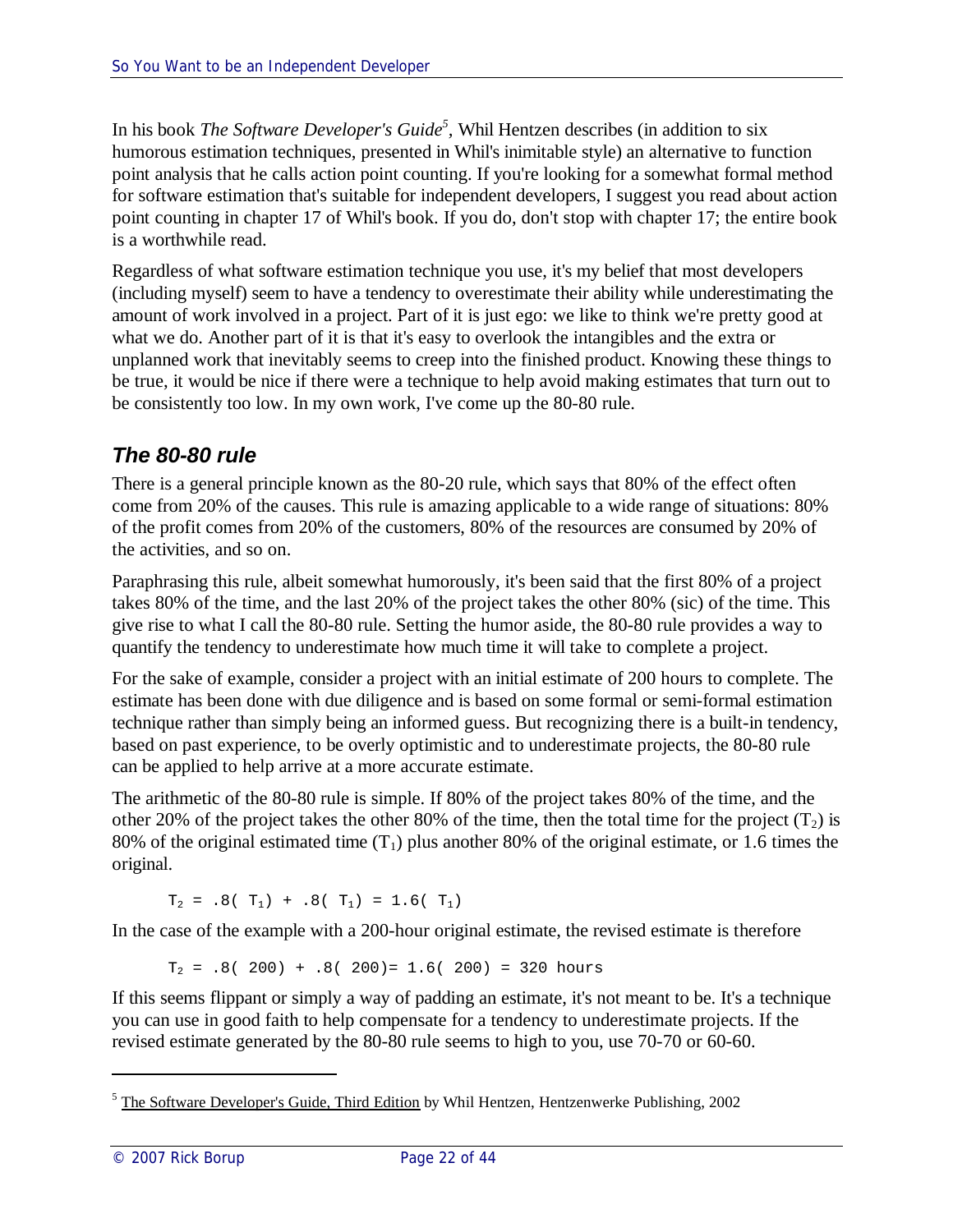The point is that applying this rule gives you a way to build in to your estimates a quantifiable amount that compensates for a tendency to be overly optimistic. Remember that a bad estimate, regardless of how rigorously it was derived, is a disservice to both you and your client. A good estimate, even if it seems high at first, is win-win for both parties.

# **Working effectively - the three E's**

Here I'd like to introduce the three E's of personal endeavor: effort, efficiency, and effectiveness. The three E's are a composite of things I've read and things I've learned from my own experience. To the best of my knowledge they're not take directly from any single source, so I'll claim them as my own with apologies in advance if I'm using somebody else's ideas without realizing it.

# *Effort*

Effort is simply how much time you devote to your business. Hours per week is a good measure of effort.

#### *Effort = hours devoted to the business*

If you think you're going to succeed as an independent developer by working a conventional 40 hour work week, think again. While the amount of time you'll spend working will probably vary from week to week—some weeks will be intense while others may be slack—you can count on averaging a lot more than forty hours a week. A peak of eighty to one hundred hours is not out of the question when you're really busy, but on average fifty or sixty is probably a good guesstimate.

You're an independent, though, so it's up to you how much effort to put forth.

### *Efficiency*

Efficiency is the ratio of income-producing activity to total activity. If you bill by the hour, efficiency can be measured as billable hours divided by total hours. If you don't bill by hour you can devise other metrics here, but the concept remains the same.

```
Efficiency = income-producing activity / total activity
```
For example, if you average 60 hours a week at work and 45 of those are billable hours, you're working at  $45 / 60 = 75%$  efficiency.

You might be tempted to ask, "Why can't I work at 100% efficiency? Why can't I spend 100% of my time on income producing activities?". The answer of course is that as an independent developer you're not just developing software, you're also running a business. Running a business requires doing many non-income producing activities, or at least activities which, although necessary to grow and sustain the business, don't themselves directly generate income. This includes the time you'll need to spend on administrative overhead—bookkeeping, paying bills, sending out invoices, doing your taxes or working with your accountant, and so on—as well as the time you invest in business development, marketing, training and education, self-improvement, and other such activities.

Obviously, the more efficient you can be, the more income you'll generate for any given effort. But if you're a one-person business, don't expect to work at 100% or even 90% efficiency. That's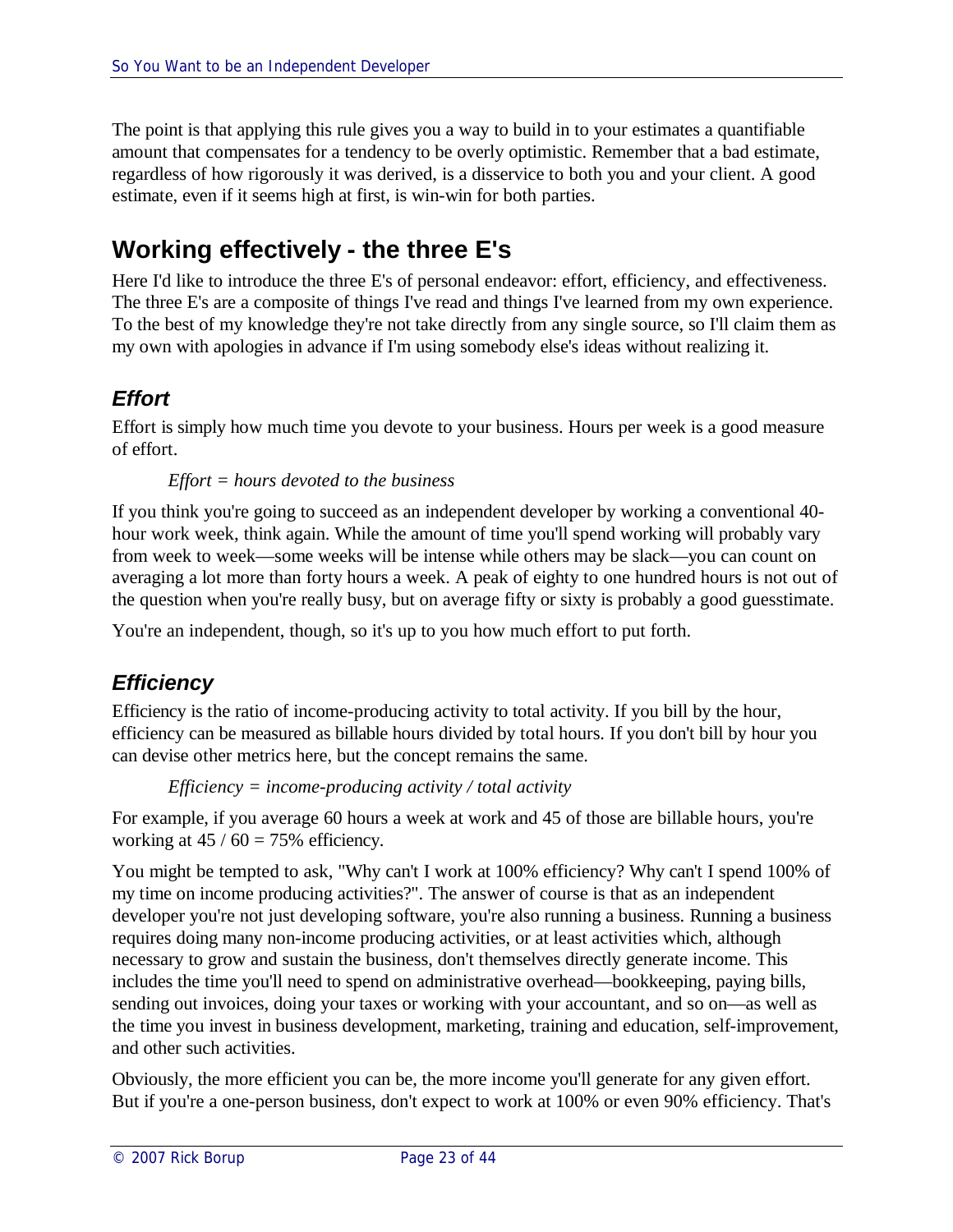just not reasonable. When I first started ITA, a friend who was already in business for himself (although not a software developer) advised me to expect to spend about 30% of my time on business development and other non-income producing activities. It sounded like a lot, but it turns out to be about right.

Don't expect to be able to increase your effort (total hours) to an unreasonable level and sustain it over the long haul, either. You can probably handle those eighty or a hundred hour weeks now and then, but if you try to do that week in and week out you'll very likely burn out physically, or psychologically, or both.

### *Effectiveness*

Effectiveness is more difficult to quantify than effort or efficiency. By effectiveness, I mean the extent to which you do those things which serve to produce the desired effect over time, whatever that desired effect may be.

As an independent software developer, the desired effects might include growing your professional reputation and expanding your business so you can handle more clients and perhaps even hire some additional developers. But even if your objective is to stay solo, you can be more successful in the long run if you learn how to choose and focus on projects that have the greatest potential for long term profit, while avoiding those that tend to be risky or problematic over time. Making the right choices contributes to being effective.

It is possible to be efficient without being effective. The things you must do to be effective are consistent with but not the same as the things you do to be efficient. An independent developer who spends 90% of his or her time designing and developing software is being efficient, but might be more effective if he or she worked at only 85% efficiency while investing the other 5% of the time to grow professionally and cultivate contacts that might result in future business.

Another aspect of being effective is being able to differentiate between simply being busy versus doing the "right" things at the right time. In the best-selling book "The 7 Habits of Highly Effective People" by Stephen R. Covey, the third habit is "Put first things first." Dr. Covey gives an example to help illustrate this concept, which I'll try to paraphrase here. Consider a large glass bottle—say, a one gallon milk jug—with a wide mouth at the top. You are handed the bottle, which is half filled with sand and small gravel, along with several larger rocks. You are asked to place the rocks in the bottle along with the sand and gravel. Although each individual rock is small enough to fit through the mouth of the bottle, there is not enough room in the bottle for all the rocks because it's already half full of sand and gravel. The solution, of course, is to empty out the sand and gravel, put the rocks in the bottle first and then pour in the sand and gravel, which will fill in the spaces between the rocks.

This is the principle of "put the big rocks in first." In Dr. Covey's book, which by the way I highly recommend, the lesson is given in the context of achieving balance in your life so you have time for and can accomplish the things that are important to you without letting the little things get in the way. To cast this example in the context of the independent software developer, I suggest the principle of "putting the big rocks in first" means concentrating on those activities which have the most importance to the project at hand, or to the growth of your business in general, while learning to leave the smaller or less important activities for later.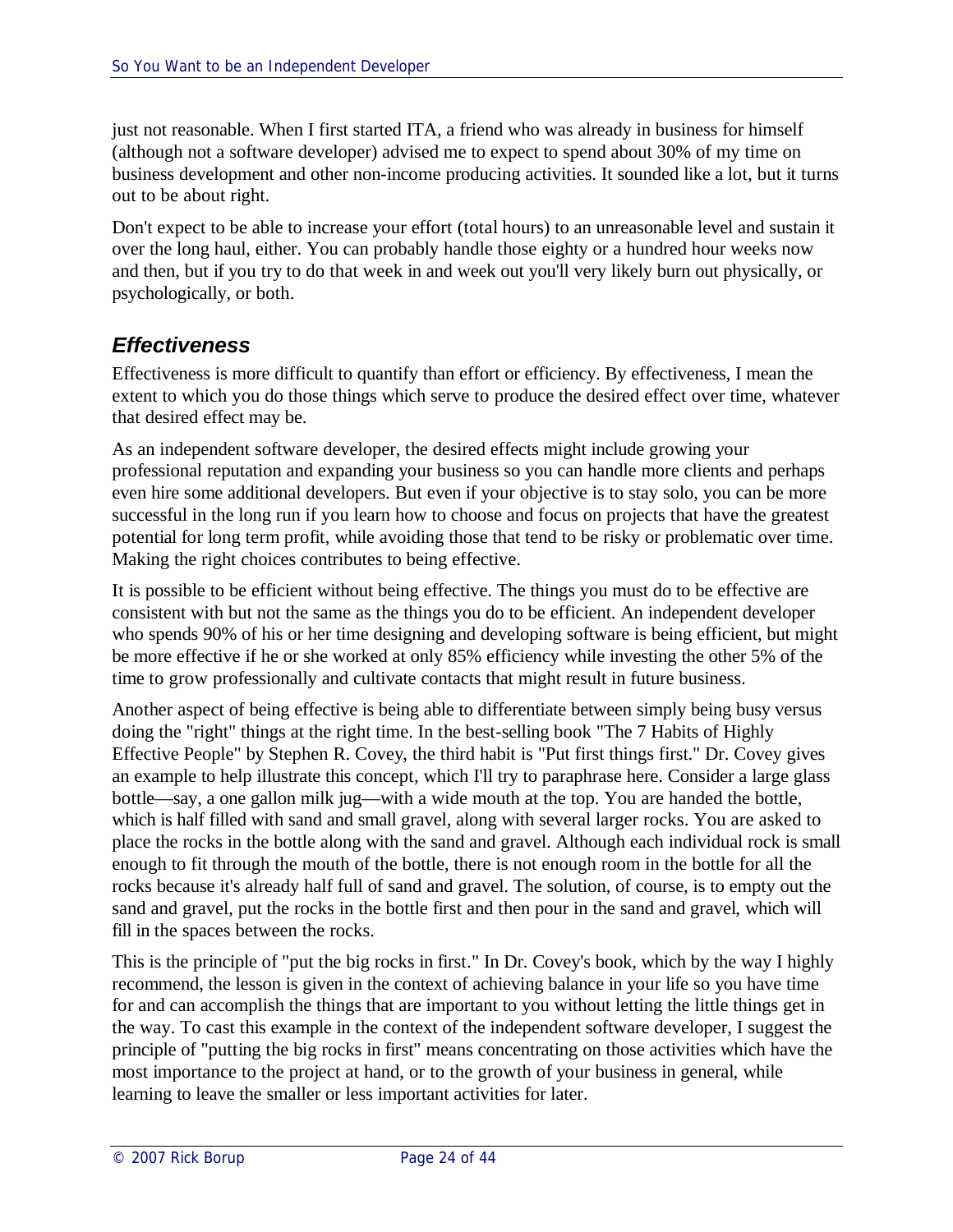I wrestle with this in my own practice all the time. My to do list usually contains several smaller items, each of which I could do in an hour or two, along with at least one or two larger and more time-consuming items such as delving into the design of a new system or completing a major piece of an ongoing development project. Perhaps your to do list is similar. It may be tempting to want to knock off the most number of items possible from the to do list by doing the smaller things first. To some extent this is okay, and certainly some of the smaller things are genuinely important and may even have material deadlines. But if over time you don't put the big rocks in first, you'll end up piddling around with the small stuff all the time while the larger, more important projects languish. This is not being effective.

# **Things that can hurt you**

In the section on SWOT analysis earlier in this session, I discussed how a business is affected by both internal and external factors. In this section, I want to expand on the discussion of the external factors that can adversely affect you as an independent software developer—in other words, things that can hurt you.

# *Shifts in business climate*

In general, all business are affected by the ups and downs in the economy. When overall economic conditions are good, people are optimistic and willing to invest in the future. For your clients, that future may include investing in new software that you are in a position to provide.

It's important to pay attention to the economic climate of your customer's particular business segment, too. Even if overall economic conditions are good, your client may be in an industry that's suffering a temporary downturn or even a long term decline. It's wise to pay attention to this, because if business turns bad for one of your good clients, your income from that client is likely to decline even if you're still doing the best possible job for them.

# *Shifts in technology*

Given the rate of change in computer and software technology, this is an obvious risk factor for any software development business. As Visual FoxPro developers, we've benefited from a long run (roughly fifteen years) using a single, wonderful tool. But to some extent we've also become dependent on that single tool. Although officially supported until the year 2015, Microsoft's announcement that there will be no further development of core VFP portends a significant technology shift for Visual FoxPro developers over the course of the next eight or ten years.

The type of shift is not limited to Visual FoxPro, of course. One of the other trends worth watching these days is the increasing move toward software as a service, or SaaS. In my opinion it's still undetermined whether or not this model represents a coming sea change, but if SaaS really does take hold the days of the traditional desktop software application may be numbered. Certainly Visual FoxPro can be part of a SaaS solution, but we as developers are going to have to learn new ways of building those solutions.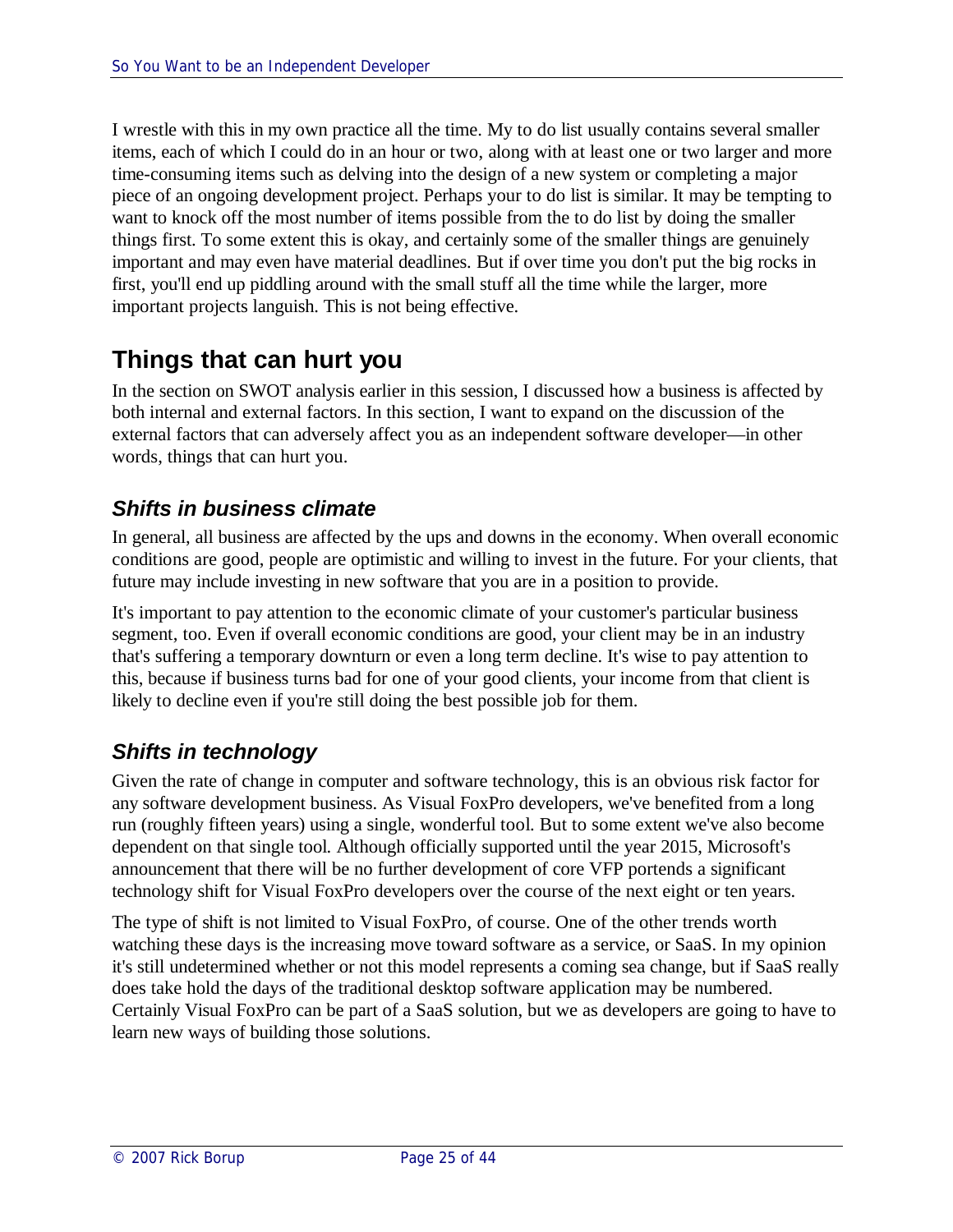# *Change of ownership*

If a business client of yours is sold, merges with another company, or otherwise changes ownership, what happens to your relationship with that client? Is the new client automatically entitled to continue using the software you developed for the original client? Is the new client obliged to continue in its relationship with you under the same terms as the original client was? Does your software development agreement contain provisions addressing these things?

The purpose of posing these questions is to get you started thinking about the effect a change of ownership might have on your relationship with a client. In order to protect yourself from any adverse effects or unpleasant surprises, your software development agreement should address what happens to your relationship with a client if a change of ownership occurs.

For example, say you've been developing and supporting software for Mom & Pop's Corner Grocery for the last five years and have a software support agreement in place with them for the next three years. Unexpectedly, Mom and Pop win the lottery and decide to retire and sell the store to MegaFoods, Inc. MegaFoods owns hundreds of stores and has a 500-person IT shop, so it's unlikely they're going to want to continue using your software just for the one store. But is MegaFoods obligated to honor the remaining term of your support agreement? If you've invested fifty hours of development time in a new feature that you haven't yet been paid for and that's now irrelevant, is Mom & Pop's Corner Grocery or MegaFoods still obligated to pay you for it? You can't stop the change of ownership from happening, but contract provisions that address this type of thing should help both parties understand their obligations and avoid unpleasant surprises.

# *Change of decision maker*

Even if ownership of one of your clients doesn't change, it's entirely possible that the decision maker could change. For example, this could happen due to someone's retirement or resignation within the client's business. Or, if it's a family held business, you may have worked with the founders for several years but now reached a point where they are turning over responsibilities to hired managers. In either case, you may find that the person(s) with whom you've always worked are no longer the ones making the decisions about what software to use and who to buy it from.

The challenge to the independent software developer in this case is more personal than the challenge that arises from a change of ownership. You can't contractually specify that the new decision maker will be favorably inclined to continue doing business with you. Instead, you need to quickly learn as much as you can about the new person's background and possible bias, and you need to begin cultivating a good working relationship with them. You can't always win in this situation—the new decision maker may decide the whole business is going Java as soon as your support agreement expires, for example—but you can avoid being blind-sided by being ready to accept the challenge of a change.

It's not always obvious who the decision maker is, by the way. If your client is a very small business, you're very likely to be working directly with the owner or owners, in which case it's clear who makes the decisions and who controls the purse strings. If your client is a larger business, however, your direct contact may be with a manager who appears to make the decisions, but who in fact has to answer to a vice president who actually makes the decisions. In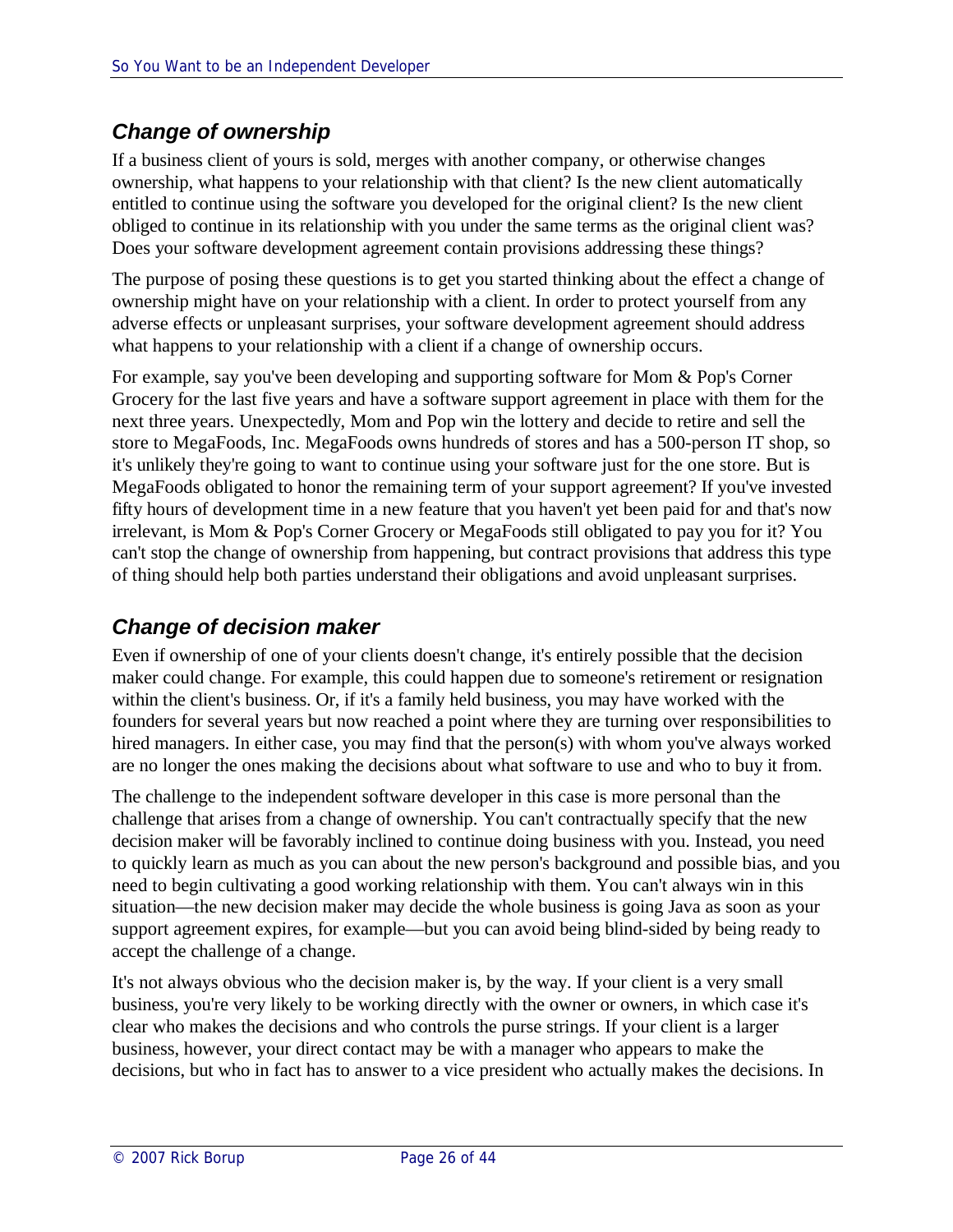this case, you're as much at risk from a change in vice presidents as you are from a change in managers, even if you've never met the vice president.

There's no easy solution here, just advice to find out as much as possible about who the decision maker really is and to stay alert for changes.

### *Dependency on a single client*

As an independent developer, it's easy to become overly dependent on a single client. After all, who's going to say no to more work from a good client? On the other hand, remaining independent means ensuring you don't become too reliant on income from a single source, because as we've just discussed above, there are several ways that source can dry up unexpectedly.

There's no hard and fast rule here, but from my own experience I offer the following guidelines:

- If 33% of your income comes from a single client, begin to pay attention to how dependent you are on that client. Explore ways you can grow your business in other directions without jeopardizing or unnecessarily limiting your relationship with this client.
- If 67% or more of your income comes from a single client, watch out! You are not really independent any more, and you are at risk of going out of business fairly quickly if that client pulls the plug.

If you find that you're beginning to become overly dependent on a single client, there are only two basic things you can do: grow your business so that the same amount of income from that client becomes a smaller percentage of your total income over time, or keep the overall size of your business constant while reducing the amount of income from the client in question and replacing it with income from new clients. It's the same principle that's used to reduce risk by diversifying an investment portfolio.

Clearly, the first alternative is much more attractive. Needing to find ways to grow your business is a good problem to have. The second alternative risks losing the client altogether because it amounts to telling them you can't do all that they need done. However, there may be ways to finesse this by interleaving income streams from different clients' projects over time, so that client A gets 100% of your attention for some period of time while they need it, while client B gets 100% of your attention for some other period of time.

# **Getting paid for what you do**

You might ask, what's so difficult about getting paid for what you do? You sign an agreement, you do some work, you deliver the software, you send out an invoice, you receive a check in the mail. That's all there is to it, right?

Well, yes and no. If your client is a large corporation, then perhaps that's a pretty accurate picture. Things are fairly impersonal: The corporate wheels grind and you get paid. But when you do work for a small business, say family owned or even a solo owner, the interaction is much more personal. The person writing your check is taking money almost literally out of their own personal wealth to pay you, and part of your job is to make sure they feel they're getting their money's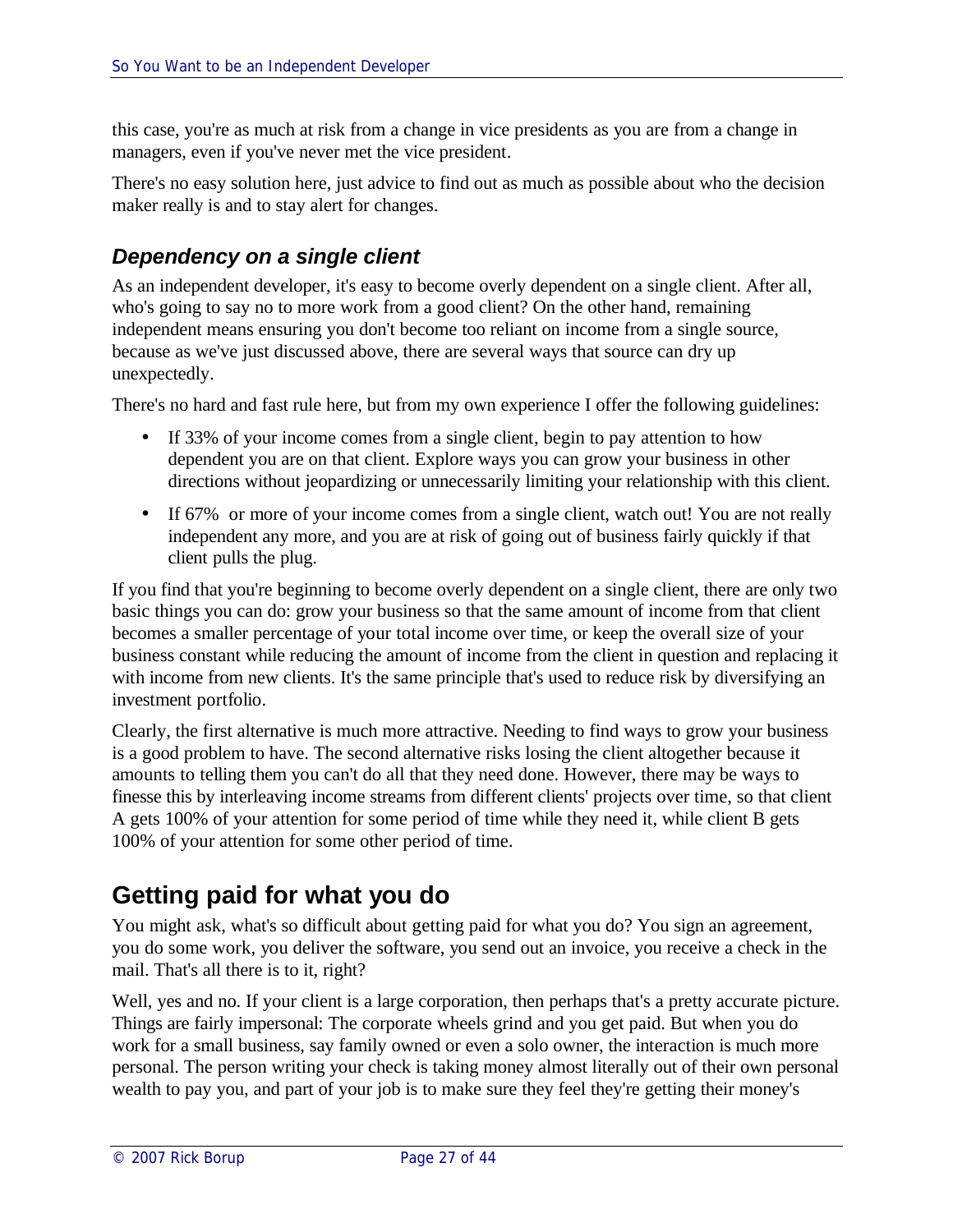worth. This has implications not only for how much you charge but also for the timing of your invoices.

Each client is likely to be different in this regard. In my experience, some clients are comfortable receiving an invoice on a regular basis, say every two weeks or once a month, because it enables them to forecast their cash flow requirements and avoids long gaps followed by large invoices. Other clients prefer to see some tangible result in the form of delivered software, even if only partial, before they write a check. Naturally, as a small business yourself you should not be expected to finance your client's development costs by waiting several months to get paid. But to the extent possible, you can try to accommodate this type of client by perhaps agreeing to milestone deliveries and milestone payments instead of payments on a fixed calendar basis.

This goes back to understanding your client's business. If their cash flow is cyclical, you may be able to time your work and therefore your invoices to coincide with the times when they're flush and more easily able to pay their bills. In my experience, most clients like to pay their bills on time, but like anyone else they may also feel stressed if they get a large invoice from you on April  $16<sup>th</sup>$  just after they've forked over a large sum to the IRS.

Naturally, you want to watch out for situations where clients get into real financial difficulty themselves. Warning signs are a change in payment patterns, late payments, and requests for you to get "just one more project" done before getting paid. If you have a long term relationship with a client you'll probably want to work with them to keep the relationship going even during difficult financial times for their business, but take care not to let their problems become your problems.

It's always best to have a clear provision in your software development agreement covering what happens in the event you don't get paid as agreed. There are several ways you can protect yourself here. One is to clearly spell out time timing of invoices and the period of time before they become past due. For example, you might agree to invoice for every forty hours of work or once a month, whichever comes first, with payment being due within ten business days of the invoice date.

It's also a good idea to clearly state what the penalty for non-payment is. For example, you might put into the agreement a provision that if payment is not received on time, you will simply cease work on that client's project(s) until payment is received. This is a short-term solution, based on the expectation that the client is acting on good faith and that you will ultimately receive full payment.

A different approach is needed to handle a long-term problem with non-payment. One way is to make the client's license to use the software contingent on full payment as agreed. The extent to which you could enforce this provision if push actually came to shove in a court of law might depend on several other factors, but having such a provision in the agreement would almost certainly give you a leg up if the relationship with the client disintegrates completely and you are left being owed a substantial sum of money.

# **What business am I really in**

This should be an easy question to answer: you're in the software development business, right? Maybe so, but the answer can sometimes be more than that. As we have seen, there are many ways to be an independent software developer. The nature of the software you develop, as well as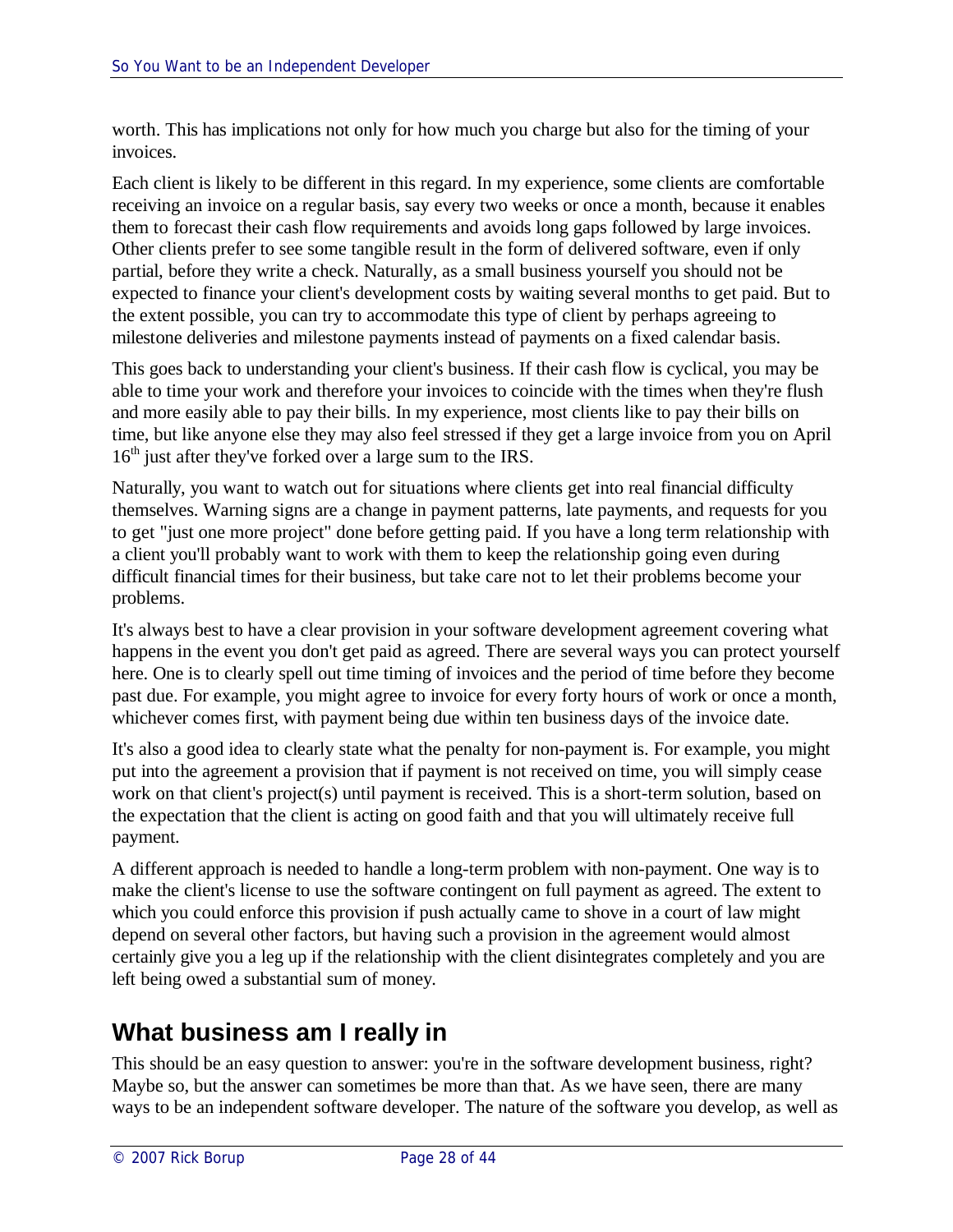the nature of your relationship with your clients, determines the nature of the business you're really in.

Being a Micro-ISV is probably the easiest way to be purely in the software development business. Your create software and offer it for sale to the public over the Internet. Your clients are anonymous, for the most part, and you don't ever have to meet them or go to their home or place of business to make a sale. You are probably also in the software support business to some extent, but even here you can do it impersonally or at arm's length if that's your preference.

If you develop custom software, on the other hand, you have a much closer and more personal working relationship with your clients. You meet them personally and work with them face to face, often on a regular basis. You get to know them, and they you. They will typically come to rely on you for more than just the software you develop for them. You may be invited to consult on other projects that touch on business processes you've automated, or to provide technical support to the staff people who use your software on a daily basis. Sometimes this support extends beyond the domain of your software, into the area of network issues or problems with other software packages, Windows®, or even with your client's business itself. When this happens, you can decide that's not the business you're really in, or you can recognize that perhaps you're really in the service business with software being a primary but not exclusive part of it.

The "business you're really in" can be different for one client than for another, too. Recognizing the business you're really in with each client can help you make better decisions about what to do and what not to do for each one, and from that to grow your relationship with each client to the maximum extent possible.

# **Basic Financial Management**

Just as you're well advised to use an attorney to handle your legal matters, it's also wise to use a professional accountant to handle at least some of your accounting and tax matters. But even if you do use a professional accountant to provide these services for you, you still need to know something about basic accounting and financial management in order to succeed in business. This section looks at two aspects of financial management for the independent software developer: financial accounting and management accounting.

# *Financial accounting*

Basic financial accounting involves doing the necessary record keeping for your business's financial transactions and periodically preparing the three basic financial statements—the balance sheet, the income statement, and the cash flow statement. How formally you need to keep records or how frequently you need to generate financial statements depends in part on the organizational structure of your business. A corporation needs to be more formal about this than a sole proprietorship, but all businesses need to keep suitable records and be able to generate accurate financial reports.

### **Record keeping**

Unfortunately, stuffing credit card receipts and bank statements into a desk drawer does not constitute good record keeping. Even if you're a very small business, it's important to maintain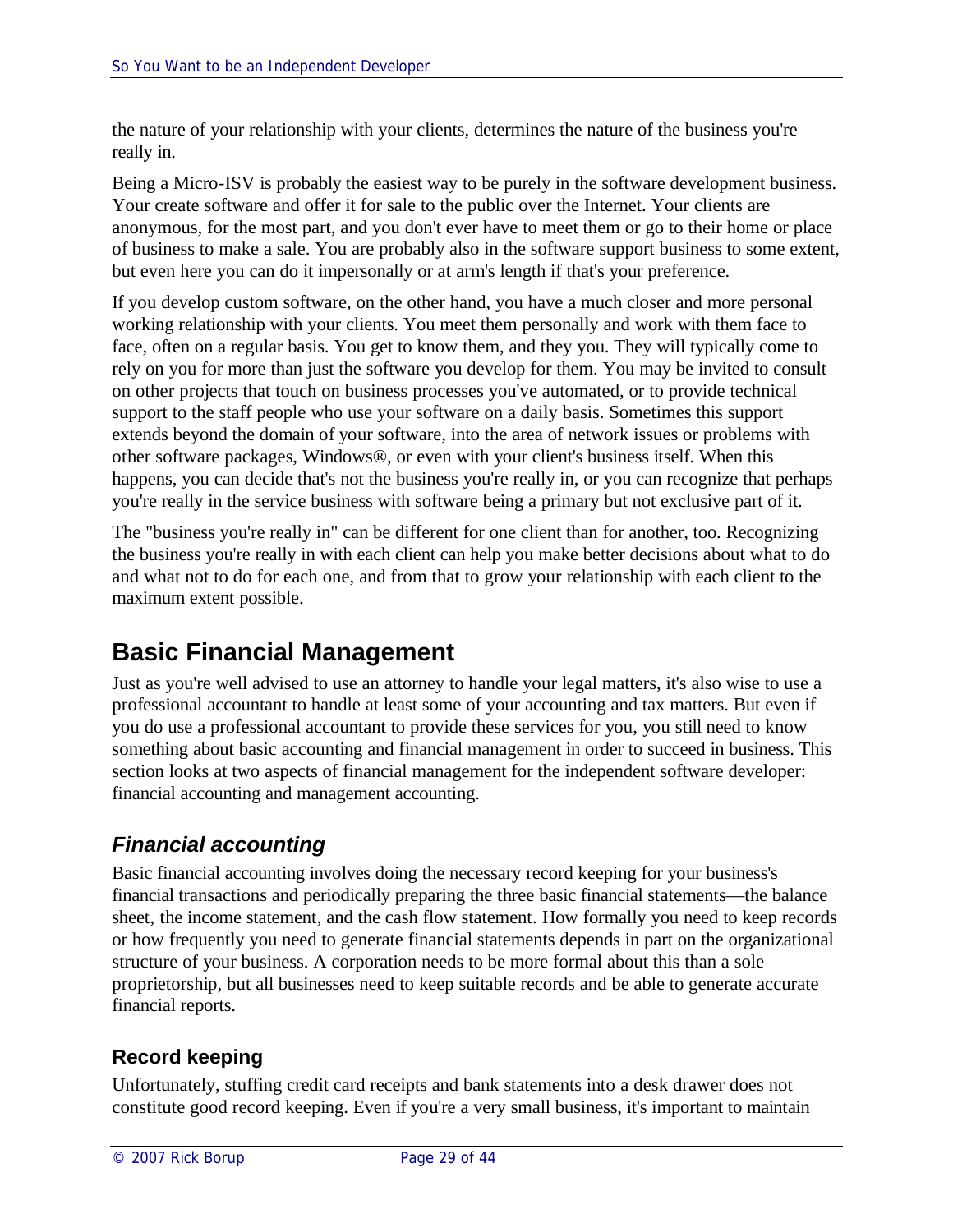your financial records in a timely and organized manner. While you can do this manually, financial record keeping is much easier if you use small business accounting software.

Even if you hire an accountant to do your some or all of your accounting and tax work, you will probably still find it worthwhile to invest in a small business accounting software package. Products such as the widely used QuickBooks® from Intuit are relatively inexpensive, easy to use, and make record keeping much easier than doing it by hand. In addition, QuickBooks can create and export a file in a format most accountants are able to use, and accountants generally prefer to receive financial data from their clients in electronic format rather than as a pile of canceled check and paper receipts.

Regardless of which approach you take—manual record keeping or software—get in the habit of recording and classifying every expense item and every income item as it occurs. This helps you keep tabs on the current financial condition of your business by making it much easier for you to prepare your financial statements and tax returns on a timely basis.

### **The balance sheet**

The balance sheet is a snapshot of a business's financial condition as of a specific point in time. A balance sheet presents the following information:

- What the business owns (assets)
- Minus what it owes (liabilities)
- Equals what it's worth (capital, or equity)

It's called a balance sheet because the two sides of the equation must always be in balance. The balance sheet equation can be expressed mathematically as

```
assets = liabilities + equity
```
The same equation is often expressed by putting equity first, as in

```
equity = assets - liabilities
```
Assets are the things your business owns, such as computers, furniture, software, and cash on hand. Liabilities are the amounts you owe to others, for example bills you owe to vendors, credit card balances, long-term debt, etc. Equity is the difference between the two, in other words what would be left over if the business liquidated all its assets at cost or basis and paid off all its liabilities. The reason equity is on the liability side of the equation is that it represents the amount the business "owes" to the owners, namely you!

Let's say you decide to set up shop as an independent software developer under the name New Venture Software, Inc. You invest \$10,000 of your own money as the initial capital for the business. After legally establishing the business entity,<sup>6</sup> you go to the bank, open a business checking account, and make an initial deposit of \$10,000 via a personal check payable to the business. The New Venture Software, Inc. balance sheet now looks like this:

<sup>&</sup>lt;sup>6</sup> For the sake of the sample financial statements in this paper, it doesn't really matter whether your business is a corporation or not. The basic principles of accounting apply to all types of businesses.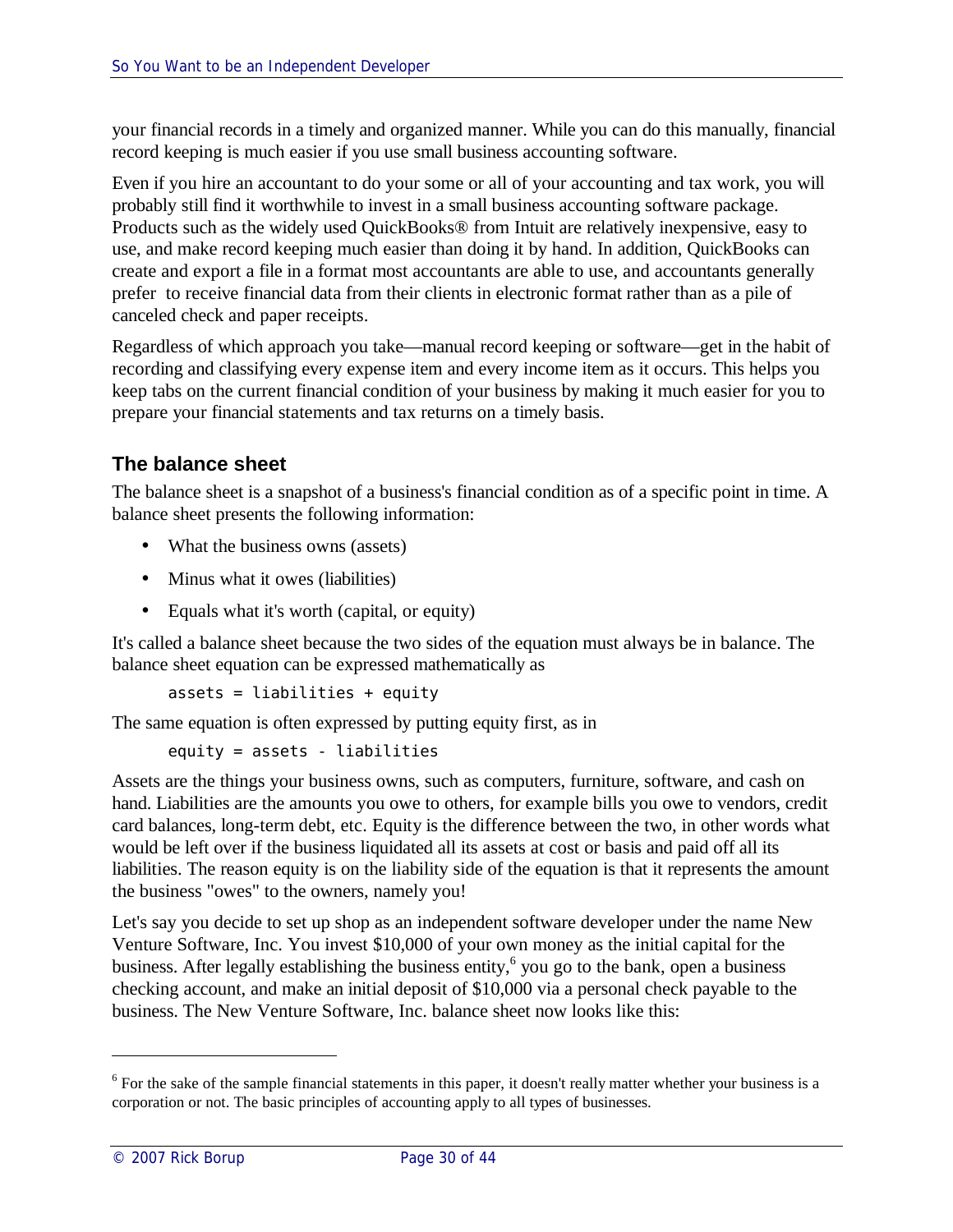| New Venture Software, Inc.<br><b>Balance Sheet</b><br>As of July 18, 2007                      |            |
|------------------------------------------------------------------------------------------------|------------|
|                                                                                                | Jul 18, 07 |
| <b>ASSETS</b><br><b>Current Assets</b><br>Checking/Savings<br><b>Business Checking Account</b> | 10,000.00  |
| <b>Total Checking/Savings</b>                                                                  | 10,000.00  |
| <b>Total Current Assets</b>                                                                    | 10,000.00  |
| <b>TOTAL ASSETS</b>                                                                            | 10,000.00  |
| LIABILITIES & EQUITY<br>Equity                                                                 |            |
| <b>Opening Bal Equity</b>                                                                      | 10,000.00  |
| <b>Total Equity</b>                                                                            | 10,000.00  |
| <b>TOTAL LIABILITIES &amp; EQUITY</b>                                                          | 10,000.00  |

Maybe not very exciting, but there you are: you're in business! Your fledgling company has assets of \$10,000, all of it in the form of cash in a checking account. Because you business doesn't owe anybody for anything yet, it has no liabilities and therefore the entire \$10,000 is equity.

Now it's time to gear up for production. You figure you're going to need a computer, a desk to put it on, a chair to sit on, and some development software – Visual FoxPro 9.0, naturally! The following transactions take place:

- You buy a \$2000 computer from an online vendor and pay for it with a credit card. (Let's assume it's a corporate credit card so we don't have to deal with loans from you to your business. Don't have a corporate credit card? No problem. Just wait a couple of days and you'll have six offers in the mail!)
- You write a \$375 check to a local discount furniture outlet for a desk and a chair (you've decided the \$1000 ergonomic chair can wait until the business has shown a profit).
- You buy a copy of Visual FoxPro 9.0 from an online vendor for \$584.37 and pay for it with a credit card.

Your balance sheet now looks like this: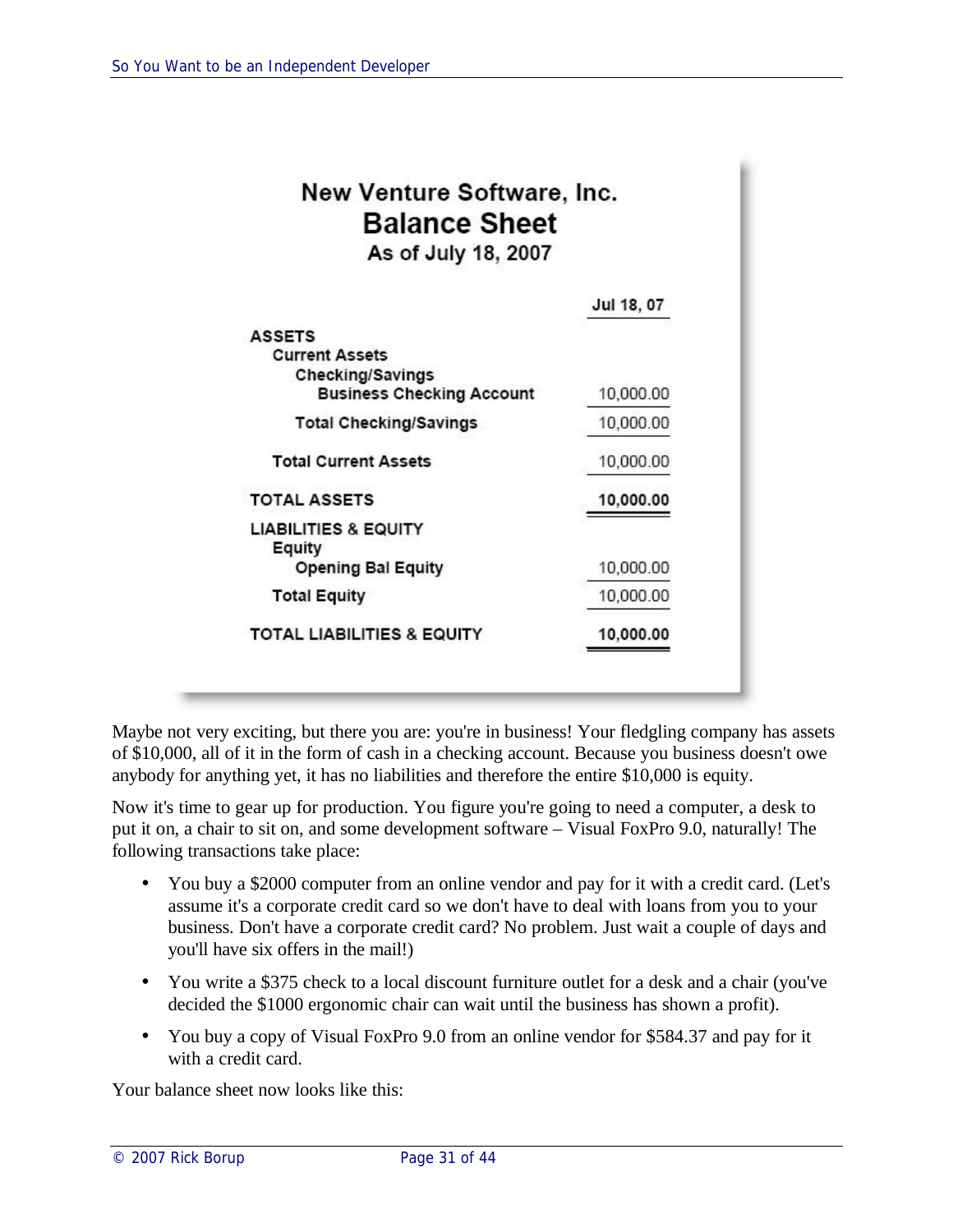| New Venture Software, Inc. |
|----------------------------|
| <b>Balance Sheet</b>       |
| As of July 18, 2007        |

|                                                                                                                                    | Jul 18, 07             |
|------------------------------------------------------------------------------------------------------------------------------------|------------------------|
| <b>ASSETS</b><br><b>Current Assets</b>                                                                                             |                        |
| Checking/Savings<br><b>Business Checking Account</b>                                                                               | 9,625.00               |
| <b>Total Checking/Savings</b>                                                                                                      | 9,625.00               |
| <b>Total Current Assets</b>                                                                                                        | 9,625.00               |
| <b>Fixed Assets</b><br><b>Computer Equipment</b><br><b>Furniture and Equipment</b>                                                 | 2,000.00<br>375.00     |
| <b>Total Fixed Assets</b>                                                                                                          | 2,375.00               |
| <b>TOTAL ASSETS</b>                                                                                                                | 12,000.00              |
| <b>LIABILITIES &amp; EQUITY</b><br>Liabilities<br><b>Current Liabilities</b><br><b>Credit Cards</b><br><b>Business Credit Card</b> | 2,584.37               |
| <b>Total Credit Cards</b>                                                                                                          | 2,584.37               |
| <b>Total Current Liabilities</b>                                                                                                   | 2,584.37               |
| <b>Total Liabilities</b>                                                                                                           | 2,584.37               |
| Equity<br><b>Opening Bal Equity</b><br>Net Income                                                                                  | 10,000.00<br>$-584.37$ |
| <b>Total Equity</b>                                                                                                                | 9,415.63               |
|                                                                                                                                    |                        |

Whoa! Things got a bit complicated pretty quickly, didn't they? How come there are so many new lines on the balance sheet, and how come assets went up from \$10,000 to \$12,000? After all, the business hasn't even generated a single dollar of income yet.

Let's look at each of those three transactions individually and see how they affect the balance sheet.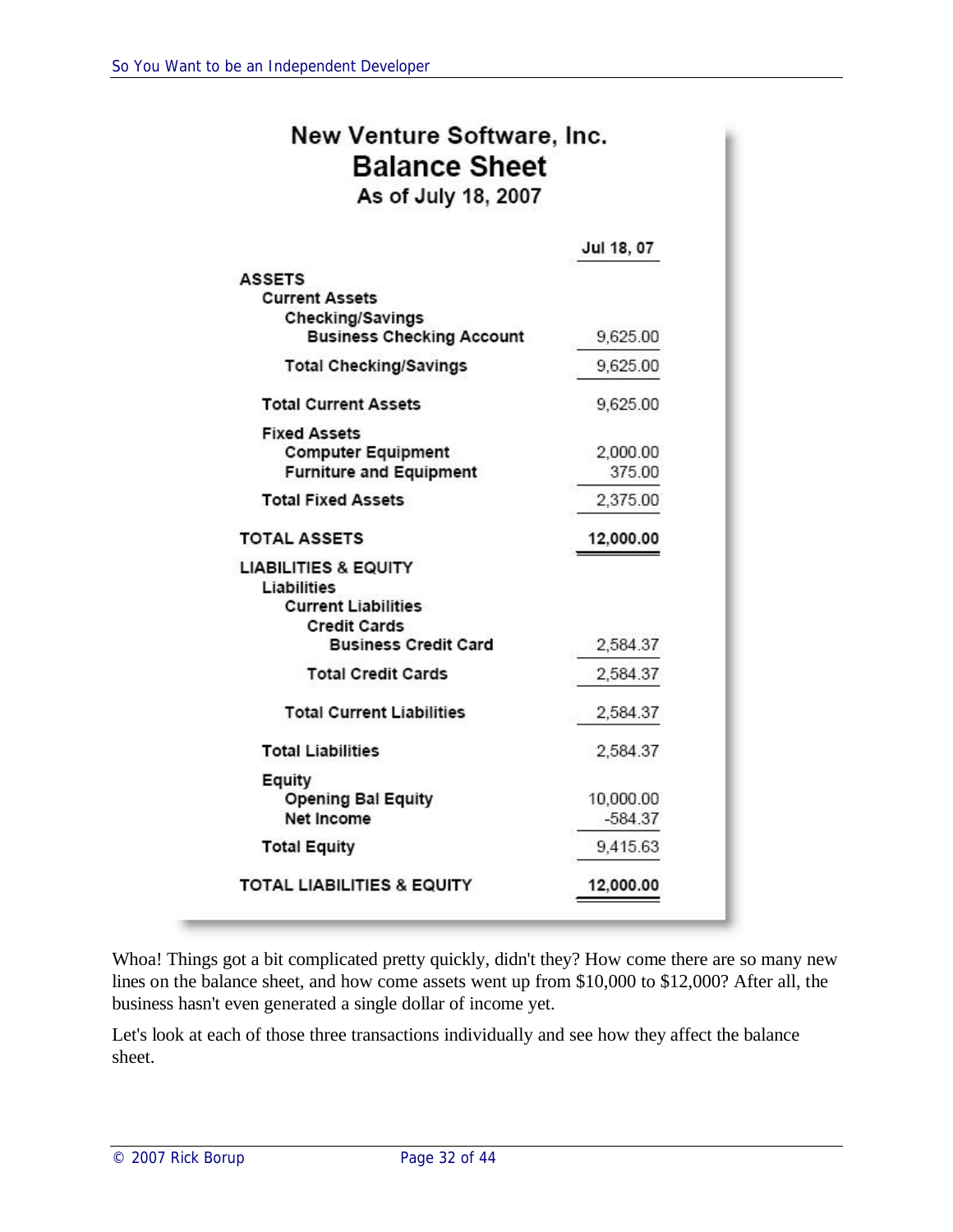• You expect to use the computer for at least three years, so instead of taking its entire \$2000 cost as an expense in the current period, you book it as an asset with the intent to depreciate it over three years.<sup>7</sup> The initial value of the computer, which equals its cost, shows up under the heading Fixed Assets | Computer Equipment. Because you paid for it with a credit card instead of cash, you also incurred a \$2000 liability that shows up under Liabilities | Current Liabilities | Credit Cards | Business Credit Card.

Does the fact that the balance sheet shows \$12,000 in assets mean your business is now worth \$2000 more than when you started? Of course not, because the asset is offset by an equal liability in the form of the money you owe the credit card company. If you sold the computer for what you paid for it and paid off the credit card company, you'd be right back where you started.

- Similarly, you expect the desk and chair you bought to last several years, so they also become fixed assets. The check you wrote to pay for them reduces the balance in your checking account by \$375, so on the balance sheet the Business Checking Account line under Current Assets goes down by that amount. On the other side of this transaction, another asset, namely Fixed Assets | Furniture and Equipment, goes *up* by \$375. Because you paid cash for the desk and chair, you did not incur any debt; you simply exchanged one asset (cash) for another asset (furniture).
- Although you expect to be using Visual FoxPro 9.0 for several years, its cost was rather small, so instead of booking it as a depreciable asset you decide to simply expense it right away.<sup>8</sup> This transaction therefore has no effect on the asset side of the balance sheet. On the liabilities side, your credit card balance goes up by \$584.37, and you incur an expense for the same amount. Because you've had no income yet, your balance sheet shows a net loss of -584.37, which results in a decrease in equity from \$10,000 to \$9,415.63.

As you continue to operate your business, the balance sheet changes every time you engage in a financial transaction. Learn to read and understand the balance sheet. It's one of the primary ways to keep tabs on your business's financial condition.

#### **The income statement**

The income statement is a summary of revenue and expenses over a specific period of time, for example the current year to date or the last fiscal year. Revenue is money that flows into the business, while expenses are money or other value that flows out. For this reason, the income statement can be thought of as a *flow* report.

The income statement presents the following information:

• How much money the business took in (revenue)

 $<sup>7</sup>$  Depreciation is a way of spreading the cost of something over its useful life. The length of time over which you</sup> can depreciate an asset depends on several factors; three years is used here simply as an illustration. Consult with your accountant to determine the proper deprecation period for each asset.

 $8$  It may not be permissible to expense software like this in all cases. Consult with your accountant to determine what can be depreciated and what can be expensed.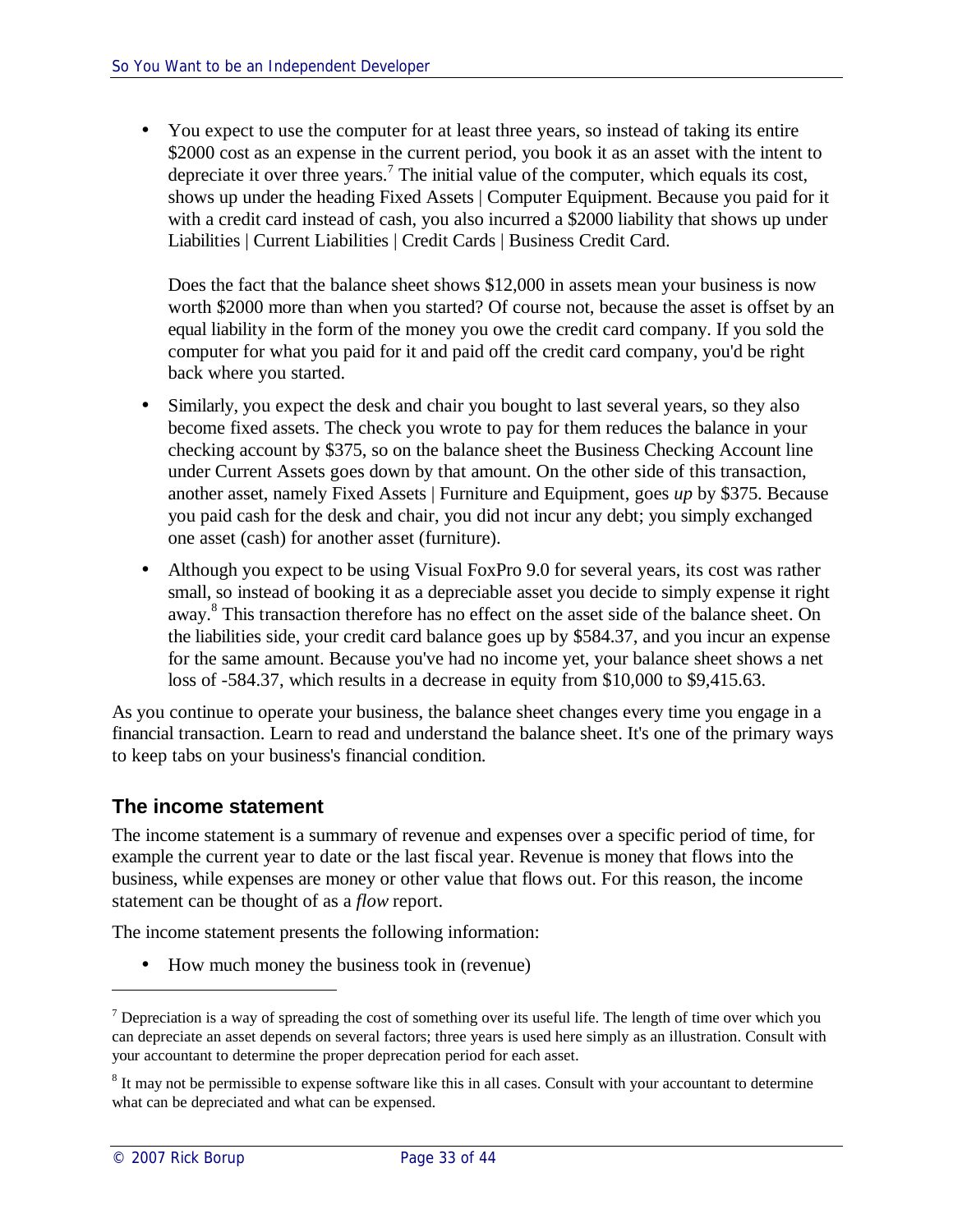- Minus how much it spent (expenses)
- Equals how much it kept (net income or net loss)

The equation represented on the income statement is this:

net income = revenue - expenses && "net income equals revenue minus expenses"

A word about the difference between revenue and income: The term *revenue* refers to gross receipts, or all the money that flows into the business, while the term *income* is generally used as a shortened form of the term *net income*, which is what's left over after subtracting expenses. You can think of revenue as a synonym for *total income*.

The day you opened your business and made the initial \$10,000 deposit into its checking account, the income statement looked like this:



The implied lines, not shown on the sample above, are total income (revenue) of \$0.00 and total expense also \$0.00.

Even after buying the computer and the furniture, the income statement doesn't change because those two transactions involved only assets and liabilities. Therefore they affect the balance sheet but not the income statement. However, when you bought the software and expensed it, you created an income statement item under expenses. After than transaction, the income statement looks like this: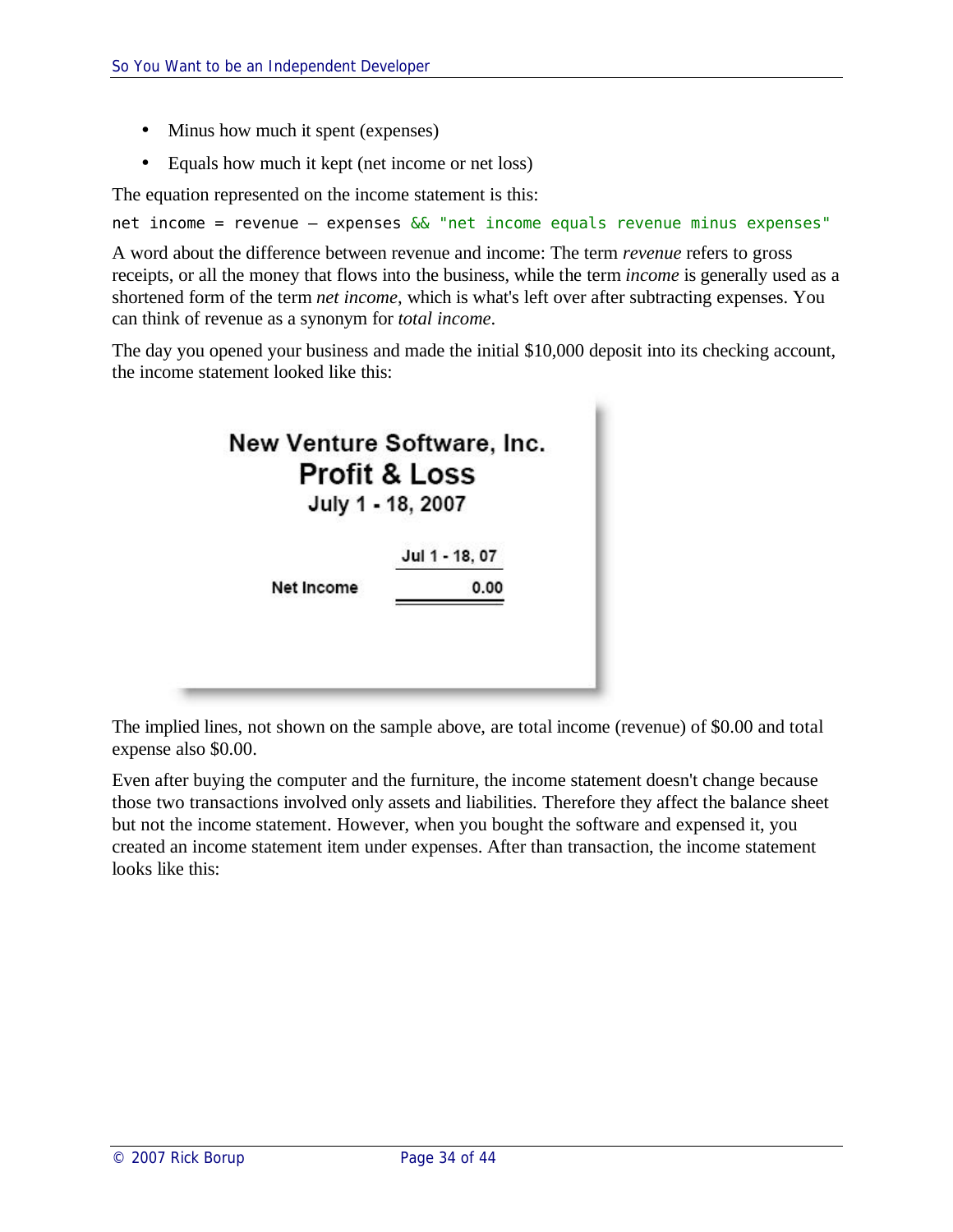| <b>Profit &amp; Loss</b><br>July 1 - 18, 2007                     |                |
|-------------------------------------------------------------------|----------------|
|                                                                   | Jul 1 - 18, 07 |
| <b>Ordinary Income/Expense</b><br><b>Expense</b>                  |                |
| <b>Computer and Internet Expenses</b><br><b>Computer Software</b> | 584.37         |
| <b>Total Computer and Internet Expenses</b>                       | 584.37         |
| <b>Total Expense</b>                                              | 584.37         |
| Net Ordinary Income                                               | $-584.37$      |
| Net Income                                                        | $-584.37$      |

There's still no revenue—nobody's paid you for anything yet—but you did incur an expense, so net income is now in negative territory. Congratulations! You've just learned business lesson one: it's easier to spend money than to make money.

Not all expenses are actual disbursements of cash. Take depreciation, for example. Depreciation is the steady reduction in financial value of an asset over time. It's a real expense, in accounting terms, but it's not a disbursement of cash. Income statements also capture these types of expenses. Depreciation expenses are typically booked at the end of the month, though, which is why the depreciation on the computer, desk, and chair don't show up on the mid-month income statements illustrated above.

#### **The cash flow statement**

As the old saying goes, "cash is king." If a business runs out of cash, or fails to generate enough cash on a regular and ongoing basis, it probably won't be able to continue operations for very long. Therefore it is important for the business owners or managers to keep a close eye on the cash flow.

The cash flow statement is more than just a summary of cash receipts and disbursements. Its primary purpose is to spotlight the amount of cash generated by the operation of the business, but it also includes other items from the income statement and balance sheet in order to show the reasons behind the change in cash position from the beginning of the period to the end of the period.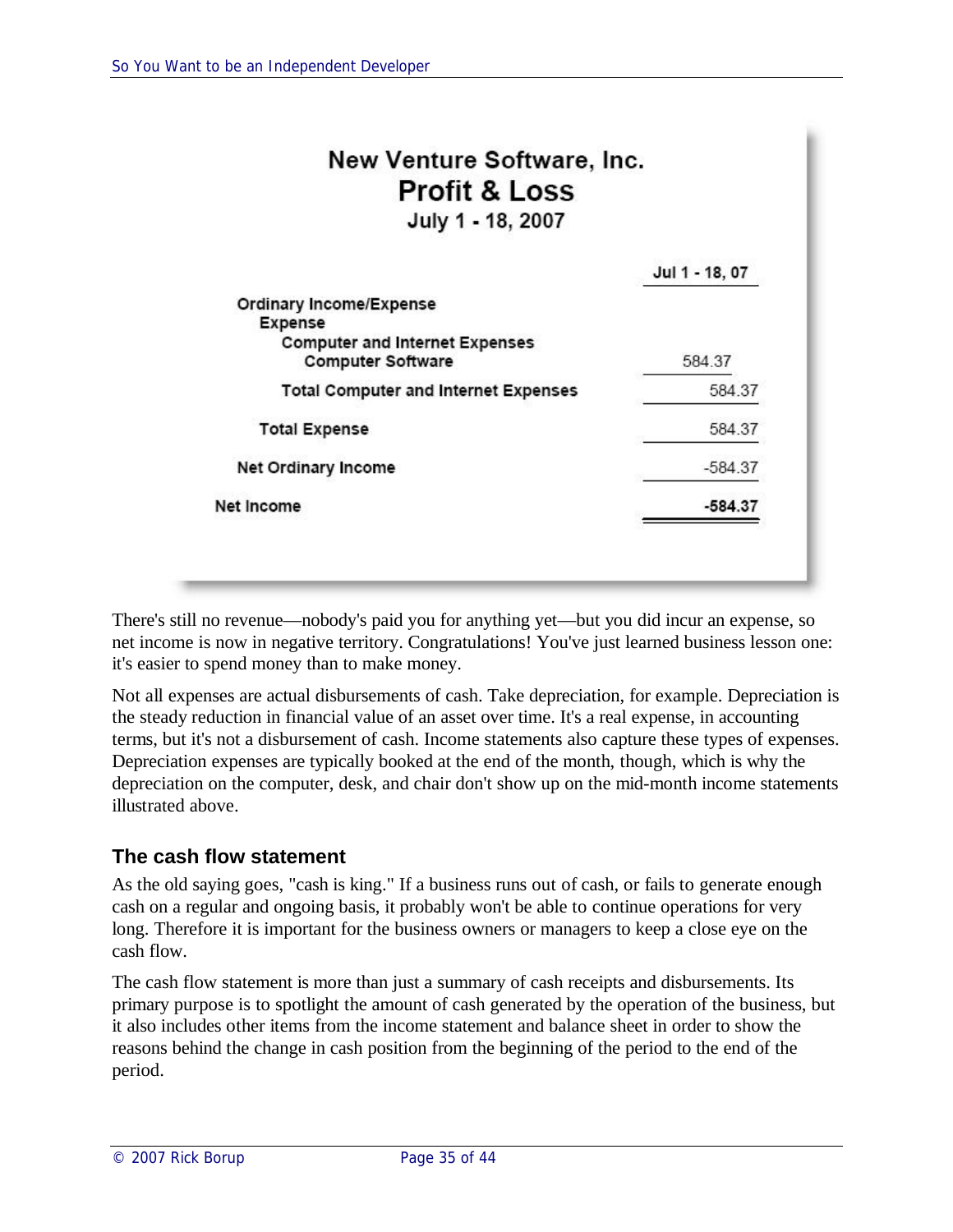The cash flow statement can be thought of as a summary of the sources and uses of cash during a specific period of time. The examples below, like all the financial statement examples in this paper, were generated by QuickBooks. Different accounting software may present the cash flow statement in somewhat different formats, but the fundamental concept is the same.

After depositing the \$10,000 check to establish the initial capital for New Venture Software, Inc., the cash flow statement looks like this:

| New Venture Software, Inc.<br><b>Statement of Cash Flows</b><br>January 1 through July 18, 2007 |                    |
|-------------------------------------------------------------------------------------------------|--------------------|
|                                                                                                 | Jan 1 - Jul 18, 07 |
| <b>FINANCING ACTIVITIES</b><br><b>Opening Bal Equity</b>                                        | 10,000.00          |
| Net cash provided by Financing Activities                                                       | 10,000.00          |
| Net cash increase for period                                                                    | 10,000.00          |
| Cash at end of period                                                                           | 10.000.00          |

As you can see, there was a net increase of \$10,000 in cash, all of it due to the infusion of initial capital by the owner (that's you!). This is not an operating activity—indeed, the business has not conducted any operations yet—so it's presented under the heading of Financing Activities on the cash flow statement.

After buying the computer, the furniture, and the software, the cash flow statement reflects those activities as well.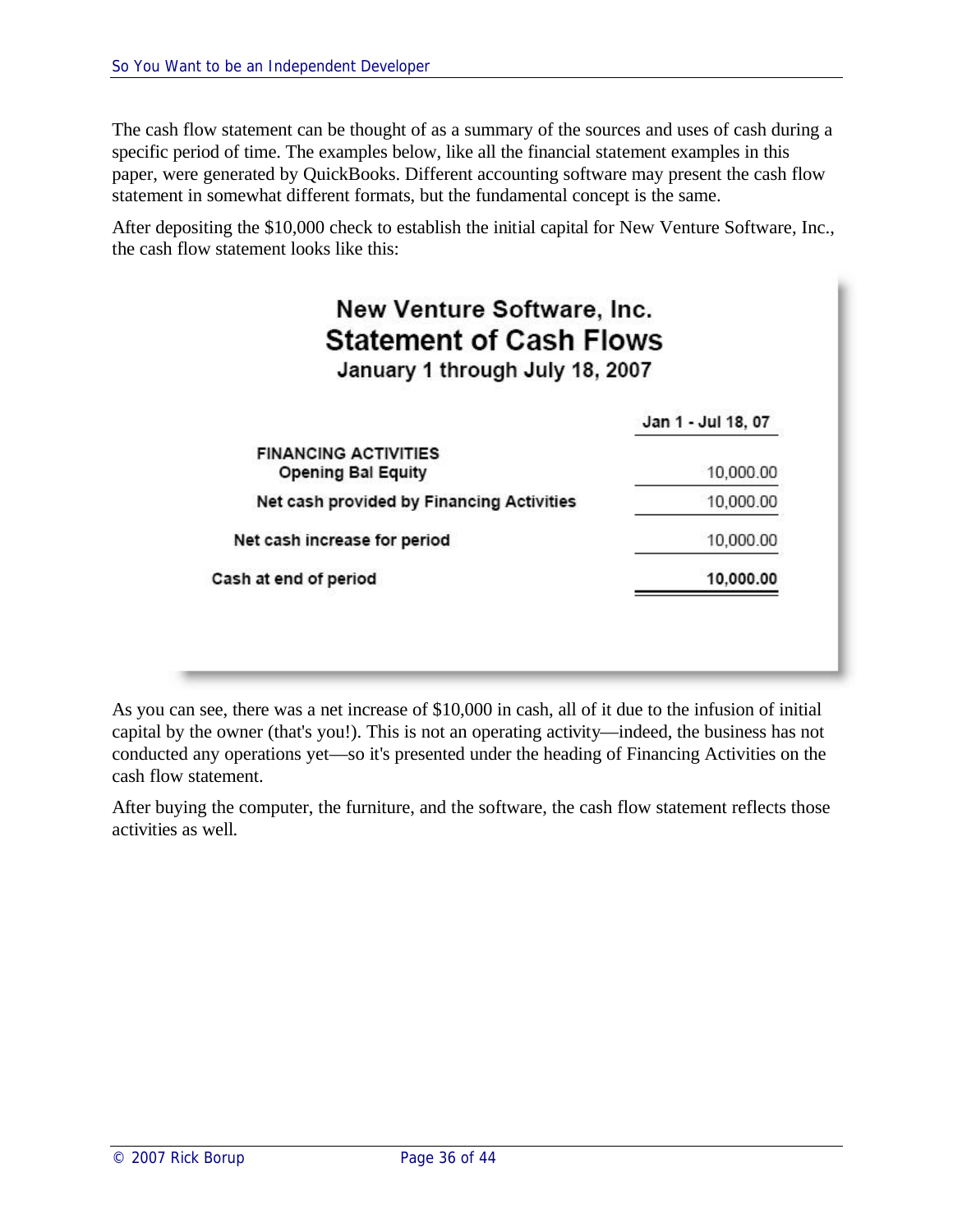# New Venture Software, Inc. **Statement of Cash Flows**

January 1 through July 18, 2007

|                                                                                                                                                        | Jan 1 - Jul 18, 07       |
|--------------------------------------------------------------------------------------------------------------------------------------------------------|--------------------------|
| <b>OPERATING ACTIVITIES</b><br>Net Income<br>Adjustments to reconcile Net Income<br>to net cash provided by operations:<br><b>Business Credit Card</b> | $-584.37$<br>2,584.37    |
| Net cash provided by Operating Activities                                                                                                              | 2,000.00                 |
| <b>INVESTING ACTIVITIES</b><br><b>Computer Equipment</b><br><b>Furniture and Equipment</b>                                                             | $-2,000.00$<br>$-375.00$ |
| Net cash provided by Investing Activities                                                                                                              | $-2.375.00$              |
| <b>FINANCING ACTIVITIES</b><br><b>Opening Bal Equity</b>                                                                                               | 10,000.00                |
| Net cash provided by Financing Activities                                                                                                              | 10,000.00                |
| Net cash increase for period                                                                                                                           | 9,625.00                 |
| Cash at end of period                                                                                                                                  | 9,625.00                 |

Cash flow statements can be a bit difficult to understand. Here's how to read this one, starting from the top.

- Under Operating Activities, the business had net income of negative \$584.37 due to expensing the software with no revenue to offset it. The business charged \$2,584.37 on its credit card, effectively generating \$2,000.00 in cash from all operating activities. Because credit card debit is considered short term debt, it is presented as an operating activity rather than a financing activity, and so the net of these activities shows up as *net cash provided by operating activities*.
- Under Investing Activities, the business invested \$2,375.00 cash in two asset categories: computer equipment, and furniture and equipment. This is reflected as a negative number under *net cash provided by investing activities*.
- Finally, under Financing Activities, you injected \$10,000.00 cash into the business in the form of initial capital, which appears as a positive number under *net cash provided by financing activities*.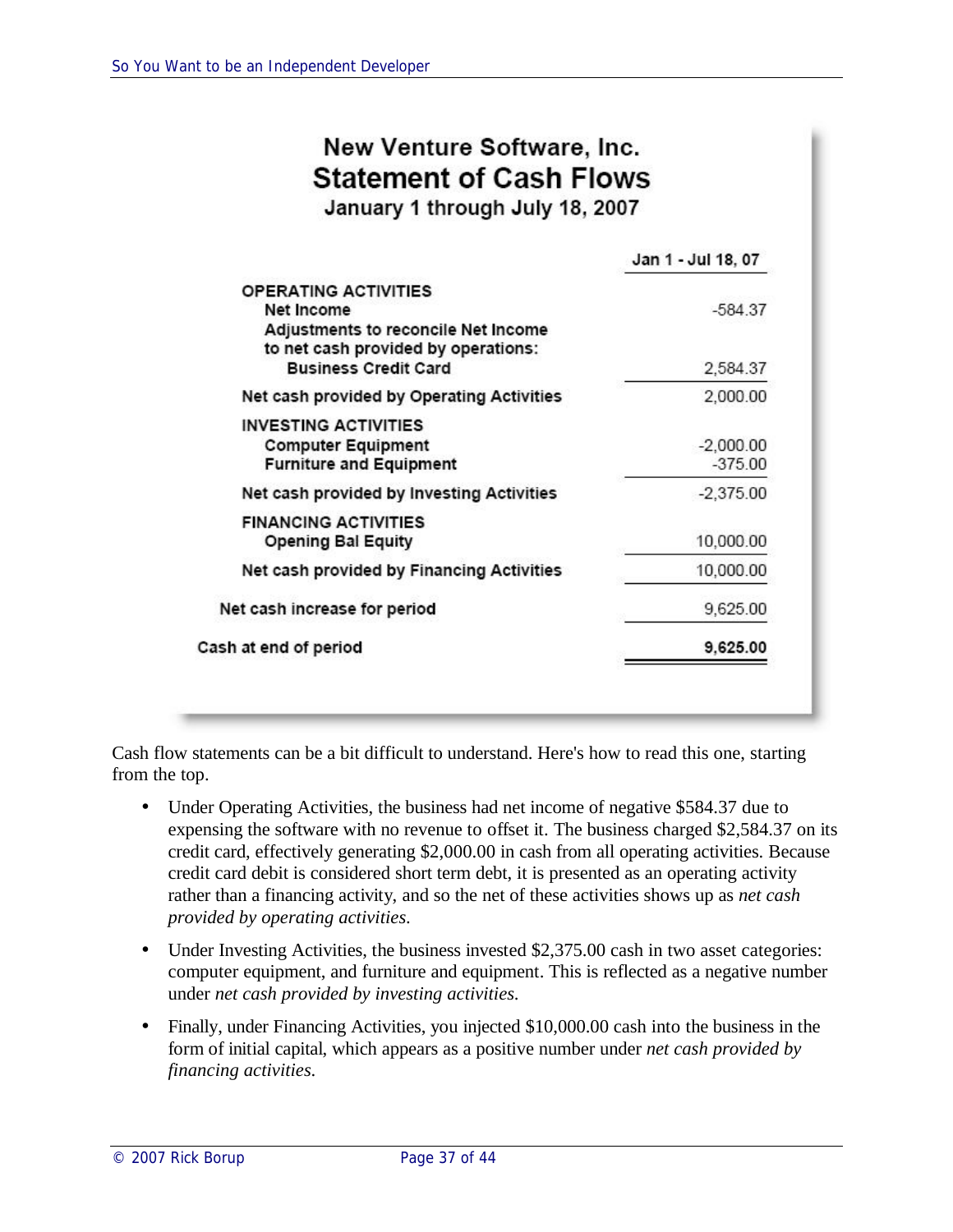The cumulative effect of these three groups of activities on the business's cash position is shown at the next-to-last line of the cash flow report, which reports a net increase in cash of \$9,625.00 for the period. Because the business started the period with zero cash, the cash balance as of the end of the period is the same as the increase for the period.

#### **Cash-basis vs accrual accounting**

One more important concept to know about is the difference between cash-basis accounting and accrual accounting. This involves a decision you'll want to make regarding how—or more precisely, when—to book your business's income and expense items.

Under cash-basis accounting, income is recognized (booked) when you receive the cash and expenses are recognized when you disburse the cash. Under accrual accounting, on the other hand, income is recognized when it's earned and expenses are recognized when they occur.

Cash-basis accounting is simpler than accrual accounting. It is commonly used by service businesses that do not maintain a significant level of inventories. It is therefore a good fit for the independent software developer, at least when you're just starting out. Under cash-basis accounting, income shows up on your income statement when you receive payment from a client, and expenses show up when you pay for something.

In the software development business, income tends to be lumpy, meaning it tends to occur in clumps rather than being evenly distributed over time. One downside to cash-basis accounting is that this lumpiness is reflected on the income statement.

Say you work on a project for three months before you receive the first payment (never mind if you would or would not actually agree to do this – it's just an example). Assuming the business has no other income during those three months, but does continue to incur ongoing monthly expenses, the effect of this lumpy income stream is that the income statement shows a net loss in months one and two and a large net income in month three.

Accrual accounting smoothes out lumpy income and expenses by recognizing them as they occur rather than when cash changes hands. Under accrual accounting, for example, you might book as income each month the amount you will charge for the work you have completed at the end of that month, even though you have not yet been paid for it. On the balance sheet, this non-cash income is offset by an asset called work in progress.

Accrual accounting would spread the project's income over all three months in this example, and would thereby make your income statement appear much smoother from month to month. When you get actually get paid at the end of the three months, you merely swap one asset (work in progress) for another asset (cash), which does not affect the income statement.

Under accrual accounting, expenses are similarly evened out so as to smooth the peaks and valleys in the income statement. For example, the expense for the \$2,000 computer is taken as depreciation at \$55.56 per month over 36 months instead of as a single, large expense in the month it was purchased.

The main downside of accrual accounting, especially for a small business with limited cash, is that the business may end up owing income taxes on income for which it hasn't yet received the cash. For example, if that three-month software development project begins in November and the work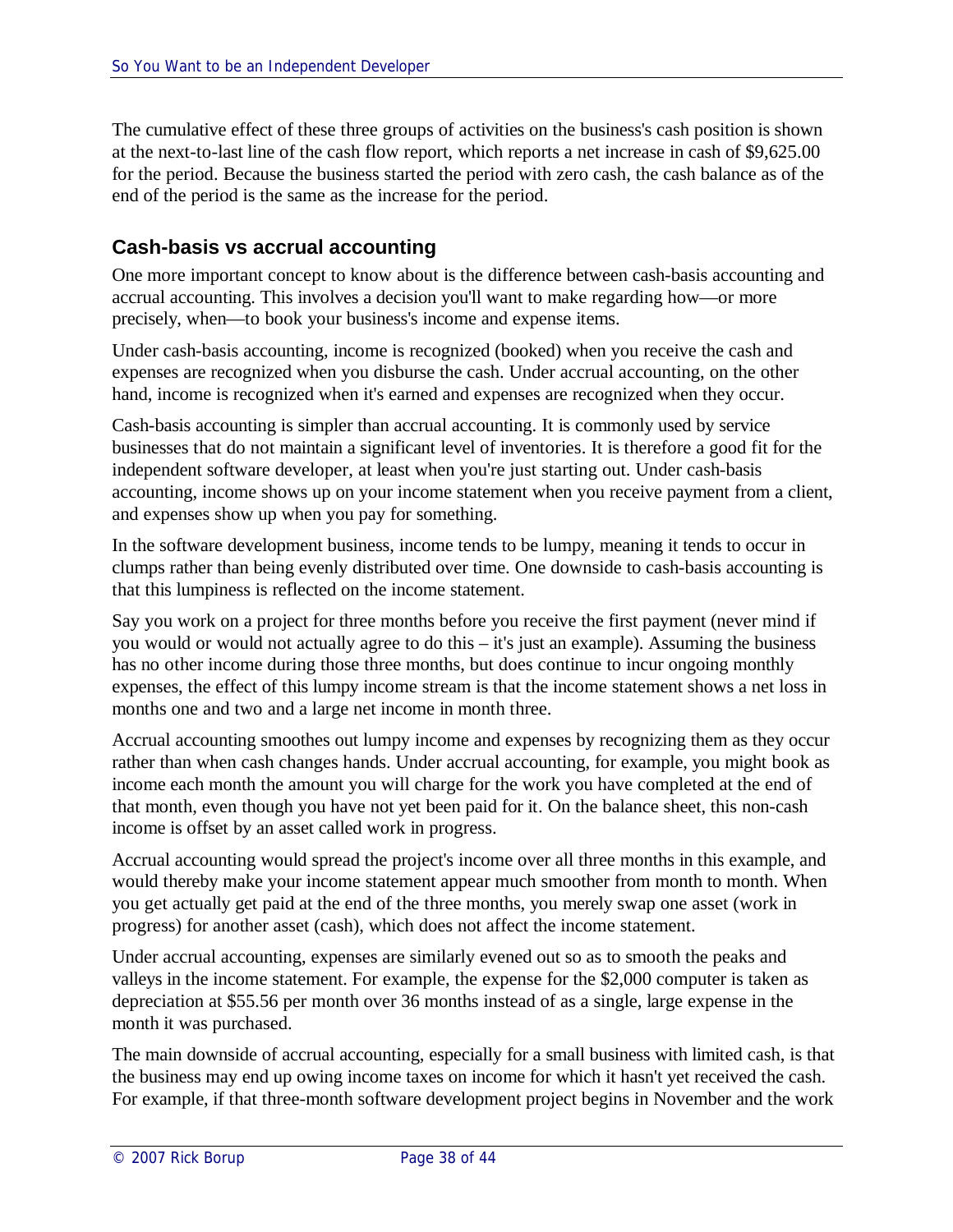in progress is booked as income in November and December, the year-end income statement and hence the taxable income—will include the income for those two months. The business will need to have enough cash on hand to make the January 15<sup>th</sup> tax payments even though it won't receive the actual cash payment for that work until sometime later.

If your business has stockholders or venture capital partners to keep happy, it may be important to maintain a relatively smooth income statement, in which case accrual accounting may be the right choice. On the other hand, if you're self funded, as many independent software developers are, smoothing out the monthly or quarterly income statements may be of little of no concern because you're the only one reading them. In that case, cash accounting may be the better choice, particularly for tax reasons. Of course, you can choose to keep financial records on an accrual basis and convert to cash basis for tax purposes, which may give you the best of both.

### *Management accounting*

Management accounting refers to financial aspects of the business that you measure and track internally. Because they are usually for internal use only, management accounting reports may be considerably less formal than the standard financial statements discussed above.

If you're a one-person business, how much or how little management accounting you do is entirely up to you. On the other hand, if you have partners or are accountable to investors or other stakeholders with a vested interest in the business, you may need to prepare and present management accounting reports on a regular basis and in a more formal format.

#### **Work in progress**

As an independent software developer, one thing you almost certainly want to track closely is your work in progress. This is especially true if you bill for your work by the hour rather than by fixed price. If you're using cash accounting, work in progress has no effect on your financial statements, but it's nonetheless critical to closely track how much billable time you're generating. When you bill by the hour, time literally *is* money: an hour lost is an hour never to be regained. If you fall behind your weekly or monthly goal for billable hours, it may be very difficult to catch up.

One best practice is to set a realistic goal for the number of billable hours you expect to average each week or month, and then track your billable time regularly to be sure you stay on target. If you don't keep track of billable hours as you go along, you may be in for a sad surprise when you prepare invoices at the end of the month.

There are software tools to help you track billable time by client and project. QuickBooks Professional edition includes a time tracking module that feeds directly into invoices. Personally, while I do use QuickBooks for this purpose, I also use a front-end time tracking tool to log my billable time as I go along. I then transfer that time into QuickBooks on a regular basis and use it to track unbilled hours and prepare invoices.

For the last several years I've used a very nice time tracking tool called Time is Money from Red Ring Software (www.red-ring.com). It has an easy to use interface and (bonus for VFP developers!) it uses an xBase compatible database so you can write your own reports against it. I developed a couple of reports for my own use that format the data in a way that makes it easy to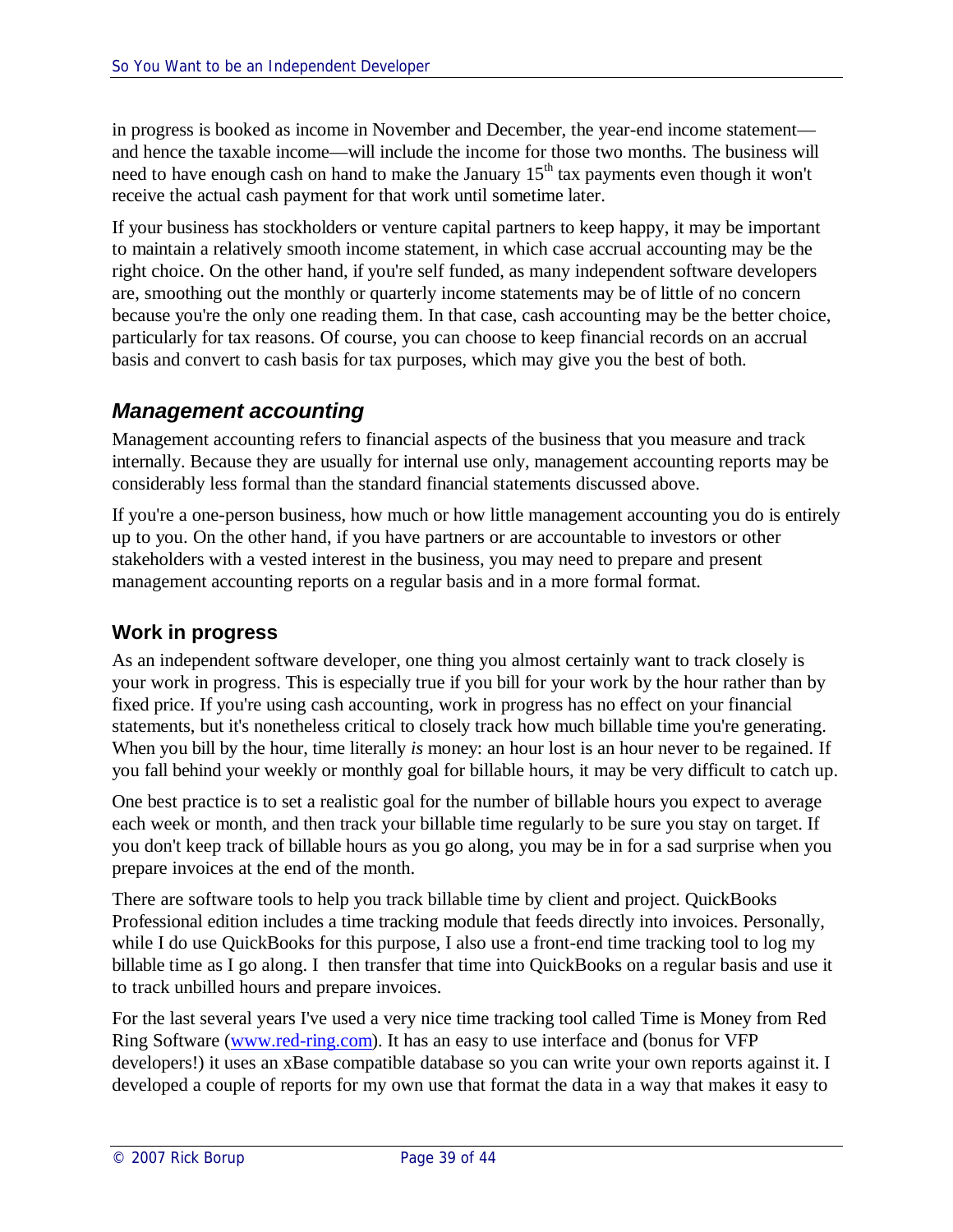input into QuickBooks. Another tool I used and liked in the past is TraxTime from Spud City Software (www.spudcity.com/traxtime/traxtime.htm).

#### **Accounts receivable**

Accounts receivable (A/R) represents the amounts owed to you by others. In the software development business, the only receivables you're likely to have are the amounts owed to you by clients for invoices you've sent them and which they haven't paid yet.

If you use accrual accounting, the total of accounts receivable appears on the balance sheet as an asset. If you use cash accounting, accounts receivable is not as asset and does not appear on the balance sheet.

Regardless of which financial accounting method you use, part of running a successful business is managing your accounts receivable. In other words, you need to keep track of who owes you what as well as which clients are paying their bills on time and which ones perhaps are not. The report used for this purpose is the Aged Receivables, or A/R Aging Summary, report.

Let's suppose that by the end of its first month of operation, New Venture Software, Inc. has put in twenty hours of billable time on a project for Joe's Hospital and Grille and sends out an invoice for the amount due. The A/R Aging Summary report as of the end of the month shows the amount due in the Current column.

| New Venture Software, Inc.<br>A/R Aging Summary<br>As of July 31, 2007 |          |          |           |           |      |          |  |
|------------------------------------------------------------------------|----------|----------|-----------|-----------|------|----------|--|
|                                                                        | Current  | $1 - 30$ | $31 - 60$ | $61 - 90$ | > 90 | TOTAL    |  |
| Joe's Hospital and Grille                                              | 1,500.00 | 0.00     | 0.00      | 0.00      | 0.00 | 1,500.00 |  |
| <b>TOTAL</b>                                                           | 1,500.00 | 0.00     | 0.00      | 0.00      | 0.00 | 1,500.00 |  |

The A/R Aging Summary report shows the various amounts owed to you arranged into columns according to how long those amounts have been outstanding. The day the invoice is sent out, the \$1,500 owed you by Joe's Hospital and Grille appears in the Current column. Ten days later, it would appear in the 1 - 30 column, meaning 1 to 30 days outstanding. The longer an invoice goes without being paid, the farther to the right it moves on this report. Therefore the A/R Aging Summary report is a tool you can use to see at a glance who owes you money, how much they owe, and how long they've owed it.

#### **Accounts payable**

Accounts payable (A/P) are the flip side of accounts receivable. Accounts payable are simply the amounts you owe to others for bills you've incurred.

If you use accrual accounting, accounts payable are liabilities and show up on the balance sheet as such. If you use cash accounting, accounts payable do not show up on the balance sheet.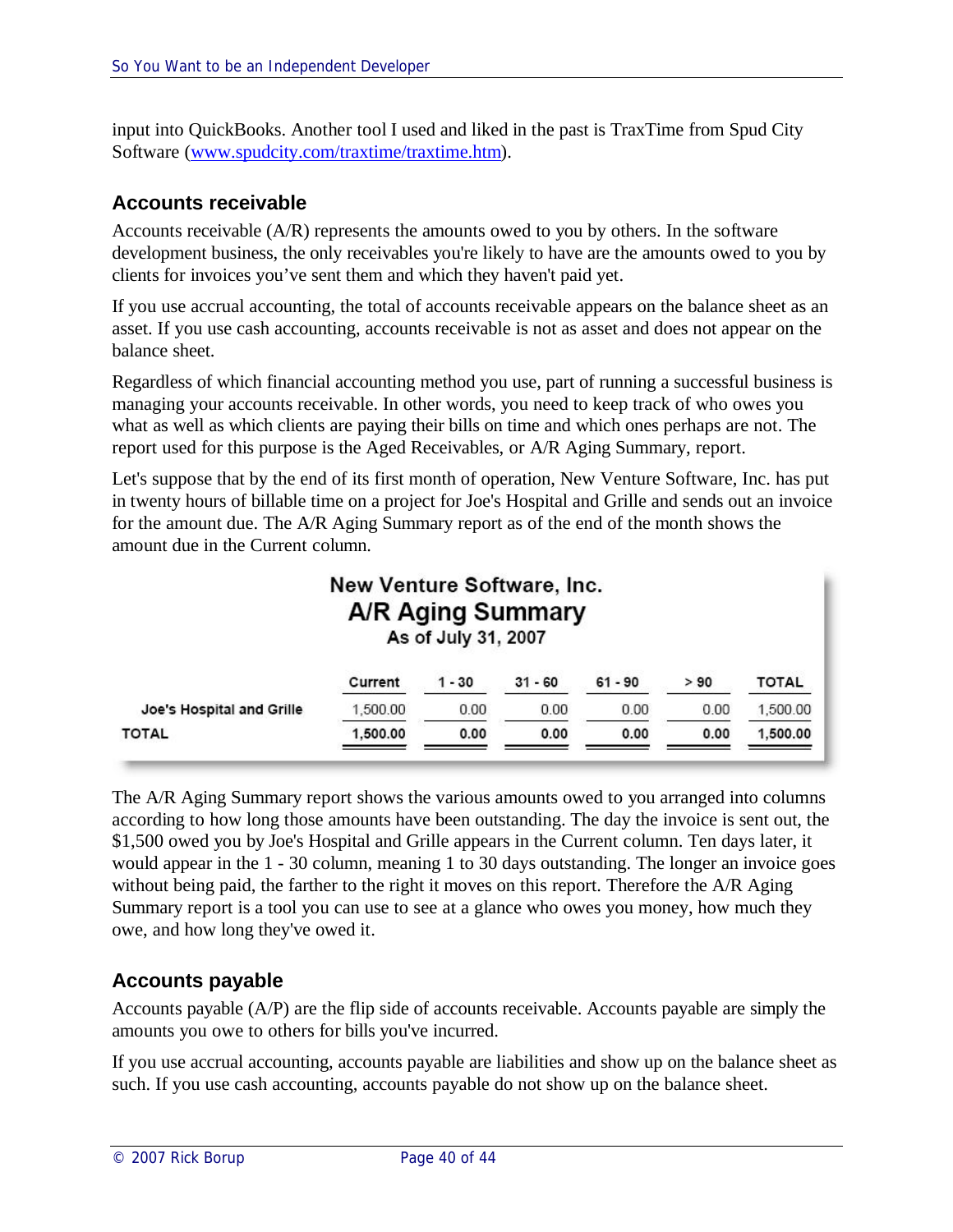Just as your personal credit rating is important to your ability to borrow money for personal needs, your business's credit rating is important to its ability to borrow money for business needs. An important part of running a successful business is managing your accounts payable so as to insure your bills get paid on time. If your business develops a history of paying its bills on time, its credit history will reflect that fact and vendors will be more likely to extend credit in the form of a purchase order or open line of credit.

The Unpaid Bills report helps you track the amounts you owe so you can project your cash requirements and pay your bills on time. It lists each bill showing to whom it is payable, how much is owed, and when it's due.

Let's suppose New Venture Software, Inc. signs a contract with Megabit Internet services for a high-speed Internet connection and ten e-mail accounts at \$95.00 a month. The first bill arrives at the end of the month and is due ten days later. Your business therefore has an account payable of \$95.00, which is reflected on the Unpaid Bills report as shown below.

# New Venture Software, Inc. **Unpaid Bills Detail** As of July 31, 2007

| Type                                     | Date      | Num | Due Date  | Aging | Open Balance |
|------------------------------------------|-----------|-----|-----------|-------|--------------|
| <b>Megabit Internet Services</b><br>Bill | 7/31/2007 |     | 8/10/2007 |       | 95.00        |
| <b>Total Megabit Internet Services</b>   |           |     |           |       | 95.00        |
| TOTAL                                    |           |     |           |       | 95.00        |

Under accrual accounting, the account payable shows up as a liability on the balance sheet, which is offset by an expense for the same amount. When you pay the bill, the liability goes away (accounts payable is reduced) and the balance in your checking account (an asset) is also reduced. Under cash-basis accounting, you don't incur the expense until you pay the bill, but you can still run an A/P report to help manage your accounts payable.

Whatever mechanism you decide use, put a management accounting procedure in place to help track your accounts payable and ensure that you pay your business's bills on time.

# **Final Thoughts**

So you want to be an independent developer. What are your chances for success?

You may have heard it said that 9 out of 10 businesses fail in the first year. One study says that although this is a myth, it is true that less than half of new firms are still open after four years.<sup>9</sup> It's

<sup>9</sup> Phillips and Kirchhoff (1989), cited in *Redefining Business Success: Distinguishing Between Closure and Failure* by Brian Headd, http://www.sba.gov/advo/stats/bh\_sbe03.pdf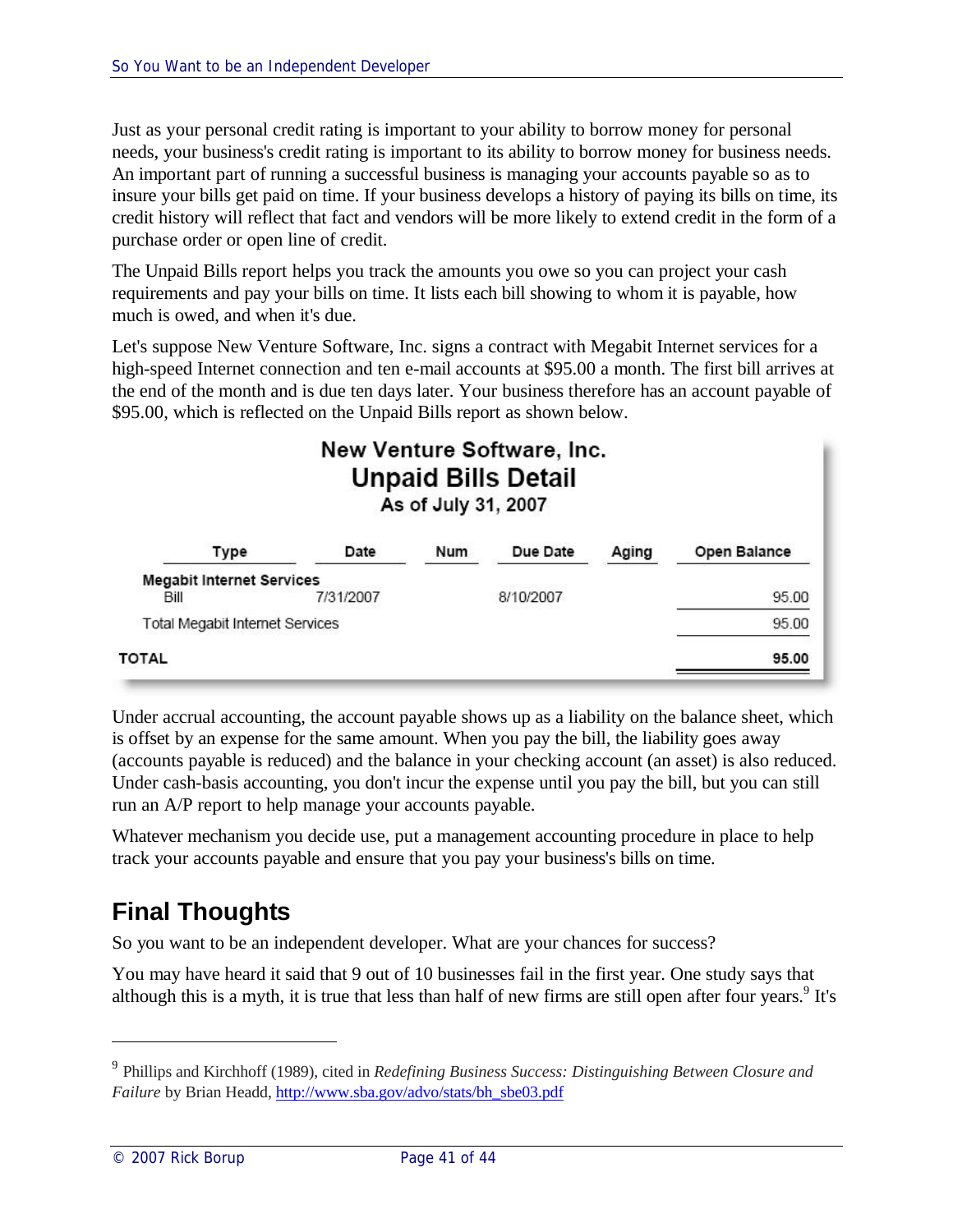also true that not all businesses that close do so due to outright failure, but these numbers still show there is significant risk in launching a new venture and that there is no guarantee of longterm success.

I am not aware of any statistics on the success or failure rate of independent software developers per se, but most of the independents I know have been at it for quite a while. While I do know of some people who have left the field for various reasons, I do not personally know of anyone who has outright failed at it. From this, as well as from what I can observe in the industry and from my own personal experience, I conclude that if you approach the challenge of being an independent software developer in the right way, your chances for success are pretty good.

Good luck, and let me know how it works out for you.

# **Resources**

#### *Books I've read and recommend*

Collins, Jim. 2001. *Good to Great.* New York: HarperCollins Publishers, Inc.

- Covey, Stephen R. 1989. *The 7 Habits of Highly Effective People*. New York: Fireside (Simon & Schuster)
- Covey, Stephen R., A. Roger Merrill, and Rebecca R. Merrill. 1994. *First Things First*. New York: Simon & Schuster
- DeMarco, Tom. 1987. *Peopleware: Productive Projects and Teams*. New York: Dorset House Publishing
- Fishman, Stephen. 2002. *Web and Software Development: A Legal Guide – 3 rd ed.* Berkeley, CA: Nolo
- Gunderloy, Mike. 2004. *Coder to Developer*. San Francisco, CA: Sybex
- Hennig, Doug. 2006. "Best Practices for Vertical Application Architecture." In *Visual FoxPro Best Practices for the Next Ten Years*, comp. by Whil Hentzen. Whitefish Bay, WI: Hentzenwerke Publishing
- Hentzen, Whil. 2002. *The Software Developers Guide – 3rd ed*. Whitefish Bay, WI: Hentzenwerke Publishing
- Johnson, Spencer. 1998. *Who Moved My Cheese?* New York: G. P. Putnam's Sons
- Kawasaki, Guy. 2004. *The Art of the Start*. New York: Penguin Group
- Pountney, Cathy. 2006. "Best Practices for Project Management." In *Visual FoxPro Best Practices for the Next Ten Years*, comp. by Whil Hentzen. Whitefish Bay, WI: Hentzenwerke Publishing
- Purva, Sanjiv and Delaney, Bob. 2003. *High-Value IT Consulting*. Berkeley, CA: McGraw-Hill/Osborne
- Ruhl, Janet. 1997. *The Computer Consultant's Guide: Real-Life Strategies for Building a Successful Consulting Career – 2nd ed*. New York: John Wiley & Sons, Inc.
- Sink, Eric. 2006. *Eric Sink on the Business of Software*. Berkeley, CA: Apress
- Spolsky, Joel. 2004. *Joel on Software*. Berkeley, CA: Apress
- Walsh, Bob. 2006. *Micro-ISV: From Vision to Reality*. Berkeley, CA: Apress
- Weinberg, Gerald. 1985. *The Secrets of Consulting*. New York: Dorset House Publishing
- Yourdon, Edward. 1997. *Death March: Managing "Mission-Impossible" Projects*. Upper Saddle River, NJ: Prentice Hall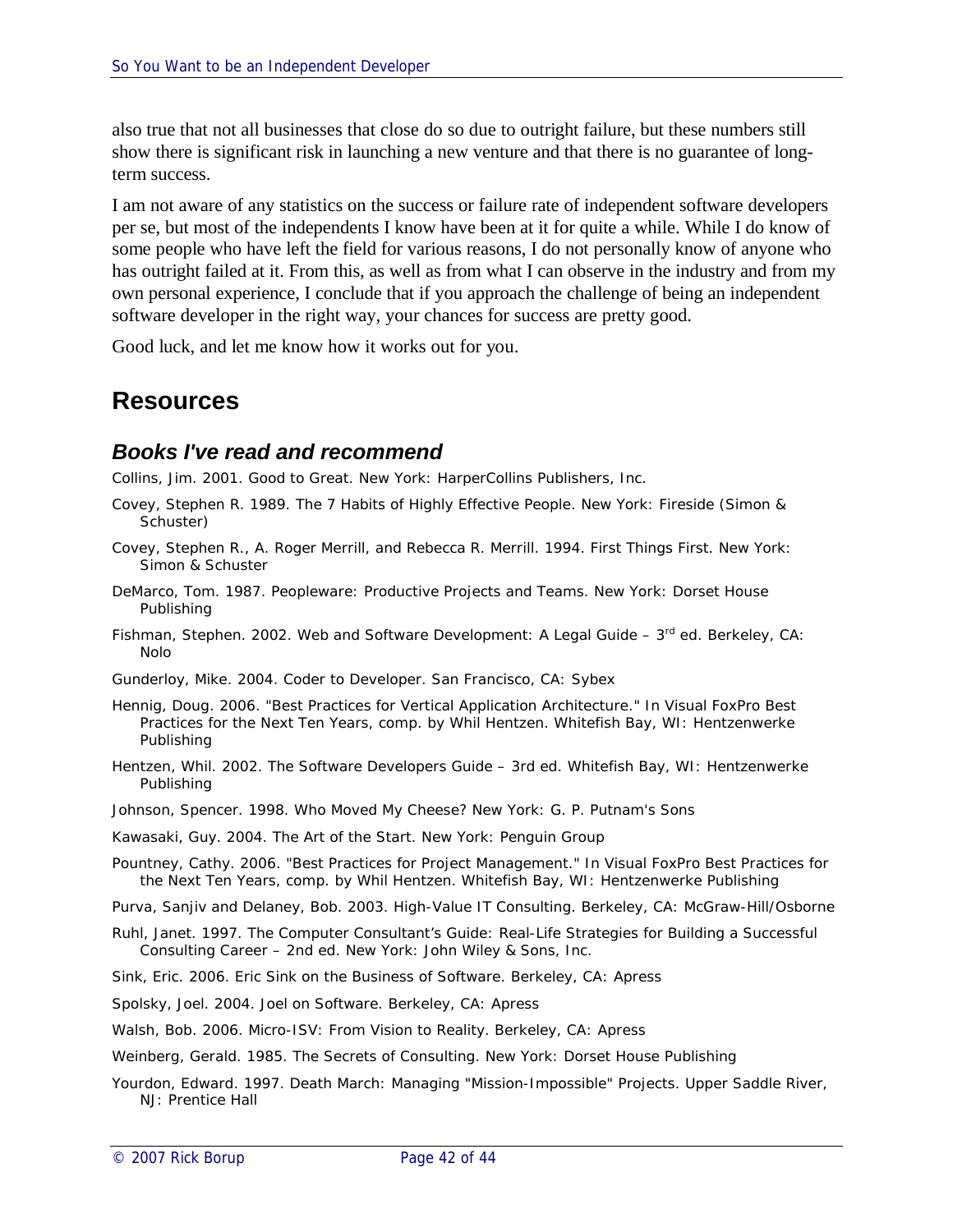#### *Books I haven't read but which are either classics or look interesting*

Berkun, Scott. 2005. *The Art of Project Management.*

- Brooks, Frederick P*.* 1995. *The Mythical Man-Month*. Addison Wesley Longman, Inc. (anniversary edition; original published 1975)
- Cracas, David J. 1999. *Start Your Own Software Company: A Step-by-Step Guide to Setting Up a Computer Software Business*
- Cusumano, Michael A. 2004. *The Business of Software: What Every Manager, Programmer, and Entrepreneur Must Know to Thrive and Survive in Good Times and Bad*
- Hasted, Edward. 2005. *Software That Sells: A Practical Guide to Developing and Marketing Your Software Project*

McCarthy, Jim. 2006. *Dynamics of Software Development.*

McConnell, Steve. 2006. *Software Estimation*.

Spolsky, Joel. 2005. *The Best Software Writing I: Selected and Introduced by Joel Spolsky.*

Wiegers, Karl. 2003. *Software Requirements, Second Edition.*

Wiegers, Karl. 2005. *More about Software Requirements: Thorny Issues and Practical Advice.*

#### *Software Tools*

A non-comprehensive list of useful tools for the independent software developer. There are lots of others.

#### **Tools for Time Management**

Time Is Money http://www.red-ring.com/ TraxTime http://traxtime.com/

#### **Tools for Project Management**

Issue View http://www.issueview.com/ FogBugz http://www.fogcreek.com/FogBugz/

#### **Tools for Project Accounting**

QuickBooks http://quickbooks.intuit.com/ Microsoft Office Accounting 2007 http://www.ideawins.com/

# **Acknowledgments and Copyrights**

In writing this paper, I drew a great deal from my own experiences as an independent developer, but I am also indebted to the work of a many smart and talented people who've also written about this topic and about topics dealing with change and self-improvement. In particular, the books by Whil Hentzen, Stephen Fishman, Stephen R. Covey, Spencer Johnson, and Eric Sink, which are cited in the *Resources* section above, have been of special value to me.